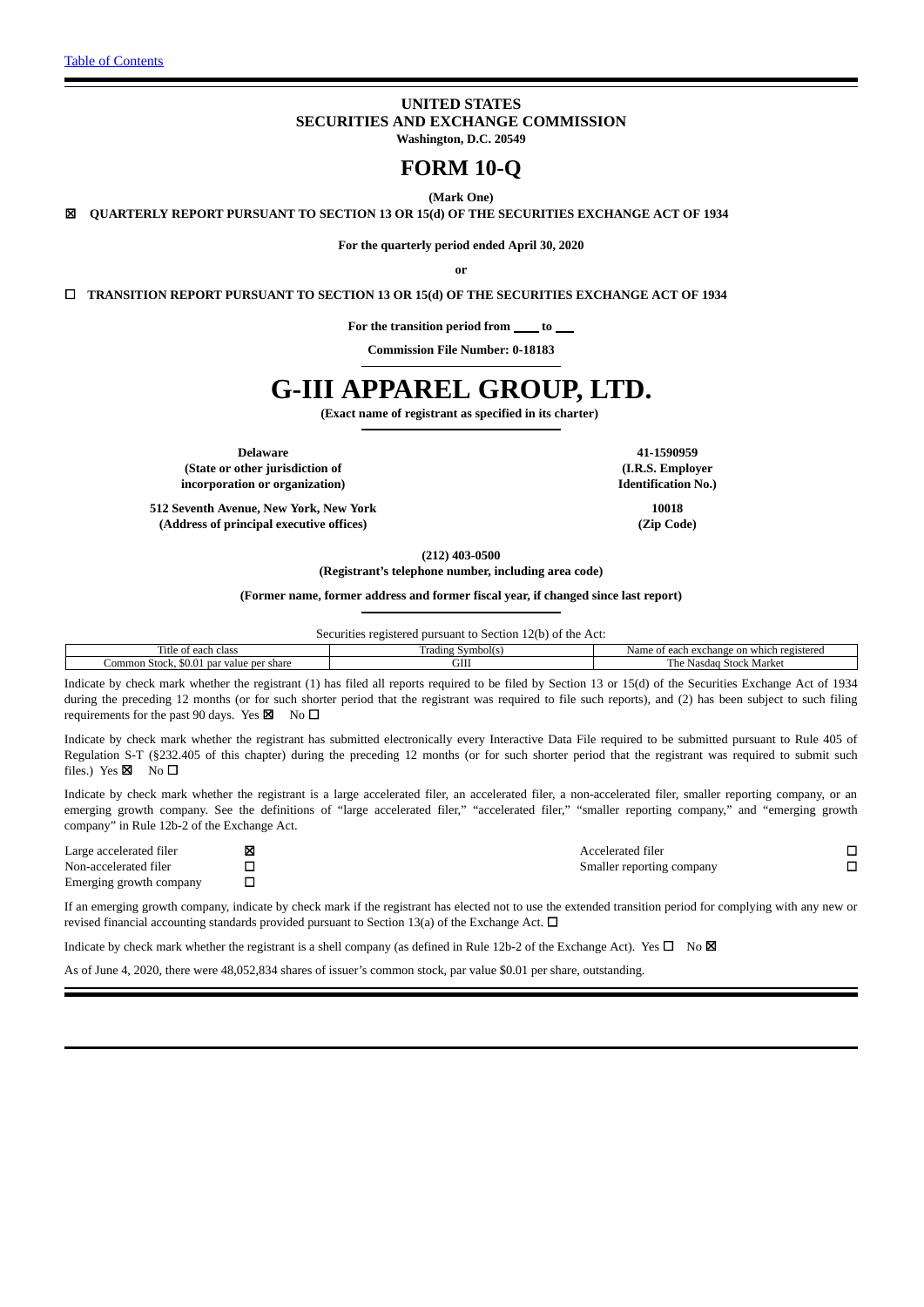# **TABLE OF CONTENTS**

<span id="page-1-0"></span>

|         |                                                                                                  | Page No. |
|---------|--------------------------------------------------------------------------------------------------|----------|
| Part I  | <b>FINANCIAL INFORMATION</b>                                                                     |          |
| Item 1. | <b>Financial Statements</b>                                                                      |          |
|         | Condensed Consolidated Balance Sheets - April 30, 2020, April 30, 2019 and January 31, 2020      | 3        |
|         | <b>Condensed Consolidated Statements of Operations and Comprehensive Income (Loss) - For the</b> |          |
|         | Three Months Ended April 30, 2020 and 2019 (Unaudited)                                           | 4        |
|         | Condensed Consolidated Statements of Stockholders' Equity - April 30, 2020 and April 30, 2019    |          |
|         | (Unaudited)                                                                                      | 5        |
|         | Condensed Consolidated Statements of Cash Flows - For the Three Months Ended April 30, 2020      |          |
|         | and 2019 (Unaudited)                                                                             | 6        |
|         | <b>Notes to Condensed Consolidated Financial Statements</b>                                      | 7        |
|         | Item 2. Management's Discussion and Analysis of Financial Condition and Results of Operations    | 19       |
| Item 3. | <b>Quantitative and Qualitative Disclosures About Market Risk</b>                                | 29       |
| Item 4. | <b>Controls and Procedures</b>                                                                   | 29       |
|         |                                                                                                  |          |
| Part II | <b>OTHER INFORMATION</b>                                                                         |          |
|         | <b>Item 1A.Risk Factors</b>                                                                      | 30       |
|         | <u>Item 2. Unregistered Sales of Equity Securities and Use of Proceeds</u>                       | 33       |
|         | Item 6. Exhibits                                                                                 | 34       |
|         |                                                                                                  |          |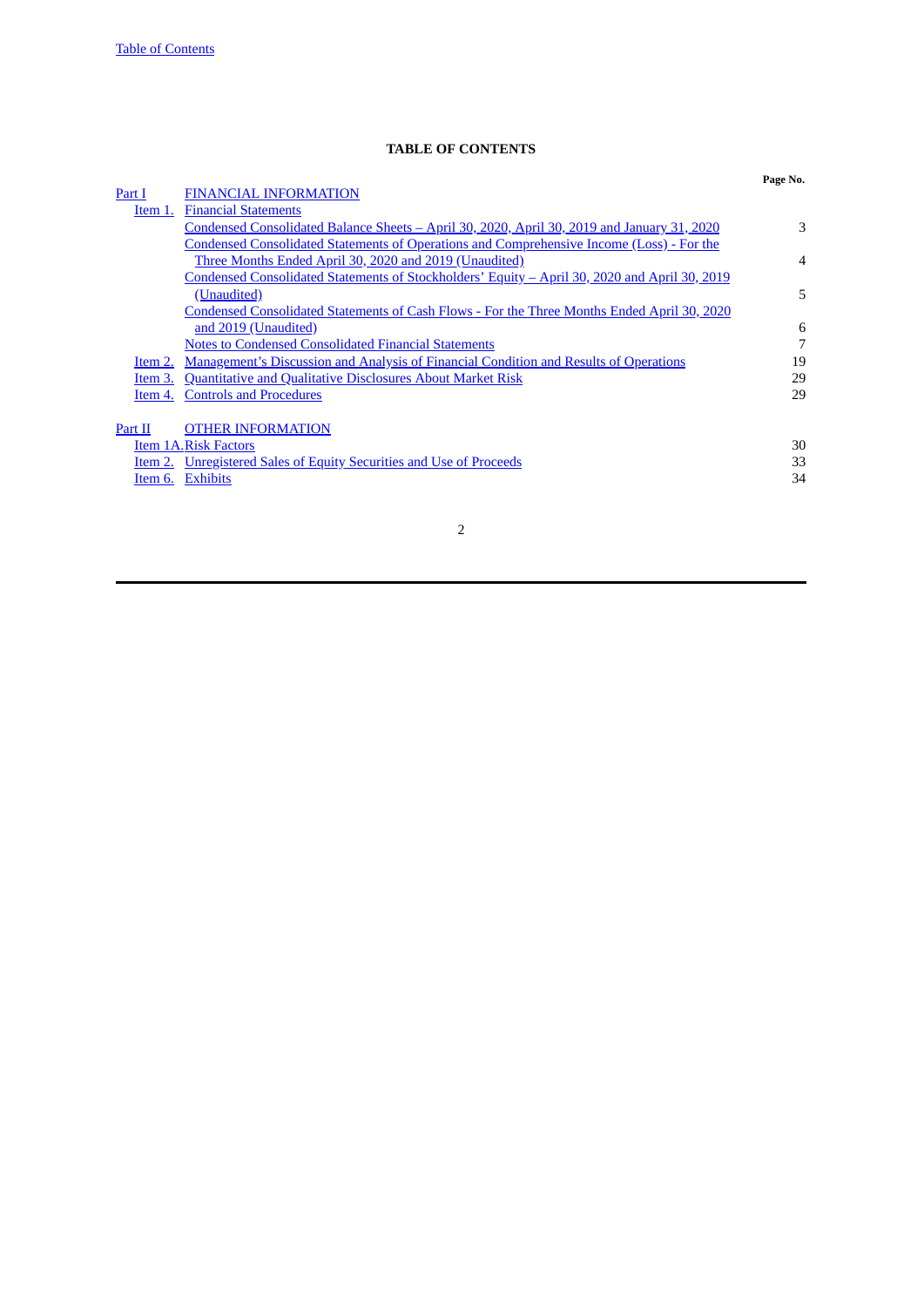# **PART I – FINANCIAL INFORMATION**

# <span id="page-2-1"></span><span id="page-2-0"></span>**Item 1. Financial Statements.**

# **G-III APPAREL GROUP, LTD. AND SUBSIDIARIES CONDENSED CONSOLIDATED BALANCE SHEETS**

<span id="page-2-2"></span>

|                                                                       | April 30,<br>2020 |             |    | April 30,<br>2019                        |                         | January 31,<br>2020 |
|-----------------------------------------------------------------------|-------------------|-------------|----|------------------------------------------|-------------------------|---------------------|
|                                                                       |                   | (Unaudited) |    | (Unaudited)                              |                         |                     |
|                                                                       |                   |             |    | (In thousands, except per share amounts) |                         |                     |
| <b>ASSETS</b>                                                         |                   |             |    |                                          |                         |                     |
| Current assets                                                        |                   |             |    |                                          |                         |                     |
| Cash and cash equivalents                                             | \$                | 616,183     | \$ | 48,312                                   | \$                      | 197,372             |
| Accounts receivable, net of allowance for doubtful accounts of \$10.4 |                   |             |    |                                          |                         |                     |
| million, \$0.9 million and \$0.7 million, respectively                |                   | 421,143     |    | 478,371                                  |                         | 530,137             |
| <b>Inventories</b>                                                    |                   | 500,410     |    | 538,955                                  |                         | 551,918             |
| Prepaid income taxes                                                  |                   | 9,724       |    | 9,369                                    |                         | 8,566               |
| Prepaid expenses and other current assets                             |                   | 66,594      |    | 96,545                                   |                         | 80,695              |
| Total current assets                                                  |                   | 1,614,054   |    | 1,171,552                                |                         | 1,368,688           |
| Investments in unconsolidated affiliates                              |                   | 58,299      |    | 63,361                                   |                         | 61,987              |
| Property and equipment, net                                           |                   | 72,918      |    | 89,848                                   |                         | 76,023              |
| Operating lease assets                                                |                   | 251,565     |    | 320,169                                  |                         | 270,032             |
| Other assets, net                                                     |                   | 32,691      |    | 35,663                                   |                         | 32,629              |
| Other intangibles, net                                                |                   | 37,321      |    | 41,486                                   |                         | 38,363              |
| Deferred income tax assets, net                                       |                   | 34,548      |    | 25,212                                   |                         | 18,135              |
| <b>Trademarks</b>                                                     |                   | 437,643     |    | 438,675                                  |                         | 438,658             |
| Goodwill                                                              |                   | 259,922     |    | 260,578                                  |                         | 260,622             |
| Total assets                                                          | \$                | 2,798,961   | \$ | 2,446,544                                | \$                      | 2,565,137           |
| <b>LIABILITIES AND STOCKHOLDERS' EQUITY</b>                           |                   |             |    |                                          |                         |                     |
| <b>Current liabilities</b>                                            |                   |             |    |                                          |                         |                     |
| Current portion of notes payable                                      | \$                | 512         | \$ |                                          | $\overline{\mathbb{S}}$ | 673                 |
| Accounts payable                                                      |                   | 114,750     |    | 172,806                                  |                         | 204,786             |
| Accrued expenses                                                      |                   | 60,523      |    | 78,619                                   |                         | 101,838             |
| Customer refund liabilities                                           |                   | 157,886     |    | 210,310                                  |                         | 233,418             |
| Current operating lease liabilities                                   |                   | 63,632      |    | 74,761                                   |                         | 63,166              |
| Income tax payable                                                    |                   | 9,115       |    | 3,588                                    |                         | 8,468               |
| Other current liabilities                                             |                   | 116         |    | 147                                      |                         | 1,611               |
| Total current liabilities                                             |                   | 406,534     |    | 540,231                                  |                         | 613,960             |
| Notes payable, net of discount and unamortized issuance costs         |                   | 900,682     |    | 411,087                                  |                         | 396,794             |
| Deferred income tax liabilities, net                                  |                   | 7,797       |    | 14,777                                   |                         | 7,952               |
| Noncurrent operating lease liabilities                                |                   | 231,323     |    | 286,663                                  |                         | 249,040             |
| Other noncurrent liabilities                                          |                   | 6,391       |    | 6,960                                    |                         | 6,719               |
| <b>Total liabilities</b>                                              |                   | 1,552,727   |    | 1,259,718                                |                         | 1,274,465           |
|                                                                       |                   |             |    |                                          |                         |                     |
| Stockholders' Equity                                                  |                   |             |    |                                          |                         |                     |
| Preferred stock; 1,000 shares authorized; no shares issued            |                   |             |    |                                          |                         |                     |
| Common stock - \$0.01 par value; 120,000 shares authorized; 48,052,   |                   |             |    |                                          |                         |                     |
| 49,393 and, 49,396 shares issued, respectively                        |                   | 264         |    | 264                                      |                         | 264                 |
| Additional paid-in capital                                            |                   | 449,840     |    | 456,835                                  |                         | 452,142             |
| Accumulated other comprehensive loss                                  |                   | (22, 034)   |    | (18, 421)                                |                         | (18,008)            |
| Retained earnings                                                     |                   | 853,843     |    | 761,344                                  |                         | 893,138             |
| Common stock held in treasury, at cost - 1,344, 470 and 1,386 shares, |                   |             |    |                                          |                         |                     |
| respectively                                                          |                   | (35, 679)   |    | (13, 196)                                |                         | (36, 864)           |
| Total stockholders' equity                                            |                   | 1,246,234   |    | 1,186,826                                |                         | 1,290,672           |
| Total liabilities and stockholders' equity                            | \$                | 2,798,961   | \$ | 2,446,544                                | \$                      | 2,565,137           |

*The accompanying notes are an integral part of these statements.*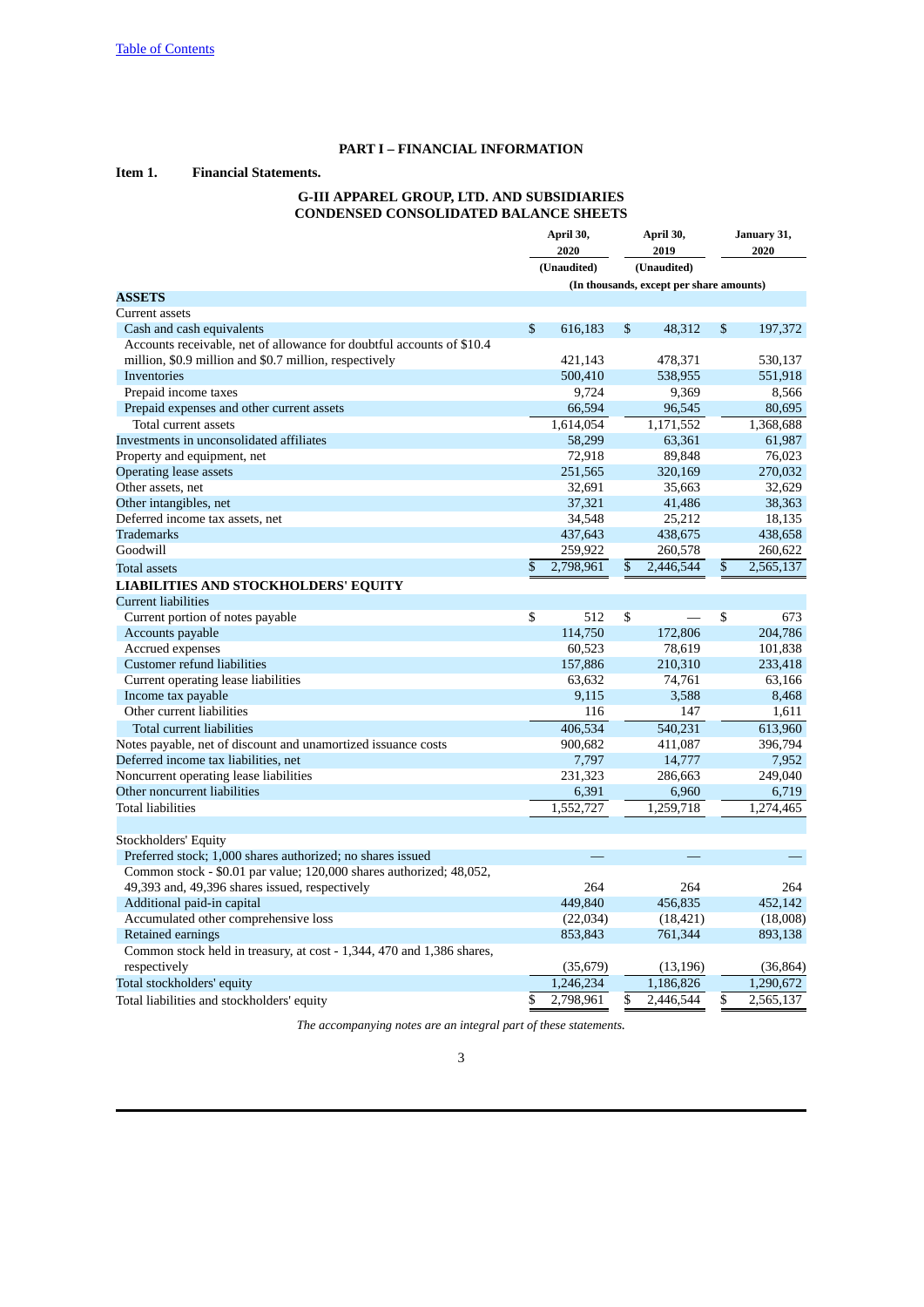# **CONDENSED CONSOLIDATED STATEMENTS OF OPERATIONS AND COMPREHENSIVE INCOME (LOSS)**

|                                                                                                                                    |              | Three Months Ended April 30,             |    |                             |  |  |
|------------------------------------------------------------------------------------------------------------------------------------|--------------|------------------------------------------|----|-----------------------------|--|--|
|                                                                                                                                    |              | 2020<br>2019                             |    |                             |  |  |
|                                                                                                                                    |              | (Unaudited)                              |    |                             |  |  |
|                                                                                                                                    |              | (In thousands, except per share amounts) |    |                             |  |  |
| Net sales                                                                                                                          | $\mathbb{S}$ | 405,131                                  | \$ | 633,552                     |  |  |
| Cost of goods sold                                                                                                                 |              | 280,730                                  |    | 397,488                     |  |  |
| Gross profit                                                                                                                       |              | 124,401                                  |    | 236,064                     |  |  |
| Selling, general and administrative expenses                                                                                       |              | 154,620                                  |    | 201,859                     |  |  |
| Depreciation and amortization                                                                                                      |              | 9,867                                    |    | 9,473                       |  |  |
| Loss (gain) on lease terminations                                                                                                  |              | 3,187                                    |    | (829)                       |  |  |
| Operating profit (loss)                                                                                                            |              | (43, 273)                                |    | 25,561                      |  |  |
| Other loss                                                                                                                         |              | (2,056)                                  |    | (648)                       |  |  |
| Interest and financing charges, net                                                                                                |              | (10, 379)                                |    | (10, 320)                   |  |  |
| Income (loss) before income taxes                                                                                                  |              | (55,708)                                 |    | 14,593                      |  |  |
| Income tax expense (benefit)                                                                                                       |              | (16, 413)                                |    | 2,550                       |  |  |
| Net income (loss)                                                                                                                  | \$           | (39, 295)                                | \$ | 12,043                      |  |  |
|                                                                                                                                    |              |                                          |    |                             |  |  |
| <b>NET INCOME (LOSS) PER COMMON SHARE:</b>                                                                                         |              |                                          |    |                             |  |  |
| Basic:                                                                                                                             |              |                                          |    |                             |  |  |
| Net income (loss) per common share                                                                                                 | \$           | (0.82)                                   | \$ | 0.25                        |  |  |
| Weighted average number of shares outstanding                                                                                      |              | 48,025                                   |    | 48,781                      |  |  |
|                                                                                                                                    |              |                                          |    |                             |  |  |
| Diluted:                                                                                                                           |              |                                          |    |                             |  |  |
| Net income (loss) per common share                                                                                                 | \$           | (0.82)                                   | \$ | 0.24                        |  |  |
| Weighted average number of shares outstanding                                                                                      |              | 48,025                                   |    | 49,774                      |  |  |
|                                                                                                                                    |              |                                          |    |                             |  |  |
| Net income (loss)                                                                                                                  | \$           | (39,295)                                 | \$ | 12,043                      |  |  |
|                                                                                                                                    |              |                                          |    |                             |  |  |
|                                                                                                                                    |              |                                          |    |                             |  |  |
|                                                                                                                                    |              |                                          |    |                             |  |  |
|                                                                                                                                    |              |                                          |    |                             |  |  |
| Other comprehensive income:<br>Foreign currency translation adjustments<br>Other comprehensive loss<br>Comprehensive income (loss) | \$           | (4,026)<br>(4,026)<br>(43, 321)          | \$ | (3,227)<br>(3,227)<br>8,816 |  |  |

*The accompanying notes are an integral part of these statements.*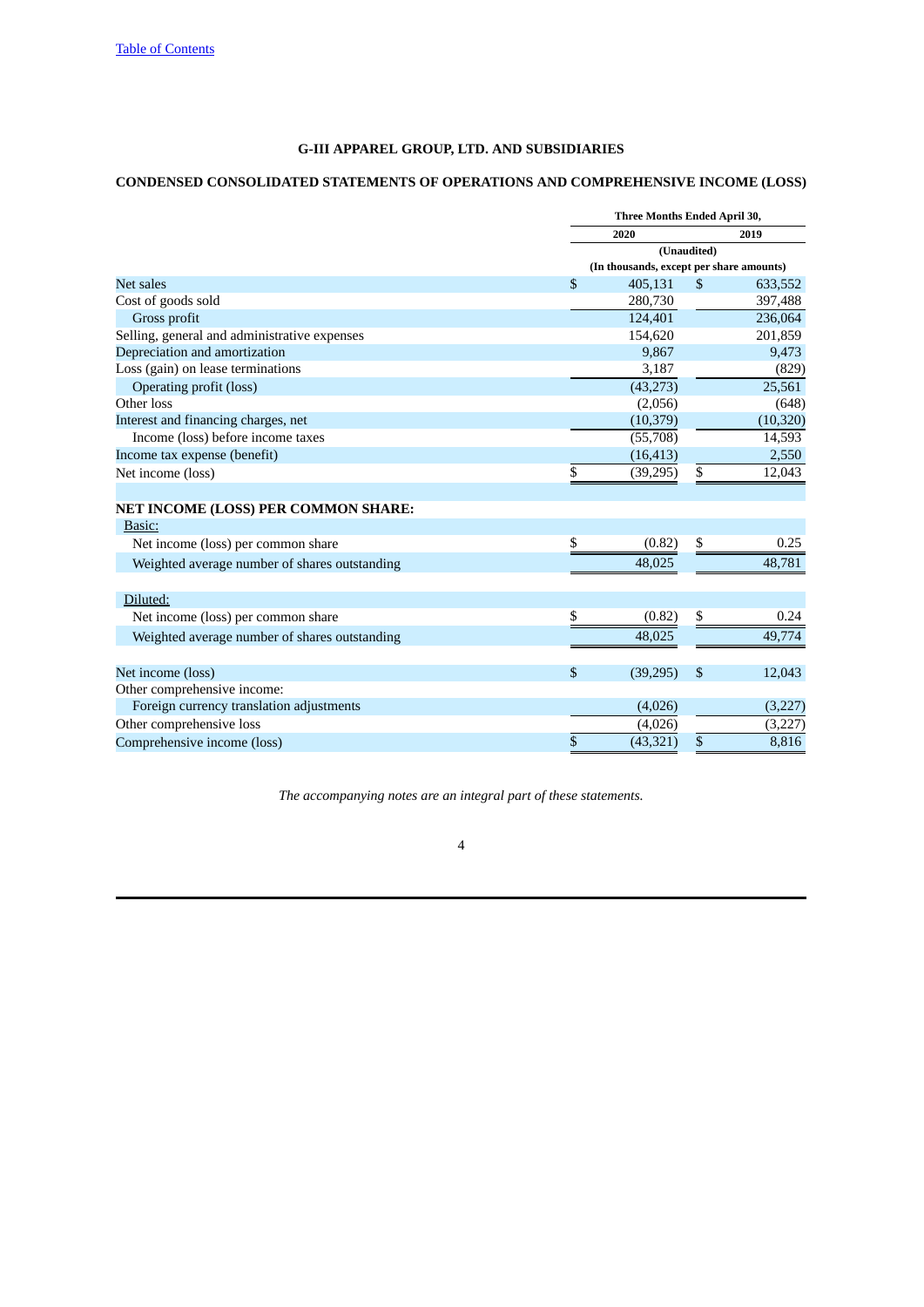# **CONDENSED CONSOLIDATED STATEMENTS OF STOCKHOLDERS' EQUITY**

<span id="page-4-0"></span>

|                                          |     |                        | <b>Additional</b>  |     | <b>Accumulated</b><br>Other |                               | Common<br><b>Stock</b>     |              |
|------------------------------------------|-----|------------------------|--------------------|-----|-----------------------------|-------------------------------|----------------------------|--------------|
|                                          |     | Common<br><b>Stock</b> | Paid-In<br>Capital |     | Comprehensive<br>Loss       | Retained<br><b>Earnings</b>   | Held In<br><b>Treasury</b> | <b>Total</b> |
|                                          |     |                        |                    |     |                             | (Unaudited)<br>(In thousands) |                            |              |
| Balance as of January 31, 2020           | \$. | 264                    | \$452,142          | \$. | (18,008)                    | \$893,138                     | \$ (36,864)                | \$1,290,672  |
| Equity awards exercised/vested, net      |     |                        | (1, 185)           |     |                             |                               | 1,185                      |              |
| Share-based compensation expense         |     |                        | (811)              |     |                             |                               |                            | (811)        |
| Taxes paid for net share settlements     |     |                        | (306)              |     |                             |                               |                            | (306)        |
| Other comprehensive loss, net            |     |                        |                    |     | (4,026)                     |                               |                            | (4,026)      |
| Net loss                                 |     |                        |                    |     |                             | (39,295)                      |                            | (39,295)     |
| Balance as of April 30, 2020             |     | 264                    | \$449,840          | \$  | (22,034)                    | \$853,843                     | $$$ (35,679)               | \$1,246,234  |
| Balance as of January 31, 2019           | \$. | 264                    | \$464,112          | \$. | (15, 194)                   | \$758,881                     | \$(19,054)                 | \$1,189,009  |
| Equity awards exercised/vested, net      |     |                        | (5,818)            |     |                             |                               | 5,858                      | 40           |
| Share-based compensation expense         |     |                        | 4,227              |     |                             |                               |                            | 4,227        |
| Taxes paid for net share settlements     |     |                        | (5,686)            |     |                             |                               |                            | (5,686)      |
| Other comprehensive loss, net            |     |                        |                    |     | (3,227)                     |                               |                            | (3,227)      |
| Cumulative effect of adoption of ASC 842 |     |                        |                    |     |                             | (9,580)                       |                            | (9,580)      |
| Net income                               |     |                        |                    |     |                             | 12,043                        |                            | 12,043       |
| Balance as of April 30, 2019             |     | 264                    | \$456,835          | S   | (18, 421)                   | \$761,344                     | \$(13,196)                 | \$1,186,826  |

*The accompanying notes are an integral part of these statements.*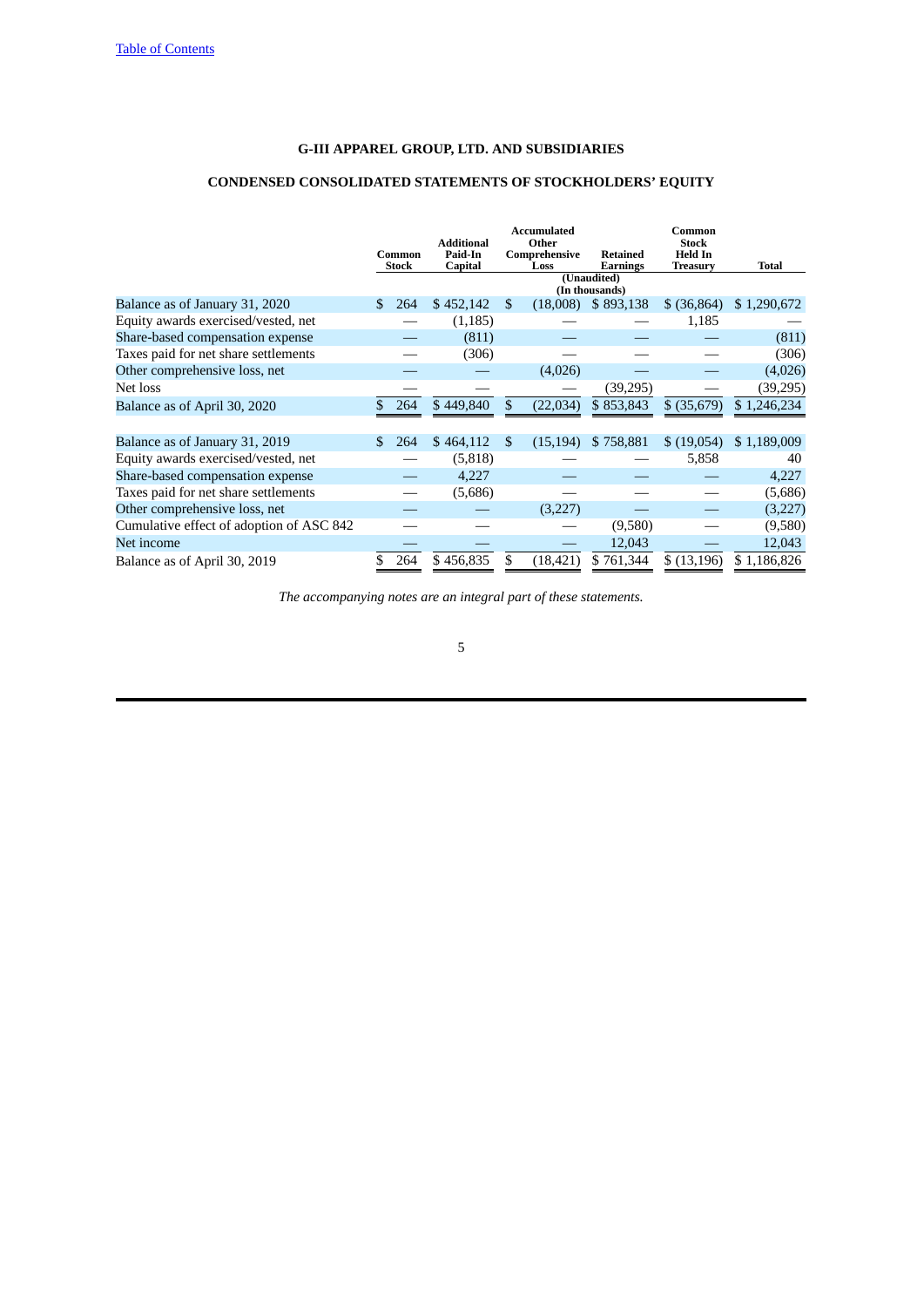# **CONDENSED CONSOLIDATED STATEMENTS OF CASH FLOWS**

<span id="page-5-0"></span>

|                                                                                      | Three Months Ended April 30, |                               |    |            |
|--------------------------------------------------------------------------------------|------------------------------|-------------------------------|----|------------|
|                                                                                      | 2020<br>2019                 |                               |    |            |
|                                                                                      |                              | (Unaudited)<br>(In thousands) |    |            |
| Cash flows from operating activities                                                 |                              |                               |    |            |
| Net income (loss)                                                                    | \$                           | (39,295)                      | \$ | 12,043     |
| Adjustments to reconcile net income (loss) to net cash used in operating activities: |                              |                               |    |            |
| Depreciation and amortization                                                        |                              | 9,867                         |    | 9,473      |
| Loss on disposal of fixed assets                                                     |                              | 180                           |    | 1,154      |
| Non-cash operating lease costs                                                       |                              | 17,443                        |    | 20,284     |
| Loss (gain) on lease terminations                                                    |                              | 3,187                         |    | (829)      |
| Dividend received from unconsolidated affiliate                                      |                              | 1,960                         |    | 1,960      |
| Equity (gain) loss in unconsolidated affiliates                                      |                              | 580                           |    | (358)      |
| Share-based compensation                                                             |                              | (811)                         |    | 4,227      |
| Deferred financing charges and debt discount amortization                            |                              | 2,704                         |    | 2,596      |
| Deferred income taxes                                                                |                              | (16, 415)                     |    | 6          |
| Changes in operating assets and liabilities:                                         |                              |                               |    |            |
| Accounts receivable, net                                                             |                              | 108,994                       |    | 23,762     |
| Inventories                                                                          |                              | 51,508                        |    | 37,428     |
| Income taxes, net                                                                    |                              | (422)                         |    | (6,302)    |
| Prepaid expenses and other current assets                                            |                              | 13,900                        |    | 224        |
| Other assets, net                                                                    |                              | (1,046)                       |    | (1, 195)   |
| Customer refund liabilities                                                          |                              | (75, 532)                     |    | (33, 279)  |
| Operating lease liabilities                                                          |                              | (13, 129)                     |    | (21, 544)  |
| Accounts payable, accrued expenses and other liabilities                             |                              | (136,769)                     |    | (74, 979)  |
| Net cash used in operating activities                                                |                              | (73,096)                      |    | (25, 329)  |
|                                                                                      |                              |                               |    |            |
| Cash flows from investing activities                                                 |                              |                               |    |            |
| Operating lease assets initial direct costs                                          |                              | (1,918)                       |    |            |
| Capital expenditures                                                                 |                              | (6,391)                       |    | (13,291)   |
| Net cash used in investing activities                                                |                              | (8,309)                       |    | (13,291)   |
| Cash flows from financing activities                                                 |                              |                               |    |            |
| Repayment of borrowings - revolving facility                                         |                              | (355, 477)                    |    | (482, 496) |
| Proceeds from borrowings - revolving facility                                        |                              | 855,477                       |    | 505,005    |
| Repayment of borrowings - unsecured term loan                                        |                              | (118)                         |    |            |
| Proceeds from borrowings - unsecured term loan                                       |                              | 1,832                         |    |            |
| Proceeds from exercise of equity awards                                              |                              |                               |    | 40         |
| Taxes paid for net share settlements                                                 |                              | (306)                         |    | (5,686)    |
|                                                                                      |                              |                               |    |            |
| Net cash provided by financing activities                                            |                              | 501,408                       |    | 16,863     |
| Foreign currency translation adjustments                                             |                              | (1,192)                       |    | (69)       |
| Net increase (decrease) in cash and cash equivalents                                 |                              | 418,811                       |    | (21, 826)  |
| Cash and cash equivalents at beginning of period                                     |                              | 197,372                       |    | 70,138     |
| Cash and cash equivalents at end of period                                           | \$                           | 616,183                       | \$ | 48,312     |
|                                                                                      |                              |                               |    |            |
| Supplemental disclosures of cash flow information                                    |                              |                               |    |            |
| Cash payments:                                                                       |                              |                               |    |            |
| Interest, net                                                                        | \$                           | 6,839                         | \$ | 7,542      |
| Income tax payments, net                                                             | $\overline{\mathbb{S}}$      | 653                           | \$ | 8,844      |

*The accompanying notes are an integral part of these statements.*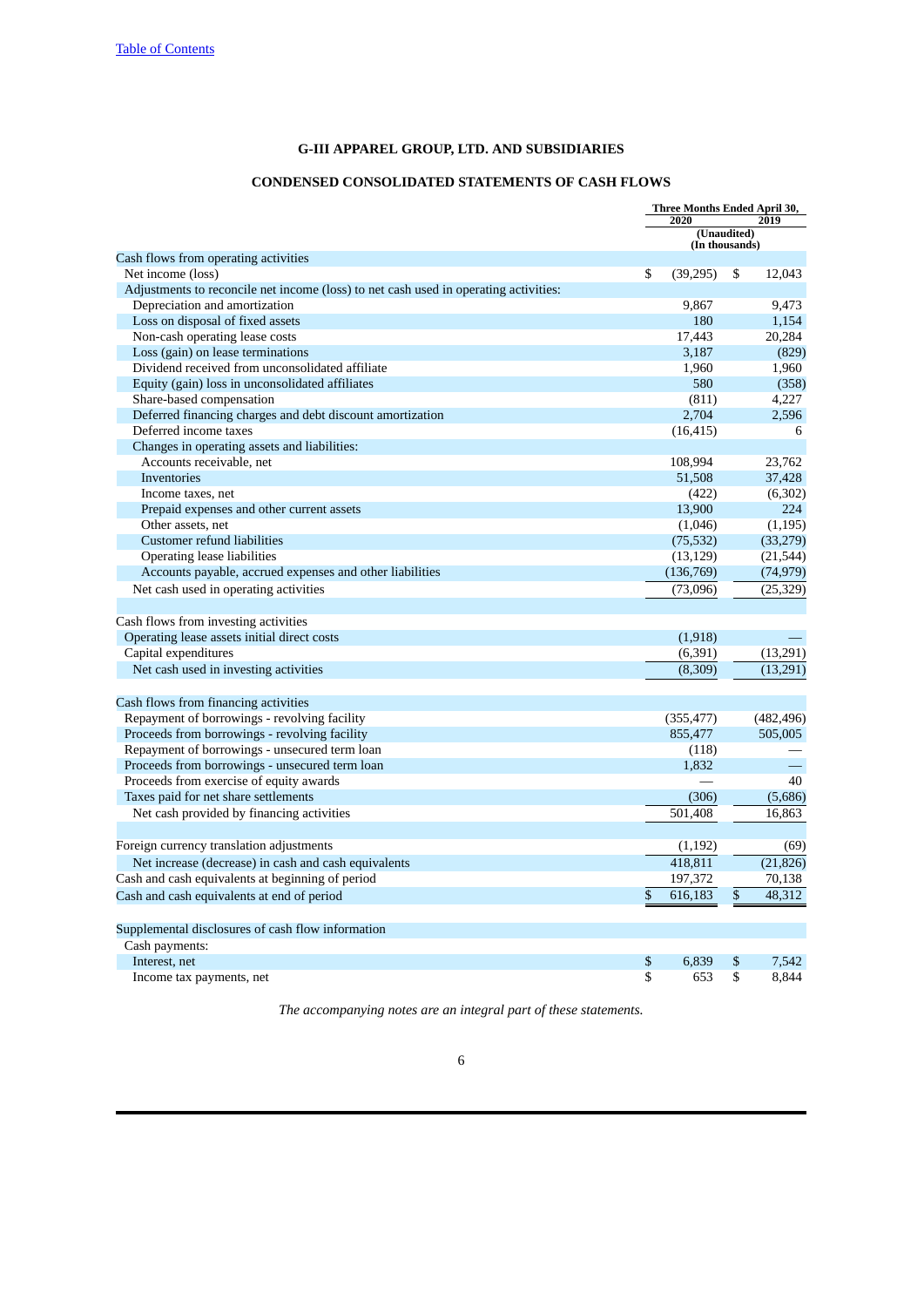### **NOTES TO CONDENSED CONSOLIDATED FINANCIAL STATEMENTS**

# <span id="page-6-0"></span>Note 1 – Basis of Presentation

As used in these financial statements, the term "Company" or "G-III" refers to G-III Apparel Group, Ltd. and its subsidiaries. The Company designs, sources and markets an extensive range of apparel, including outerwear, dresses, sportswear, swimwear, women's suits and women's performance wear, as well as women's handbags, footwear, small leather goods, cold weather accessories and luggage. The Company also operates retail stores and licenses its proprietary brands for several product categories.

The Company consolidates the accounts of its wholly-owned and majority-owned subsidiaries. KL North America B.V. ("KLNA") and Fabco Holding B.V. ("Fabco") are Dutch joint venture limited liability companies that are 49% owned by the Company. Karl Lagerfeld Holding B.V. ("KLH") is a Dutch limited liability company that is 19% owned by the Company. These investments are accounted for using the equity method of accounting. All material intercompany balances and transactions have been eliminated.

Vilebrequin International SA ("Vilebrequin"), a Swiss corporation that is wholly-owned by the Company, KLH, KLNA and Fabco report results on a calendar year basis rather than on the January 31 fiscal year basis used by the Company. Accordingly, the results of Vilebrequin, KLH, KLNA and Fabco are, and will be, included in the financial statements for the quarter ended or ending closest to the Company's fiscal quarter end. For example, with respect to the Company's results for the three-month period ended April 30, 2020, the results of Vilebrequin, KLH, KLNA and Fabco are included for the three-month period ended March 31, 2020. The Company's retail operations segment reports on a 52/53-week fiscal year. The Company's three-month periods ended April 30, 2020 and 2019 were each 13-week fiscal quarters for the retail operations segment. For fiscal 2021 and 2020, the three-month period for the retail operations segment ended on May 2, 2020 and May 4, 2019, respectively.

The results for the three months ended April 30, 2020 are not necessarily indicative of the results expected for the entire fiscal year, given the seasonal nature of the Company's business and the significant effects of the COVID-19 pandemic on the Company's business. The accompanying financial statements included herein are unaudited. All adjustments (consisting of only normal recurring adjustments) necessary for a fair presentation of the financial position, results of operations and cash flows for the interim period presented have been reflected.

The accompanying financial statements should be read in conjunction with the financial statements and notes included in the Company's Annual Report on Form 10-K for the fiscal year ended January 31, 2020 filed with the Securities and Exchange Commission (the "SEC").

Assets and liabilities of the Company's foreign operations, where the functional currency is not the U.S. dollar (reporting currency), are translated from foreign currency into U.S. dollars at period-end rates, while income and expenses are translated at the weighted-average exchange rates for the period. The related translation adjustments are reflected as a foreign currency translation adjustment in accumulated other comprehensive loss within stockholders' equity.

#### *Accounting Policies*

On April 10, 2020, the Financial Accounting Standards Board ("FASB") issued a Staff Q&A to respond to frequently asked questions about accounting for lease concessions related to the effects of the COVID-19 outbreak. Consequently, for lease concessions related to the effects of the COVID-19 outbreak, an entity will not have to analyze each lease to determine whether the enforceable rights and obligations for concessions exist in the contract and can elect to apply or not apply the lease modification guidance to those leases. Entities may make the elections for any lessor-provided concessions related to the effects of the outbreak (e.g., deferrals of lease payments, cash payments made to the lessee, or reduced future lease payments) as long as the concession does not result in a substantial increase in the rights of the lessor or the obligations of the lessee. The Company has elected to not apply the lease modification guidance for contracts with COVID-19 related rent concessions. As of April 30, 2020, the Company has \$6.8 million of deferred lease payments recorded within accounts payable on its condensed consolidated balance sheets.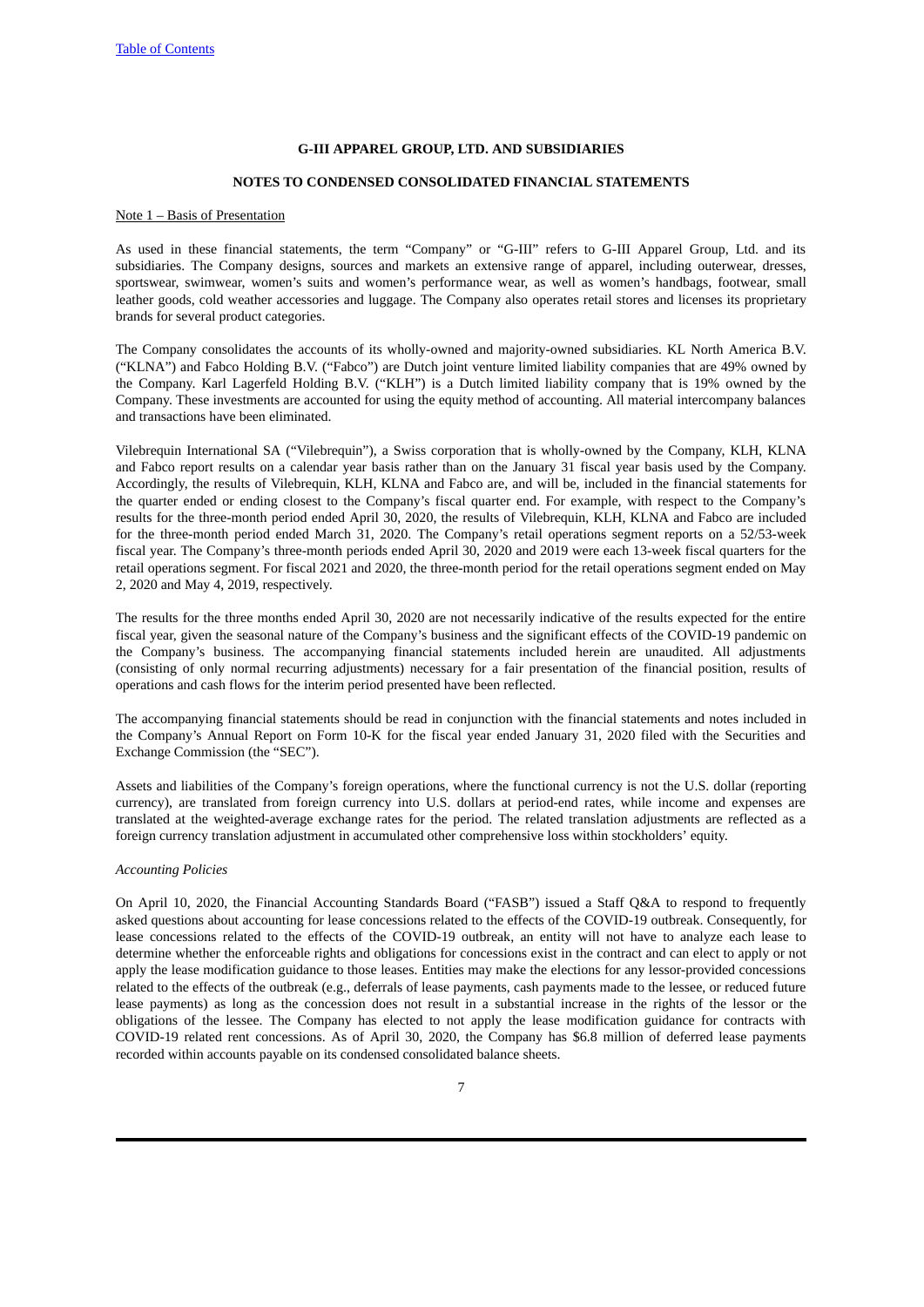# *Liquidity and Impact of COVID-19*

The Company relies on its cash flows generated from operations and the borrowing capacity under its credit facilities to meet the cash requirements of its business. The primary cash requirements of its business are the seasonal buildup in inventory, compensation paid to employees, payments to suppliers in the normal course of business, capital expenditures, maturities of debt and related interest payments and income tax payments. The rapid expansion of the COVID-19 pandemic resulted in a sharp decline in net sales and earnings in the first quarter of fiscal 2021, which had a corresponding impact on the Company's liquidity. The Company is focused on preserving its liquidity and managing its cash flow during these unprecedented conditions. The Company has taken preemptive actions to enhance its ability to meet its short-term liquidity needs, including, but not limited to, reducing payroll costs through employee furloughs and salary reductions, reduction of all discretionary spending, deferring certain lease payments, deferral of capital projects and drawing down on its revolving credit facility. In addition, the Company is closely monitoring its inventory needs and is working with its suppliers to curtail, or cancel, production of product that the Company believes will not be able to be sold in season. The Company has also been working with its suppliers and licensors to negotiate extended payment terms in order to preserve capital.

In March 2020, in response to the uncertainty of the circumstances surrounding the COVID-19 outbreak, the Company borrowed an aggregate of \$500 million under its revolving credit facility as a precautionary measure, to provide the Company with additional financial flexibility to manage its business during the unknown duration and impact of the COVID-19 pandemic. In May and June 2020, the Company repaid an aggregate of \$500 million of its borrowings under the revolving credit facility as financial markets stabilized. As of April 30, 2020, the Company was in compliance with all covenants under its term loan and revolving credit facility.

#### Note 2 – Allowance for Doubtful Accounts

On February 1, 2020, the Company adopted Accounting Standards Update ("ASU") 2016-13, "Financial Instruments-Credit Losses (Topic 326): Measurement of Credit Losses on Financial Instruments" which had no material impact on the Company's financial statements. The Company's financial instruments consist of trade receivables arising from revenue transactions in the ordinary course of business. The Company considers its trade receivables to consist of two portfolio segments: wholesale and retail trade receivables. Wholesale trade receivables result from credit the Company has extended to its wholesale customers based on pre-defined criteria and are generally due within 30 to 60 days. As a result of the COVID-19 pandemic, certain of the Company's wholesale customers have asked for extended payment terms. Retail trade receivables primarily relate to amounts due from third-party credit card processors for the settlement of debit and credit card transactions and are typically collected within 3 to 5 days. The Company's accounts receivable and allowance for doubtful accounts as of April 30, 2020 were:

|                                 |           | <b>April 30, 2020</b> |          |
|---------------------------------|-----------|-----------------------|----------|
|                                 | Wholesale | Retail                | Total    |
|                                 |           | (In thousands)        |          |
| Accounts receivable, gross      | 428.762   | 2.828                 | 431.590  |
| Allowance for doubtful accounts | (10.419)  | (28)                  | (10.447) |
| Accounts receivable, net        | 418.343   | 2,800                 | 421.143  |

The allowance for doubtful accounts for wholesale trade receivables is estimated based on several factors. In circumstances where the Company is aware of a specific customer's inability to meet its financial obligation (such as in the case of bankruptcy filings (including potential bankruptcy filings), extensive delay in payment or substantial downgrading by credit rating agencies), a specific reserve for bad debts is recorded against amounts due to reduce the net recognized receivable to the amount reasonably expected to be collected. For all other wholesale customers, an allowance for doubtful accounts is determined through analysis of the aging of accounts receivable at the end of the reporting period for financial statements, assessments of collectability based on historical trends and an evaluation of the impact of economic conditions. The Company considers both current and forecasted future economic conditions in determining the adequacy of its allowance for doubtful accounts.

The allowance for doubtful accounts for retail trade receivables is estimated as the credit card chargeback rate applied to the previous 90 days of credit card sales. In addition, the Company considers both current and forecasted future economic conditions in determining the adequacy of its allowance for doubtful accounts.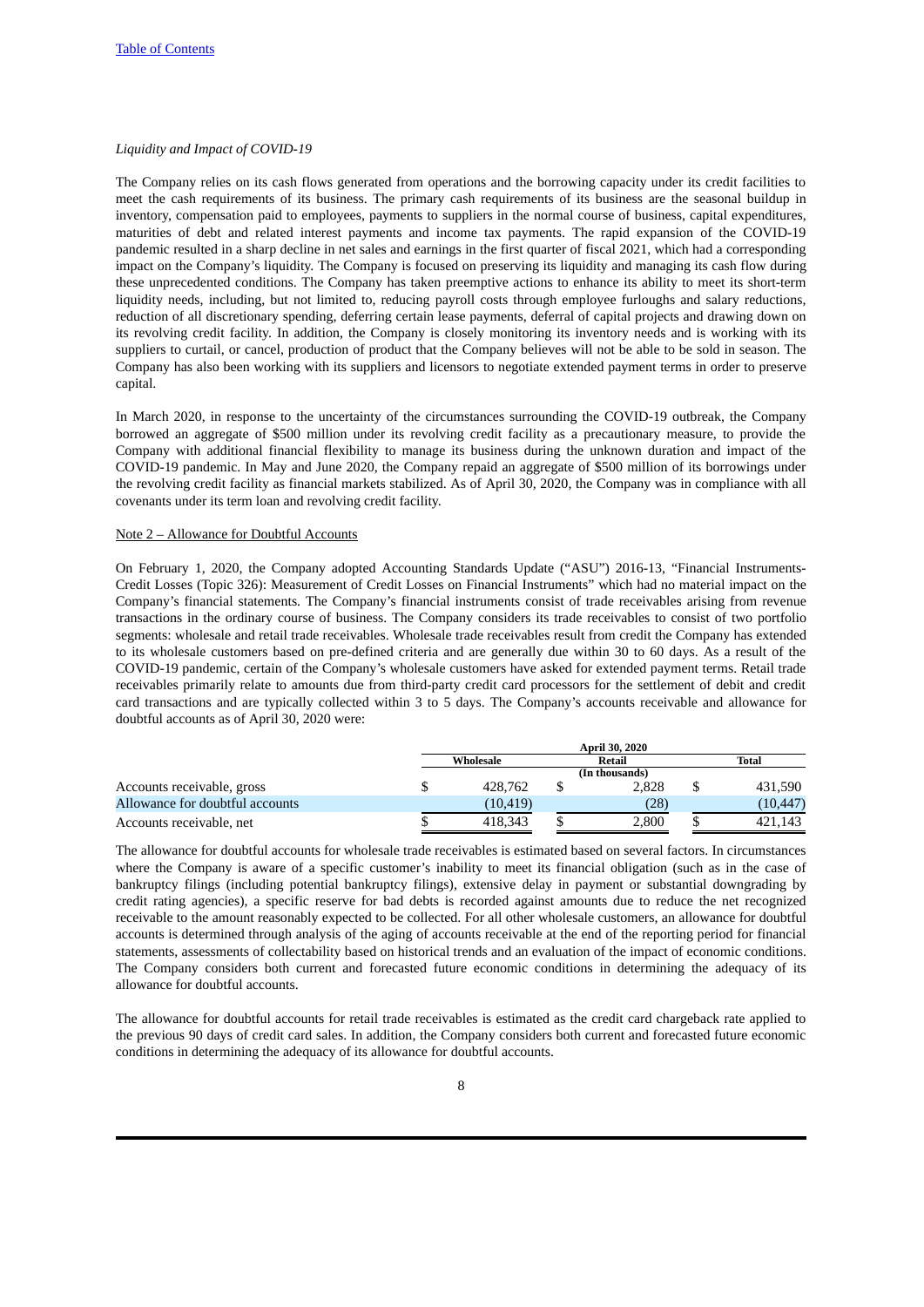During the three months ended April 30, 2020, the Company recorded a \$9.7 million increase in its allowance for doubtful accounts primarily due to allowances recorded against the outstanding receivables of certain department store customers that have publicly announced bankruptcy filings or possible bankruptcy filings. The Company had the following activity in its allowance for credit losses for the three months ended April 30, 2020:

|                             | <b>April 30, 2020</b> |   |                |  |              |  |  |  |
|-----------------------------|-----------------------|---|----------------|--|--------------|--|--|--|
|                             | Wholesale             |   | Retail         |  | <b>Total</b> |  |  |  |
|                             |                       |   | (In thousands) |  |              |  |  |  |
| Beginning balance           | (628)                 |   | (82)           |  | (710)        |  |  |  |
| Provision for credit losses | (9,791)               |   | 54             |  | (9,737)      |  |  |  |
| Ending balance              | (10, 419)             | Φ | (28)           |  | (10.447)     |  |  |  |

# Note 3 – Inventories

Wholesale inventories, which comprise a significant portion of the Company's inventory, are stated at the lower of cost (determined by the first-in, first-out method) or net realizable value. Retail inventories are valued at the lower of cost or market as determined by the retail inventory method. Vilebrequin inventories are stated at the lower of cost (determined by the weighted average method) or net realizable value. Substantially all of the Company's inventories consist of finished goods.

The inventory return asset, which consists of the amount of goods that are anticipated to be returned by customers, represented \$21.3 million, \$35.5 million and \$31.0 million as of April 30, 2020, April 30, 2019 and January 31, 2020 respectively. The inventory return asset is recorded within prepaid expenses and other current assets on the condensed consolidated balance sheets.

Inventory held on consignment by the Company's customers totaled \$6.6 million, \$3.8 million and \$9.1 million at April 30, 2020, April 30, 2019 and January 31, 2020, respectively. Consignment inventory is stored at the facilities of the Company's customers. The Company reflects this inventory on its condensed consolidated balance sheets.

#### Note 4 – Fair Value of Financial Instruments

Generally Accepted Accounting Principles establish a three-level valuation hierarchy for disclosure of fair value measurements. The determination of the applicable level within the hierarchy for a particular asset or liability depends on the inputs used in its valuation as of the measurement date, notably the extent to which the inputs are market-based (observable) or internally-derived (unobservable). A financial instrument's categorization within the valuation hierarchy is based upon the lowest level of input that is significant to the fair value measurement. The three levels are defined as follows:

- Level 1 inputs to the valuation methodology based on quoted prices (unadjusted) for identical assets or liabilities in active markets.
- Level  $2$  inputs to the valuation methodology based on quoted prices for similar assets or liabilities in active markets for substantially the full term of the financial instrument; quoted prices for identical or similar instruments in markets that are not active for substantially the full term of the financial instrument; and modelderived valuations whose inputs or significant value drivers are observable.
- Level  $3$  inputs to the valuation methodology based on unobservable prices or valuation techniques that are significant to the fair value measurement.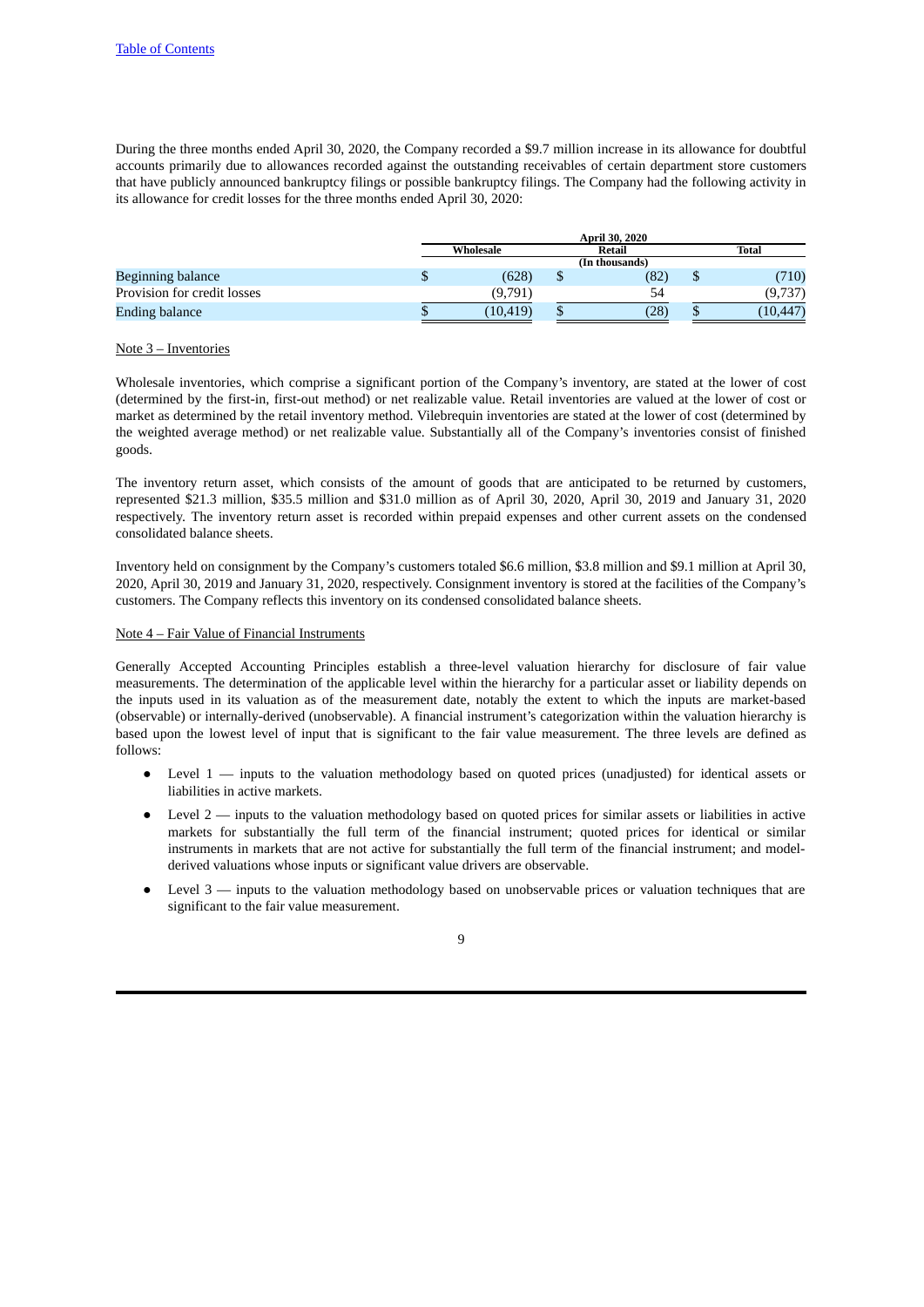|                             |       | Carrying Value    |    |                   |  |                     | <b>Fair Value</b> |  |                   |  |                     |  |
|-----------------------------|-------|-------------------|----|-------------------|--|---------------------|-------------------|--|-------------------|--|---------------------|--|
| <b>Financial Instrument</b> | Level | April 30,<br>2020 |    | April 30.<br>2019 |  | January 31,<br>2020 | April 30,<br>2020 |  | April 30,<br>2019 |  | January 31,<br>2020 |  |
|                             |       |                   |    |                   |  | (In thousands)      |                   |  |                   |  |                     |  |
| Term loan                   |       | 300,000           | S. | 300,000 \$        |  | 300,000             | 300,000           |  | 300,000           |  | 300,000             |  |
| Revolving credit facility   |       | 500,000           |    | 22,509            |  |                     | 500,000           |  | 22,509            |  |                     |  |
| Note issued to LVMH         |       | 103.438           |    | 97,938            |  | 102,009             | 109.910           |  | 90,065            |  | 95,126              |  |
| Unsecured loans             |       | 4.504             |    |                   |  | 2.860               | 4.504             |  |                   |  | 2.860               |  |

The following table summarizes the carrying values and the estimated fair values of the Company's debt instruments:

The Company's debt instruments are recorded at their carrying values in its condensed consolidated balance sheets, which may differ from their respective fair values. The carrying amount of the Company's variable rate debt approximates the fair value, as interest rates change with the market rates. Furthermore, the carrying value of all other financial instruments potentially subject to valuation risk (principally consisting of cash, accounts receivable and accounts payable) also approximates fair value due to the short-term nature of these accounts.

The 2% note issued to LVMH Moet Hennessy Louis Vuitton Inc. ("LVMH") in connection with the acquisition of Donna Karan International ("DKI") was issued at a discount of \$40.0 million in accordance with Accounting Standards Codification ("ASC") 820 – *Fair Value Measurements*. For purposes of this fair value disclosure, the Company based its fair value estimate for the note issued to LVMH on the initial fair value as determined at the date of the acquisition of DKI and records the amortization using the effective interest method over the term of the note.

The fair value of the note issued to LVMH was considered a Level 3 valuation in the fair value hierarchy.

#### *Non-Financial Assets and Liabilities*

The Company's non-financial assets that are measured at fair value on a nonrecurring basis include long-lived assets, which consist primarily of property and equipment and operating lease assets. The Company reviews these assets for impairment whenever events or changes in circumstances indicate that their carrying value may not be fully recoverable. For impaired assets, an impairment loss is recognized equal to the difference between the carrying amount of the asset or asset group and its estimated fair value. For operating lease assets, the Company determines the fair value of the assets by discounting the estimated market rental rates over the remaining term of the lease. These fair value measurements are considered level 3 measurements in the fair value hierarchy. During the first quarter of fiscal 2020, the Company recorded an impairment of \$9.6 million, net of tax, in connection with the adoption of ASC 842 – *Leases* ("ASC 842") that was recognized through retained earnings.

#### Note 5 – Leases

The Company leases retail stores, warehouses, distribution centers, office space and certain equipment. Leases with an initial term of 12 months or less are not recorded on the balance sheet. The Company recognizes lease expense for these leases on a straight-line basis over the lease term.

Most leases are for a term of one to ten years. Some leases include one or more options to renew, with renewal terms that can extend the lease term from one to ten years. Several of the Company's retail store leases include an option to terminate the lease based on failure to achieve a specified sales volume. The exercise of lease renewal options is generally at the Company's sole discretion. The exercise of lease termination options is generally by mutual agreement between the Company and the lessor.

Certain of the Company's lease agreements include rental payments based on a percentage of retail sales over contractual levels and others include rental payments adjusted periodically for inflation. The Company's leases do not contain any material residual value guarantees or material restrictive covenants.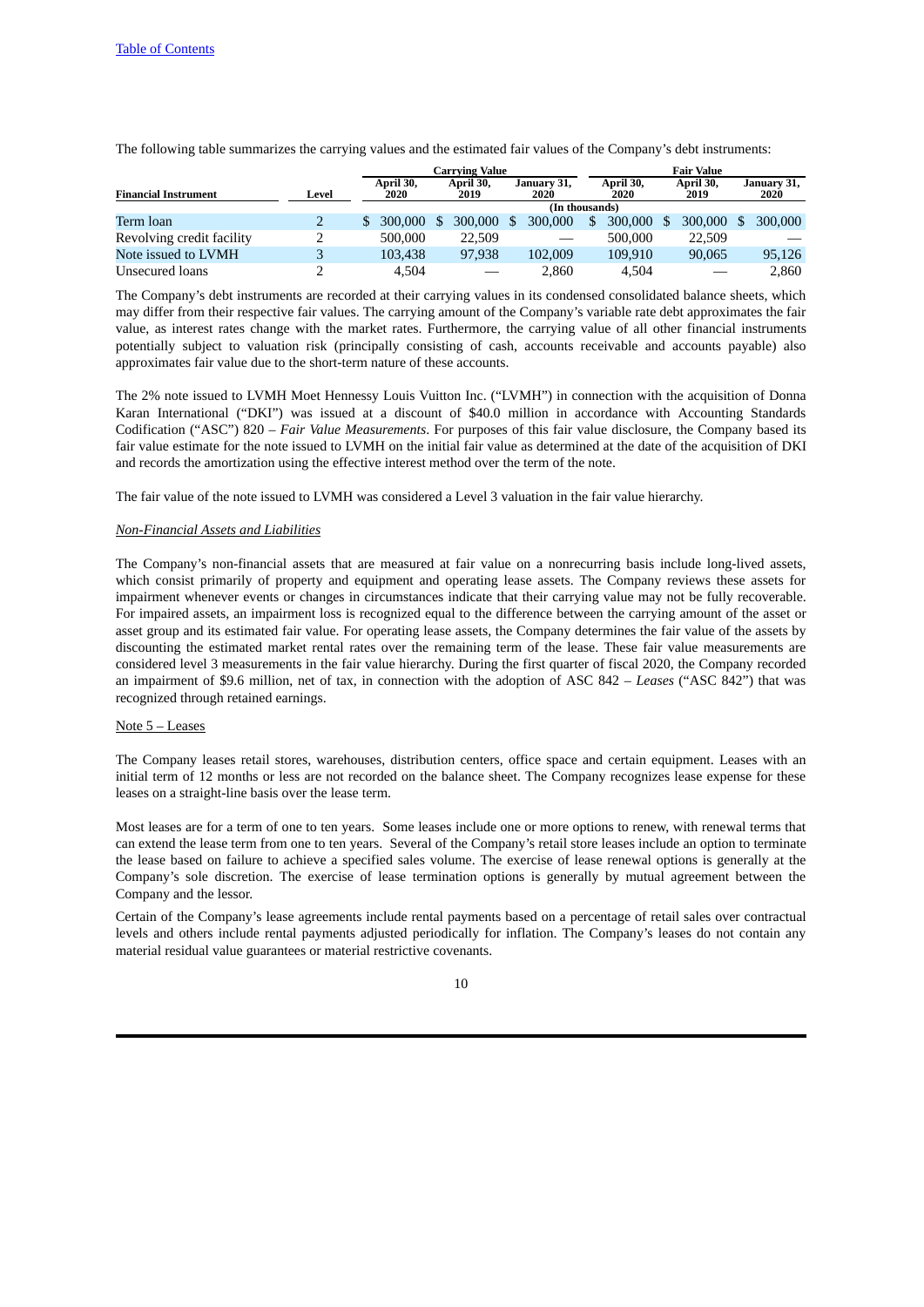The Company's lease assets and liabilities as of April 30, 2020, April 30, 2019 and January 31, 2020 consist of the following:

| Leases                  | <b>April 30, 2020</b>                  |              | <b>April 30, 2019</b> | <b>January 31, 2020</b> |   |         |
|-------------------------|----------------------------------------|--------------|-----------------------|-------------------------|---|---------|
|                         |                                        |              |                       | (In thousands)          |   |         |
| <b>Assets</b>           |                                        |              |                       |                         |   |         |
| <b>Operating</b>        | Operating lease assets                 | 251,565      | S                     | 320,169                 |   | 270,032 |
| Total lease assets      |                                        | 251,565      |                       | 320,169                 |   | 270,032 |
|                         |                                        |              |                       |                         |   |         |
| Liabilities             |                                        |              |                       |                         |   |         |
| Current operating       | Current operating lease liabilities    | \$<br>63.632 | S                     | 74.761                  | S | 63,166  |
| Noncurrent operating    | Noncurrent operating lease liabilities | 231,323      |                       | 286,663                 |   | 249,040 |
| Total lease liabilities |                                        | 294.955      | ъ                     | 361,424                 |   | 312,206 |

The Company recorded lease costs of \$22.4 million and \$25.0 million during the three months ended April 30, 2020 and 2019, respectively. Lease costs are recorded within selling, general and administrative expenses in the Company's condensed consolidated statements of operations and comprehensive income (loss). The Company recorded variable lease costs and short-term lease costs of \$3.4 million and \$3.3 million for the three months ended April 30, 2020 and 2019, respectively. Short-term lease costs are immaterial.

As of April 30, 2020, the Company's maturity of operating lease liabilities in the years ending up to January 31, 2025 and thereafter are as follows:

| <b>Year Ending January 31,</b>     |    | <b>Amount</b>  |
|------------------------------------|----|----------------|
|                                    |    | (In thousands) |
| 2021                               | \$ | 63,890         |
| 2022                               |    | 76,088         |
| 2023                               |    | 66,758         |
| 2024                               |    | 52,732         |
| 2025                               |    | 42,709         |
| <b>After 2025</b>                  |    | 58,068         |
| Total lease payments               | S  | 360,245        |
| Less: Interest                     |    | 65,290         |
| Present value of lease liabilities |    | 294,955        |

As of April 30, 2020, there are no material leases that are legally binding but have not yet commenced.

As of April 30, 2020, the weighted average remaining lease term related to operating leases is 5.1 years. The weighted average discount rate related to operating leases is 7.9%.

Cash paid for amounts included in the measurement of operating lease liabilities is \$23.4 million and \$26.4 million during the periods ended April 30, 2020 and 2019, respectively. Right-of-use assets obtained in exchange for lease obligations were \$4.6 million and \$1.8 million as of April 30, 2020 and 2019, respectively.

# Note 6 – Goodwill and Intangible Assets

As of April 30, 2020, there is \$259.9 million of goodwill and \$437.6 million of indefinite-lived trademarks recorded on the Company's condensed consolidated balance sheet. The Company reviews and tests its goodwill and intangible assets with indefinite lives for impairment annually, or more frequently if events or changes in circumstances indicate that the carrying amount of such assets may be impaired. Due to the impact of the COVID-19 pandemic on the Company's operations, the Company performed a quantitative test of its goodwill as of April 30, 2020 using an income approach through a discounted cash flow analysis methodology. The discounted cash flow approach requires that certain assumptions and estimates be made regarding industry economic factors and future profitability. The Company also performed quantitative tests of each of its indefinite-lived intangible assets using a relief from royalty method, another form of the income approach. The relief from royalty method requires assumptions regarding industry economic factors and future profitability. There were no impairments identified as of April 30, 2020 as a result of these tests.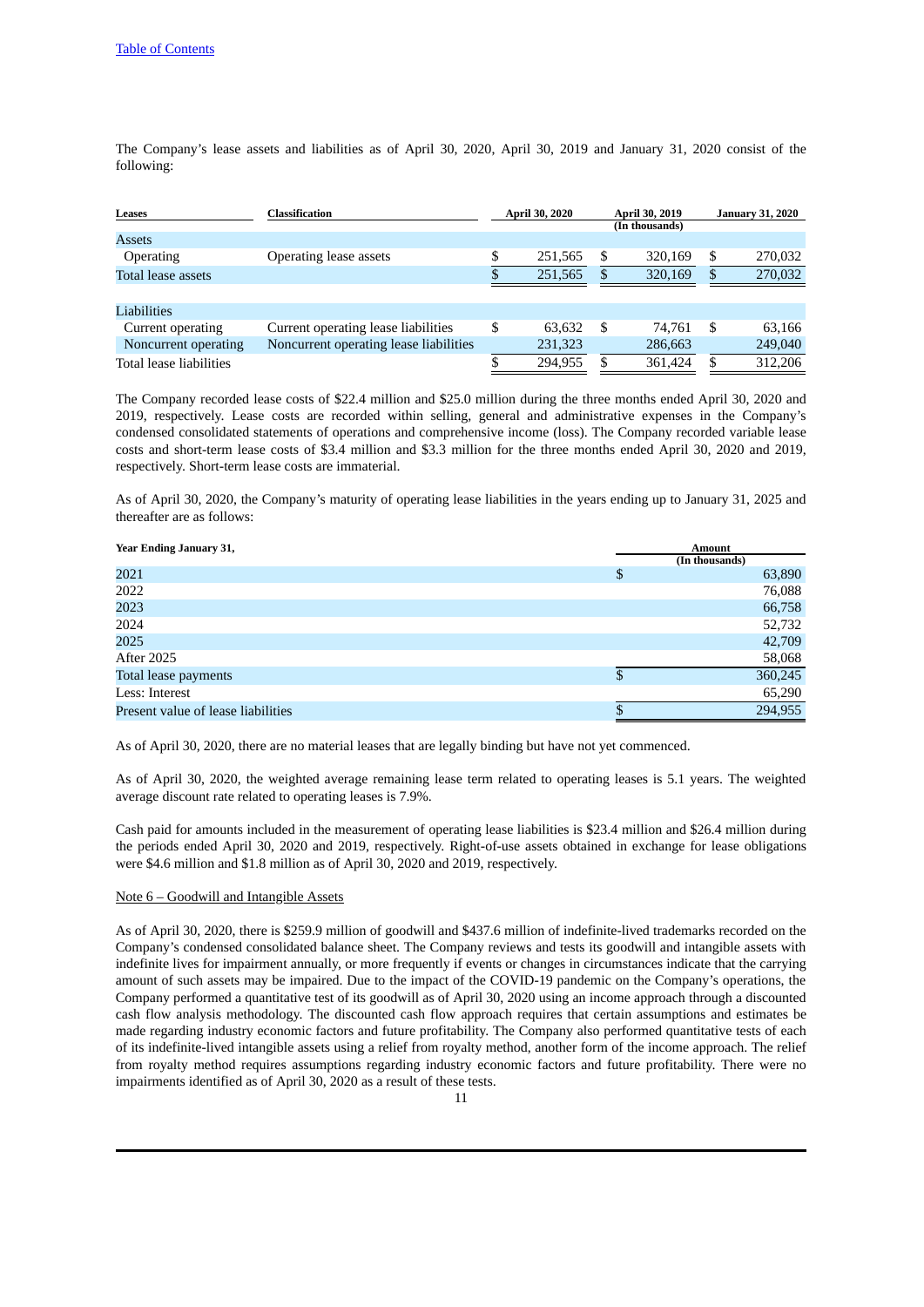While no impairment was identified as of the test date, \$370.0 million of the Company's indefinite-lived trademarks could be deemed to have a risk of future impairment as there is limited excess fair value over the carrying value of these assets at April 30, 2020. The continued impact of the COVID-19 pandemic could give rise to global and regional macroeconomic factors that could impact the Company's assumptions relating to net sales growth rates, discount rates, tax rates or royalty rates and may result in future impairment charges for indefinite-lived intangible assets.

The fair value of the Company's goodwill and indefinite-lived intangible assets are considered a Level 3 valuation in the fair value hierarchy.

#### Note 7 – Net Income (Loss) per Common Share

Basic net income (loss) per common share has been computed using the weighted average number of common shares outstanding during each period. Diluted net income per share, when applicable, is computed using the weighted average number of common shares and potential dilutive common shares, consisting of unvested restricted stock unit awards and stock options outstanding during the period. Approximately 355,900 shares of common stock have been excluded from the diluted net income per share calculation for the three months ended April 30, 2019. All share-based payments outstanding that vest based on the achievement of performance and/or market price conditions, and for which the respective performance and/or market price conditions have not been achieved, have been excluded from the diluted per share calculation.

The following table reconciles the numerators and denominators used in the calculation of basic and diluted net income (loss) per share:

|                                                         | <b>Three Months Ended April 30,</b> |                                          |      |        |  |  |
|---------------------------------------------------------|-------------------------------------|------------------------------------------|------|--------|--|--|
|                                                         |                                     | 2020                                     | 2019 |        |  |  |
|                                                         |                                     | (In thousands, except per share amounts) |      |        |  |  |
| Net income (loss)                                       | \$                                  | (39,295)                                 | S    | 12,043 |  |  |
| Basic net income (loss) per share:                      |                                     |                                          |      |        |  |  |
| Basic common shares                                     |                                     | 48,025                                   |      | 48,781 |  |  |
| Basic net income (loss) per share                       |                                     | (0.82)                                   |      | 0.25   |  |  |
|                                                         |                                     |                                          |      |        |  |  |
| Diluted net income (loss) per share:                    |                                     |                                          |      |        |  |  |
| Basic common shares                                     |                                     | 48,025                                   |      | 48,781 |  |  |
| Dilutive restricted stock unit awards and stock options |                                     |                                          |      | 993    |  |  |
| Diluted common shares                                   |                                     | 48,025                                   |      | 49,774 |  |  |
| Diluted net income (loss) per share                     |                                     | (0.82)                                   |      | 0.24   |  |  |
|                                                         |                                     |                                          |      |        |  |  |

#### Note 8 – Notes Payable

Long-term debt consists of the following:

|                                     | <b>April 30, 2020</b> |           | April 30, 2019 | <b>January 31, 2020</b> |  |
|-------------------------------------|-----------------------|-----------|----------------|-------------------------|--|
|                                     |                       |           | (In thousands) |                         |  |
| Term loan                           | <sup>\$</sup>         | 300,000   | \$<br>300,000  | \$<br>300,000           |  |
| Revolving credit facility           |                       | 500,000   | 22,509         |                         |  |
| Note issued to LVMH                 |                       | 125,000   | 125,000        | 125,000                 |  |
| Unsecured loans                     |                       | 4,504     |                | 2,860                   |  |
| Subtotal                            |                       | 929,504   | 447,509        | 427,860                 |  |
| Less: Net debt issuance costs $(1)$ |                       | (6,748)   | (9,360)        | (7, 402)                |  |
| Debt discount                       |                       | (21, 562) | (27,062)       | (22, 991)               |  |
| Current portion of long-term debt   |                       | (512)     |                | (673)                   |  |
| Total                               | \$                    | 900,682   | \$<br>411.087  | \$<br>396,794           |  |

(1) Does not include debt issuance costs, net of amortization, totaling \$3.9 million, \$6.4 million and \$4.6 million as of April 30, 2020, April 30, 2019 and January 31, 2020, respectively, related to the revolving credit facility. These debt issuance costs have been deferred and are classified in prepaid expenses and other current assets in the accompanying condensed consolidated balance sheets in accordance with ASU 2015-15.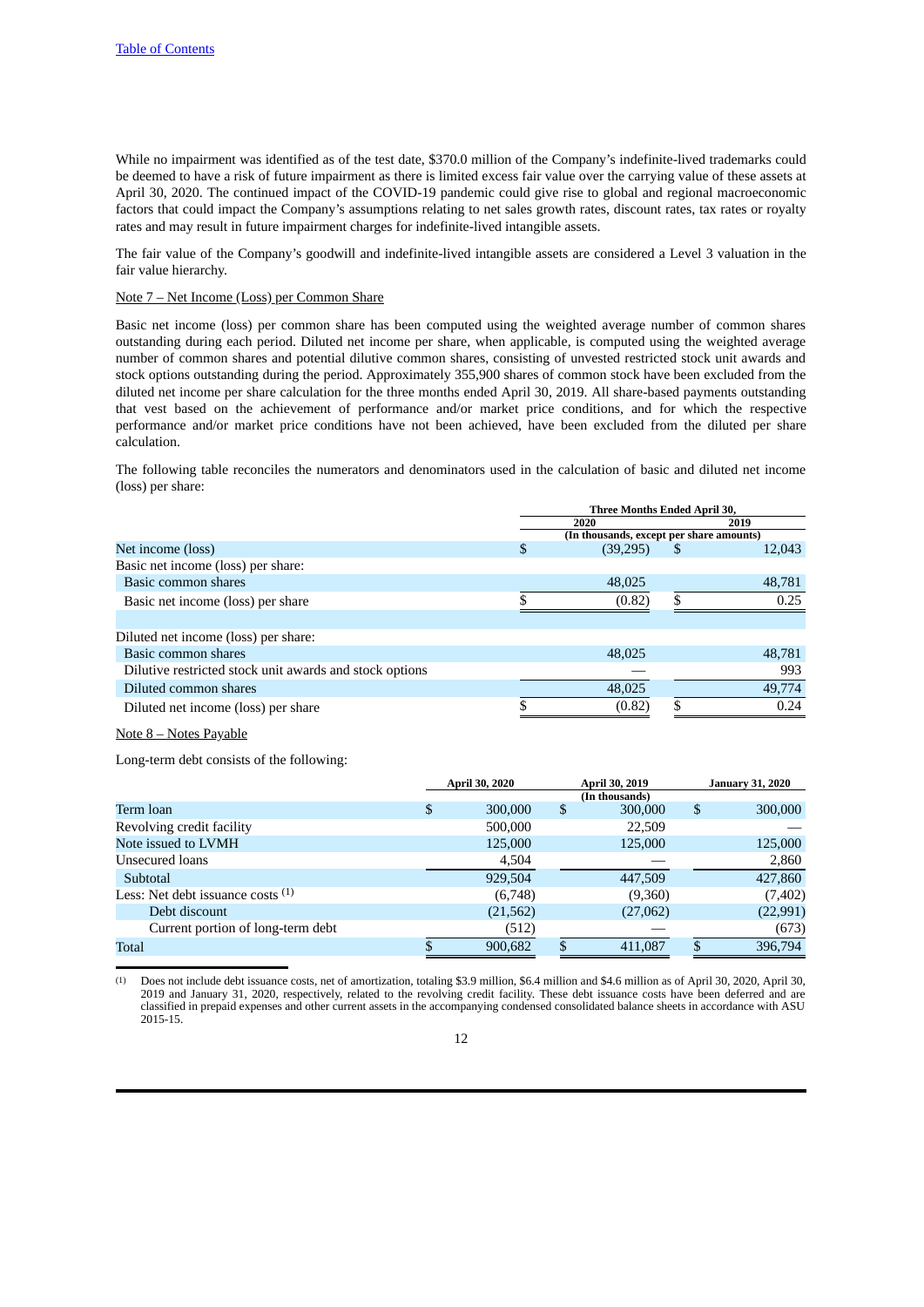#### *Term Loan*

The Company borrowed \$350.0 million under a senior secured term loan facility (the "Term Loan") that matures in December 2022. The Company prepaid \$50.0 million in principal amount of the Term Loan, reducing the principal balance of the Term Loan to \$300.0 million. The Term Loan is guaranteed by certain of the Company's subsidiaries.

Interest on the outstanding principal amount of the Term Loan accrues at a rate equal to the London Interbank Offered Rate ("LIBOR"), subject to a 1% floor, plus an applicable margin of 5.25% or an alternate base rate (defined as the greatest of (i) the "prime rate" as published by the Wall Street Journal from time to time, (ii) the federal funds rate plus 0.5% or (iii) the LIBOR rate for a borrowing with an interest period of one month) plus 4.25%, per annum, payable in cash. As of April 30, 2020, interest under the Term Loan was being paid at a weighted average rate of 6.66% per annum.

The Term Loan is secured by certain assets of the Company and certain of its subsidiaries. The Term Loan is required to be prepaid with the proceeds of certain asset sales if such proceeds are not applied as required by the Term Loan within specified deadlines. The Term Loan contains covenants that, among other things, restrict the Company's ability, subject to certain exceptions, to incur additional debt; incur liens; sell or dispose of certain assets; merge with other companies; liquidate or dissolve the Company; acquire other companies; make loans, advances, or guarantees; and make certain investments. This loan also includes a mandatory prepayment provision based on excess cash flow as defined in the term loan agreement. A first lien leverage covenant requires the Company to maintain a level of debt to EBITDA at a ratio as defined in the term loan agreement. As of April 30, 2020, the Company was in compliance with these covenants.

#### *Revolving Credit Facility*

The Company has a \$650 million credit agreement (the "revolving credit facility") under which amounts available are subject to borrowing base formulas and over advances as specified in the revolving credit facility agreement. Borrowings bear interest, at the Company's option, at LIBOR plus a margin of 1.25% to 1.75% or an alternate base rate (defined as the greatest of (i) the "prime rate" of JPMorgan Chase Bank, N.A. from time to time, (ii) the federal funds rate plus 0.5% or (iii) the LIBOR rate for a borrowing with an interest period of one month) plus a margin of 0.25% to 0.75%, with the applicable margin determined based on the availability under the revolving credit facility agreement. The revolving credit facility has a five-year term ending December 1, 2021. In addition to paying interest on any outstanding borrowings under the revolving credit facility, the Company is required to pay a commitment fee to the lenders under the credit agreement with respect to the unutilized commitments. The commitment fee accrues at a rate equal to 0.25% per annum on the average daily amount of the available commitments.

The revolving credit facility is secured by specified assets of the Company and certain of its subsidiaries.

The revolving credit facility contains covenants that, among other things, restrict the Company's ability, subject to specified exceptions, to incur additional debt; incur liens; sell or dispose of certain assets; merge with other companies; liquidate or dissolve the Company; acquire other companies; make loans, advances, or guarantees; and make certain investments. In certain circumstances, the revolving credit facility also requires the Company to maintain a fixed charge coverage ratio, as defined in the agreement, not less than 1.00 to 1.00 for each period of twelve consecutive fiscal months of the Company. As of April 30, 2020, the Company was in compliance with these covenants.

As of April 30, 2020, the Company had \$500 million of borrowings outstanding under the revolving credit facility, all of which are classified as long-term liabilities. This borrowing was a precautionary measure in response to the uncertainty of the circumstances surrounding the COVID-19 outbreak. The Company subsequently repaid an aggregate of \$500 million of its borrowing under the revolving credit facility in May and June 2020.

As of April 30, 2020, interest under the revolving credit agreement was being paid at an average rate of 2.13% per annum. The revolving credit facility also includes amounts available for letters of credit. As of April 30, 2020, there were outstanding trade and standby letters of credit amounting to \$10.5 million and \$5.2 million, respectively.

#### *LVMH Note*

As a portion of the consideration for the acquisition of DKI, the Company issued to LVMH a junior lien secured promissory note in the principal amount of \$125.0 million (the "LVMH Note") that bears interest at the rate of 2% per year. \$75.0 million of the principal amount of the LVMH Note is due and payable on June 1, 2023 and \$50.0 million of such principal amount is due and payable on December 1, 2023.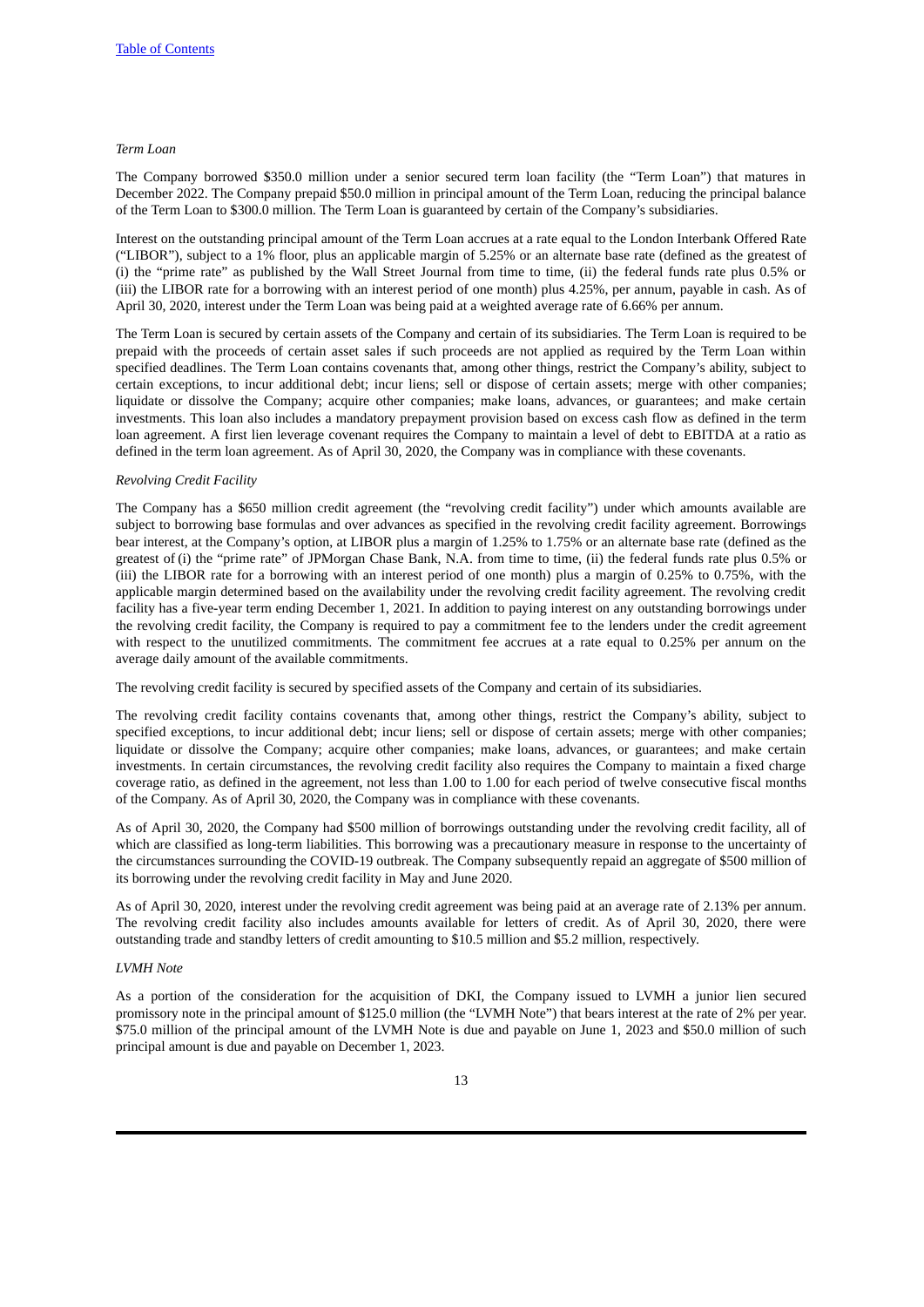ASC 820 requires the note to be recorded at fair value at issuance. As a result, the Company recorded a \$40.0 million debt discount. This discount is being amortized as interest expense using the effective interest method over the term of the LVMH Note.

#### *Unsecured Loans*

On April 15, 2019, T.R.B. International SA ("TRB"), a subsidiary of Vilebrequin, borrowed €3.0 million under an unsecured loan (the "2019 Unsecured Loan"). During the term of the 2019 Unsecured Loan, TRB is required to make quarterly installment payments of €0.2 million. Interest on the outstanding principal amount of the 2019 Unsecured Loan accrues at a fixed rate equal to 1.50% per annum, payable quarterly. The 2019 Unsecured Loan originally matured on April 15, 2024. Due to the COVID-19 outbreak, the bank agreed to amend the 2019 Unsecured Loan to suspend the March and June 2020 quarterly installment payments and add these payments to the balance due at the end of the loan term. The 2019 Unsecured Loan now matures on September 15, 2024.

On February 3, 2020, TRB borrowed €1.7 million under another unsecured loan (the "2020 Unsecured Loan"). During the term of the 2020 Unsecured Loan, TRB is required to make quarterly installment payments of €0.1 million. Interest on the outstanding principal amount of the 2020 Unsecured Loan accrues at a fixed rate equal to 1.50% per annum, payable quarterly. The 2020 Unsecured Loan originally matured on March 31, 2025. Due to the COVID-19 outbreak, the bank agreed to amend the 2020 Unsecured Loan to suspend the June 2020 quarterly installment payment and add this payment to the balance due at the end of the loan term. The 2020 Unsecured Loan now matures on June 30, 2025.

# Note 9 – Revenue Recognition

# *Disaggregation of Revenue*

In accordance with ASC 606 – *Revenue from Contracts with Customers*, the Company elected to disclose its revenues by segment. Each segment presents its own characteristics with respect to the timing of revenue recognition and the type of customer. In addition, disaggregating revenues using a segment basis is consistent with how the Company's Chief Operating Decision Maker manages the Company. The Company has identified the wholesale operations segment and the retail operations segment as distinct sources of revenue.

*Wholesale Operations Segment.* Wholesale revenues include sales of products to retailers under owned, licensed and private label brands, as well as sales related to the Vilebrequin business. Wholesale revenues from sales of products are recognized when control transfers to the customer. The Company considers control to have been transferred when the Company has transferred physical possession of the product, the Company has a right to payment for the product, the customer has legal title to the product and the customer has the significant risks and rewards of the product. Wholesale revenues are adjusted by variable considerations arising from implicit or explicit obligations. Wholesale revenues also include revenues from license agreements related to the DKNY, Donna Karan, G.H. Bass, Andrew Marc and Vilebrequin trademarks owned by the Company. As of April 30, 2020, revenues from license agreements represented an insignificant portion of wholesale revenues.

*Retail Operations Segment.* Retail store revenues are generated by direct sales to consumers through company-operated stores and product sales through the Company's owned websites for the DKNY, Donna Karan, Wilsons, G.H. Bass, Andrew Marc and Karl Lagerfeld Paris businesses. Retail stores primarily consist of Wilsons Leather, G.H. Bass and DKNY retail stores, substantially all of which are operated as outlet stores. Retail operations segment revenues are recognized at the point of sale when the customer takes possession of the goods and tenders payment. E-commerce revenues primarily consist of sales to consumers through the Company's e-commerce platforms. E-commerce revenue is recognized when a customer takes possession of the goods. Retail sales are recorded net of applicable sales tax.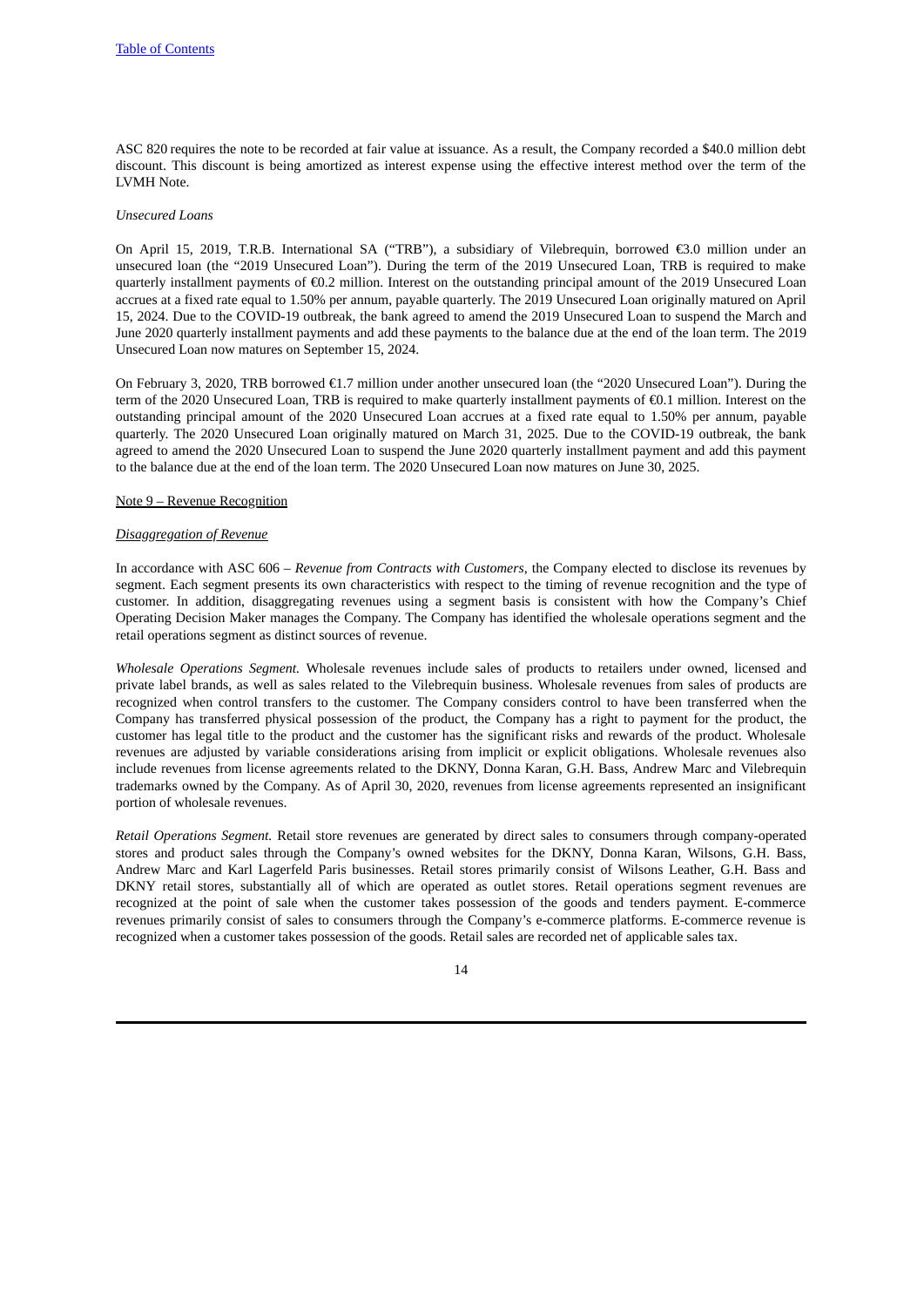### *Contract Liabilities*

The Company's contract liabilities, which are recorded within accrued expenses in the accompanying condensed consolidated balance sheets, primarily consist of gift card liabilities and advance payments from licensees. In some of its retail concepts, the Company also offers a limited loyalty program where customers accumulate points redeemable for cash discount certificates that expire 90 days after issuance. Total contract liabilities were \$4.1 million, \$6.3 million and \$5.9 million at April 30, 2020, April 30, 2019 and January 31, 2020, respectively. The Company recognized \$3.5 million in revenue for the three months ended April 30, 2020 related to contract liabilities that existed at January 31, 2020. The Company recognized \$4.3 million in revenue for the three months ended April 30, 2019 related to contract liabilities that existed at January 31, 2019. There were no contract assets recorded as of April 30, 2020, April 30, 2019 and January 31, 2019. Substantially all of the advance payments from licensees as of April 30, 2020 are expected to be recognized as revenue within the next twelve months.

## Note 10 – Segments

The Company's reportable segments are business units that offer products through different channels of distribution. The Company has two reportable segments: wholesale operations and retail operations. The wholesale operations segment includes sales of products under the Company's owned, licensed and private label brands, as well as sales related to the Vilebrequin business. Wholesale revenues also include revenues from license agreements related to our owned trademarks including DKNY, Donna Karan, Vilebrequin, G.H. Bass and Andrew Marc. The retail operations segment consists primarily of direct sales to consumers through Company-operated stores, consisting primarily of Wilsons Leather, G.H. Bass and DKNY stores, substantially all of which are operated as outlet stores. Sales through Company-owned websites, with the exception of Vilebrequin, are also included in the retail operations segment.

The following segment information is presented for the three-month periods indicated below:

|                                              |               |    | Three Months Ended April 30, 2020 |    |                   |    |           |
|----------------------------------------------|---------------|----|-----------------------------------|----|-------------------|----|-----------|
|                                              | Wholesale     |    | Retail                            |    | Elimination $(1)$ |    | Total     |
|                                              |               |    | (In thousands)                    |    |                   |    |           |
| Net sales                                    | \$<br>378,871 | S  | 33,908                            | S  | (7,648)           | S  | 405,131   |
| Cost of goods sold                           | 266,639       |    | 21,739                            |    | (7,648)           |    | 280,730   |
| Gross profit                                 | 112,232       |    | 12,169                            |    |                   |    | 124,401   |
| Selling, general and administrative expenses | 112,600       |    | 42,020                            |    |                   |    | 154,620   |
| Depreciation and amortization                | 8,292         |    | 1,575                             |    |                   |    | 9,867     |
| (Gain) loss on lease terminations            | (5)           |    | 3,192                             |    |                   |    | 3,187     |
| Operating profit (loss)                      | (8,655)       | £. | (34, 618)                         | \$ |                   | S. | (43, 273) |

|                                              | Three Months Ended April 30, 2019 |           |        |           |                   |           |    |         |
|----------------------------------------------|-----------------------------------|-----------|--------|-----------|-------------------|-----------|----|---------|
|                                              |                                   | Wholesale | Retail |           | Elimination $(1)$ |           |    | Total   |
|                                              |                                   |           |        |           | (In thousands)    |           |    |         |
| Net sales                                    | \$                                | 570,639   | \$     | 81,904    | -S                | (18,991)  | \$ | 633,552 |
| Cost of goods sold                           |                                   | 371,580   |        | 44,899    |                   | (18, 991) |    | 397,488 |
| Gross profit                                 |                                   | 199.059   |        | 37,005    |                   |           |    | 236,064 |
| Selling, general and administrative expenses |                                   | 147,258   |        | 54,601    |                   |           |    | 201,859 |
| Depreciation and amortization                |                                   | 7,522     |        | 1,951     |                   |           |    | 9,473   |
| Gain on lease terminations                   |                                   |           |        | (829)     |                   |           |    | (829)   |
| Operating profit (loss)                      |                                   | 44,279    | S.     | (18, 718) |                   |           |    | 25,561  |
|                                              |                                   |           |        |           |                   |           |    |         |

(1) Represents intersegment sales to the Company's retail operations segment.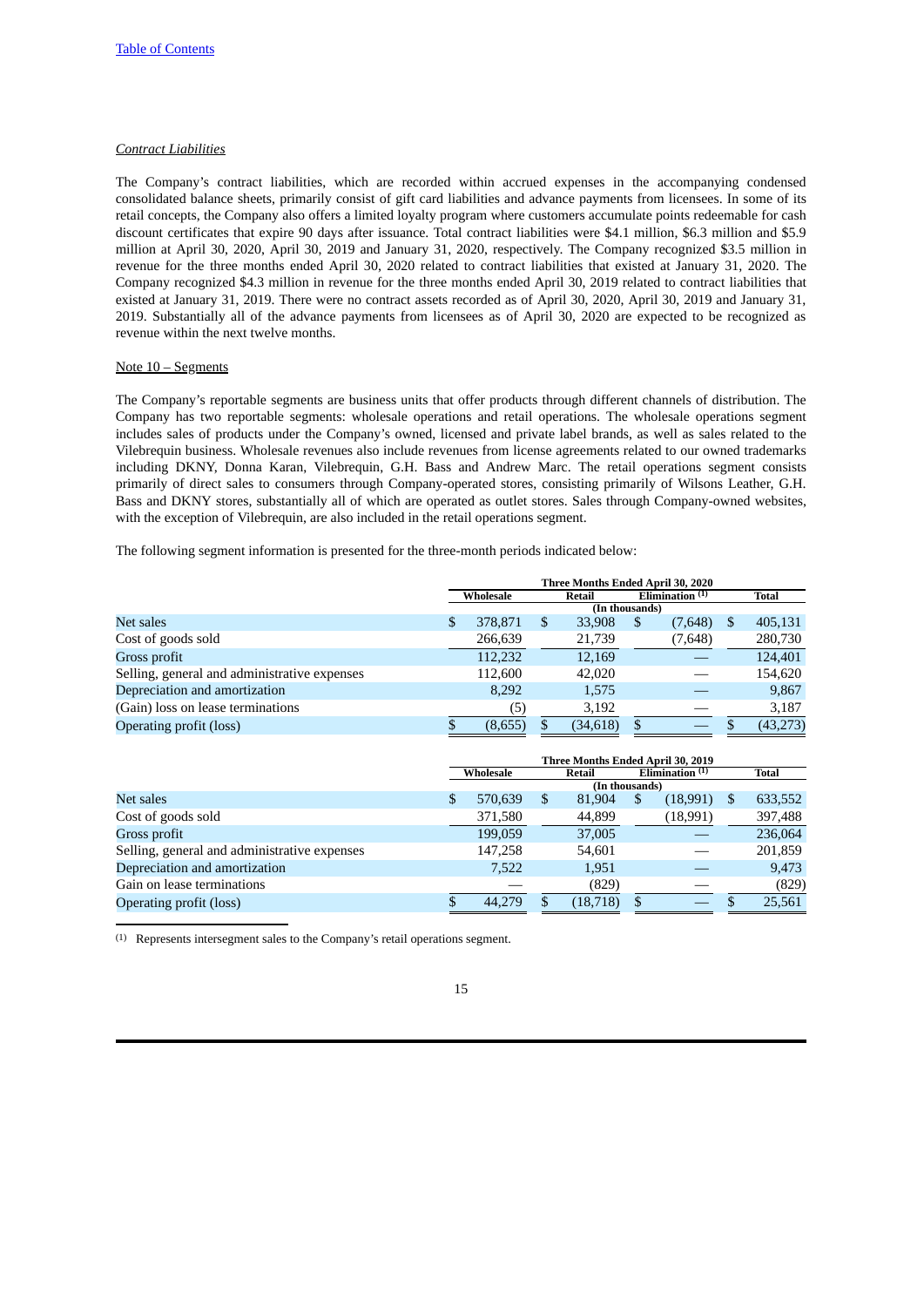The total assets for each of the Company's reportable segments, as well as assets not allocated to a segment, are as follows:

|              | April 30, 2020  |  | <b>April 30, 2019</b> | <b>January 31, 2020</b> |           |  |
|--------------|-----------------|--|-----------------------|-------------------------|-----------|--|
|              |                 |  | (In thousands)        |                         |           |  |
| Wholesale    | \$<br>1,754,052 |  | 1.813.238             |                         | 1,912,175 |  |
| Retail       | 232.626         |  | 376,619               |                         | 272,832   |  |
| Corporate    | 812,283         |  | 256,687               |                         | 380,130   |  |
| Total assets | 2,798,961       |  | 2,446,544             |                         | 2,565,137 |  |

# Note 11 – Stockholders' Equity

For the three months ended April 30, 2020, the Company issued no shares of common stock and utilized 42,195 shares of treasury stock in connection with the vesting of equity awards. For the three months ended April 30, 2019, the Company issued no shares of common stock and utilized 207,325 shares of treasury stock in connection with the vesting of equity awards.

#### Note 12 – Income Taxes

The Company recorded an income tax benefit of \$16.4 million for the three months ended April 30, 2020. The Company recorded income tax expense of \$2.6 million for the three months ended April 30, 2019. Historically, the Company has calculated its provision for income taxes during interim reporting periods by applying the estimated annual effective tax rate for the full fiscal year to pre-tax income or loss, excluding discrete items, for the reporting period. Due to the uncertainty related to the impact of the COVID-19 pandemic on our operations, the Company used a discrete effective tax rate method to calculate taxes for the three-month period ended April 30, 2020. The Company will continue to evaluate income tax estimates under the historical method in subsequent quarters and employ a discrete effective tax rate method if warranted.

#### Note 13 – Canadian Customs Duty Examination

In October 2017, the Canada Border Service Agency ("CBSA") issued a final audit report to G-III Apparel Canada ULC ("G-III Canada"), a wholly-owned subsidiary of the Company. The report challenged the valuation used by G-III Canada for certain goods imported into Canada. The period covered by the examination is February 1, 2014 through October 27, 2017, the date of the final report. The CBSA has requested G-III Canada to reassess its customs entries for that period using the price paid or payable by the Canadian retail customers for certain imported goods rather than the price paid by G-III Canada to the vendor. The CBSA has also requested that G-III Canada change the valuation method used to pay duties with respect to goods imported in the future.

In March 2018, G-III Canada provided a bond to guarantee payment to the CBSA for additional duties payable as a result of the reassessment required by the final audit report. The Company secured a bond in the amount of CAD\$26.9 million (\$20.9 million) representing customs duty and interest through December 31, 2017 that is claimed to be owed to the CBSA. In March 2018, the Company amended the duties filed for the month of January 2018 based on the new valuation method. This amount was paid to the CBSA. Beginning February 1, 2018, the Company began paying duties based on the new valuation method. There were no amounts paid and deferred for the three months ended April 30, 2020, related to the higher dutiable values. Cumulative amounts paid and deferred through April 30, 2020, related to the higher dutiable values, were CAD\$13.5 million (\$9.7 million).

Effective June 1, 2019, G-III commenced paying based on the dutiable value of G-III Canada's imports based on the preaudit levels. G-III continued to defer the additional duty paid through the month of May 2019 pending the final outcome of the appeal.

G-III Canada, based on the advice of counsel, believes it has positions that support its ability to receive a refund of amounts claimed to be owed to the CBSA on appeal and intends to vigorously contest the findings of the CBSA. G-III Canada filed its appeal with the CBSA in May 2018.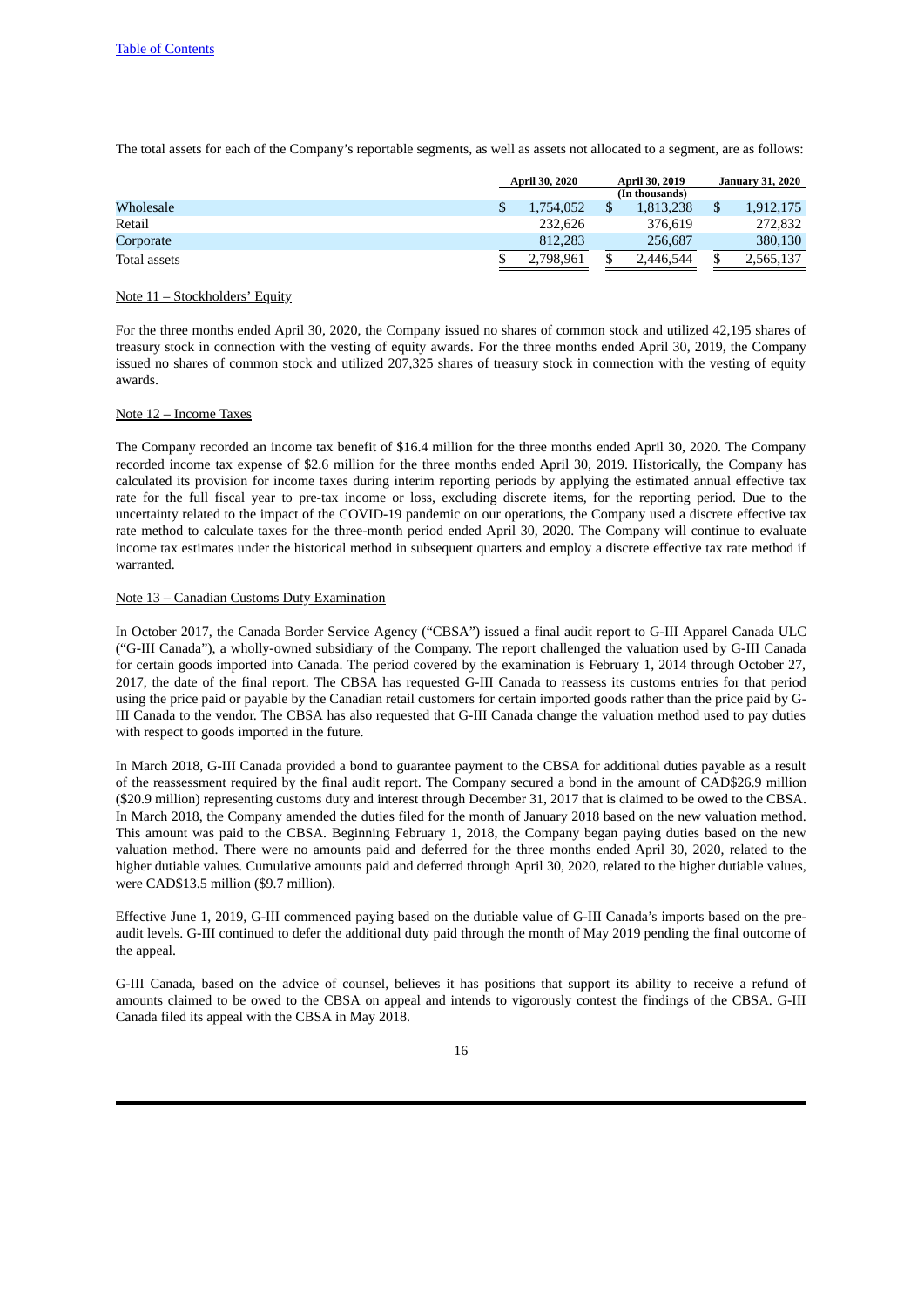# Note 14 – Recent Adopted and Issued Accounting Pronouncements

# *Recently Adopted Accounting Guidance*

In June 2016, the FASB issued ASU 2016-13, "Financial Instruments-Credit Losses (Topic 326): Measurement of Credit Losses on Financial Instruments." This pronouncement changed how entities account for credit impairment for trade and other receivables, as well as for certain financial assets and other instruments. ASU 2016-13 replaced the "incurred loss" model with an "expected loss" model. Under the "incurred loss" model, a loss (or allowance) was recognized only when an event had occurred (such as a payment delinquency) that caused the entity to believe that a loss was probable (i.e., that it had been "incurred"). Under the "expected loss" model, an entity recognizes a loss (or allowance) upon initial recognition of the asset that reflects all future events that may lead to a loss being realized, regardless of whether it is probable that the future event will occur. The "incurred loss" model considered past events and current conditions, while the "expected loss" model includes expectations for the future which have yet to occur. The Company adopted ASU 2016-16 as of February 1, 2020. The adoption of this standard did not result in a material change to the Company's condensed consolidated financial statements.

In August 2018, the FASB issued ASU 2018-13, "Fair Value Measurement (Topic 820): Disclosure Framework – Changes to the Disclosure Requirements for Fair Value Measurement," which made a number of changes meant to add, modify or remove certain disclosure requirements associated with the movement among or hierarchy associated with Level 1, Level 2 and Level 3 fair value measurements. The amendments in ASU 2018-13 modified the disclosure requirements with respect to fair value measurements based on the concepts in FASB Concepts Statement, Conceptual Framework for Financial Reporting—Chapter 8: Notes to Financial Statements, including the consideration of costs and benefits. The amendments to changes in unrealized gains and losses, the range and weighted average of significant unobservable inputs used to develop Level 3 fair value measurements, and the narrative description of measurement uncertainty have been applied prospectively in the initial fiscal year of adoption. All other amendments have been applied retrospectively to all periods presented in the initial year of adoption. The Company adopted the standard effective February 1, 2020. The adoption of this standard did not result in a material change to the Company's condensed consolidated financial statements.

In August 2018, the FASB issued ASU 2018-15, Customers Accounting for Implementation Costs Incurred in a Cloud Computing Arrangement That Is A Service Contract which addresses the accounting for implementation costs incurred in a cloud computing arrangement ("CCA") that is a service contract. ASU 2018-15 aligned the accounting for costs incurred to implement a CCA that is a service arrangement with the guidance on capitalizing costs associated with developing or obtaining internal-use software. Specifically, ASU 2018-15 amended ASC 350 to include in its scope implementation costs of a CCA that is a service contract and clarifies that a customer should apply ASC 350-40 to determine which implementation costs should be capitalized in a CCA that is considered a service contract. The Company adopted the standard effective February 1, 2020. The adoption of this standard did not result in a material change to the Company's condensed consolidated financial statements.

In March 2020, the FASB issued ASU 2020-04, Reference Rate Reform ("ASC 848"): Facilitation of the Effects of Reference Rate Reform on Financial Reporting. The standard is intended to provide optional expedients and exceptions for applying GAAP to contract modifications and hedging relationships, subject to meeting certain criteria, that reference LIBOR or another rate that is expected to be discontinued. The guidance was effective upon issuance, and may be applied prospectively through December 31, 2022. The adoption of this standard did not result in a material change to the Company's condensed consolidated financial statements.

#### *Issued Accounting Guidance Being Evaluated for Adoption*

The Company has reviewed all recently issued accounting pronouncements and concluded that they were either not applicable or not expected to have a significant impact to the condensed consolidated financial statements.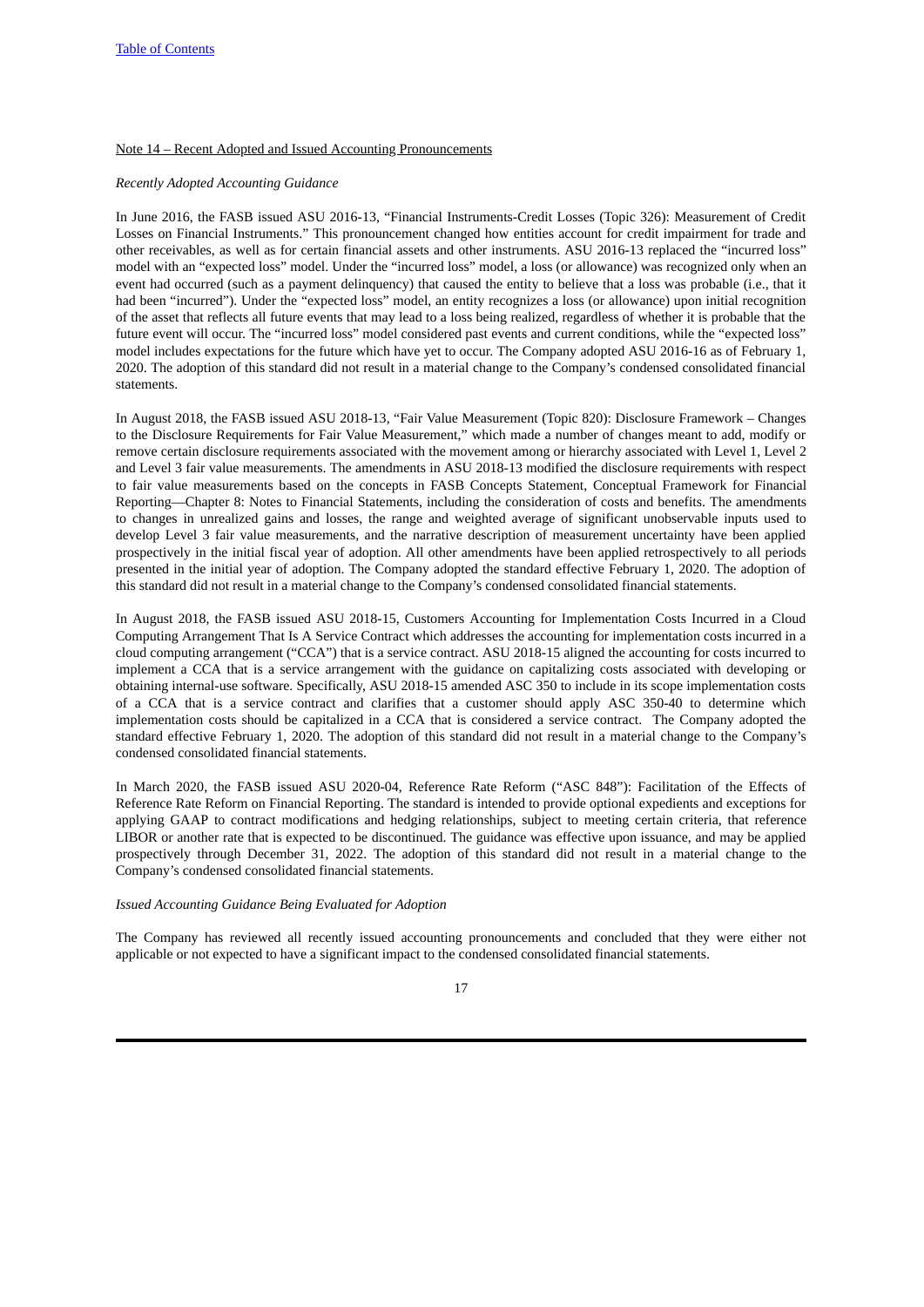# Note 15 – Subsequent Events

In May and June 2020, the Company repaid an aggregate of \$500 million of its borrowings under its revolving credit facility as financial markets stabilized.

On June 5, 2020, the Company announced the restructuring of its retail operations segment including the closing of all Wilsons Leather and G.H. Bass stores. Additionally, the Company will close all Calvin Klein Performance stores. In connection with the restructuring of the retail operations segment, the Company expects to incur an aggregate charge of approximately \$100 million related to landlord termination fees, severance costs, store liquidation and closing costs, writeoffs related to right-of-use assets and legal and professional fees. The Company expects the cash portion of this charge to be approximately \$65 million.

| ٠<br>۰<br>۰. |
|--------------|
| ۰.<br>۰.     |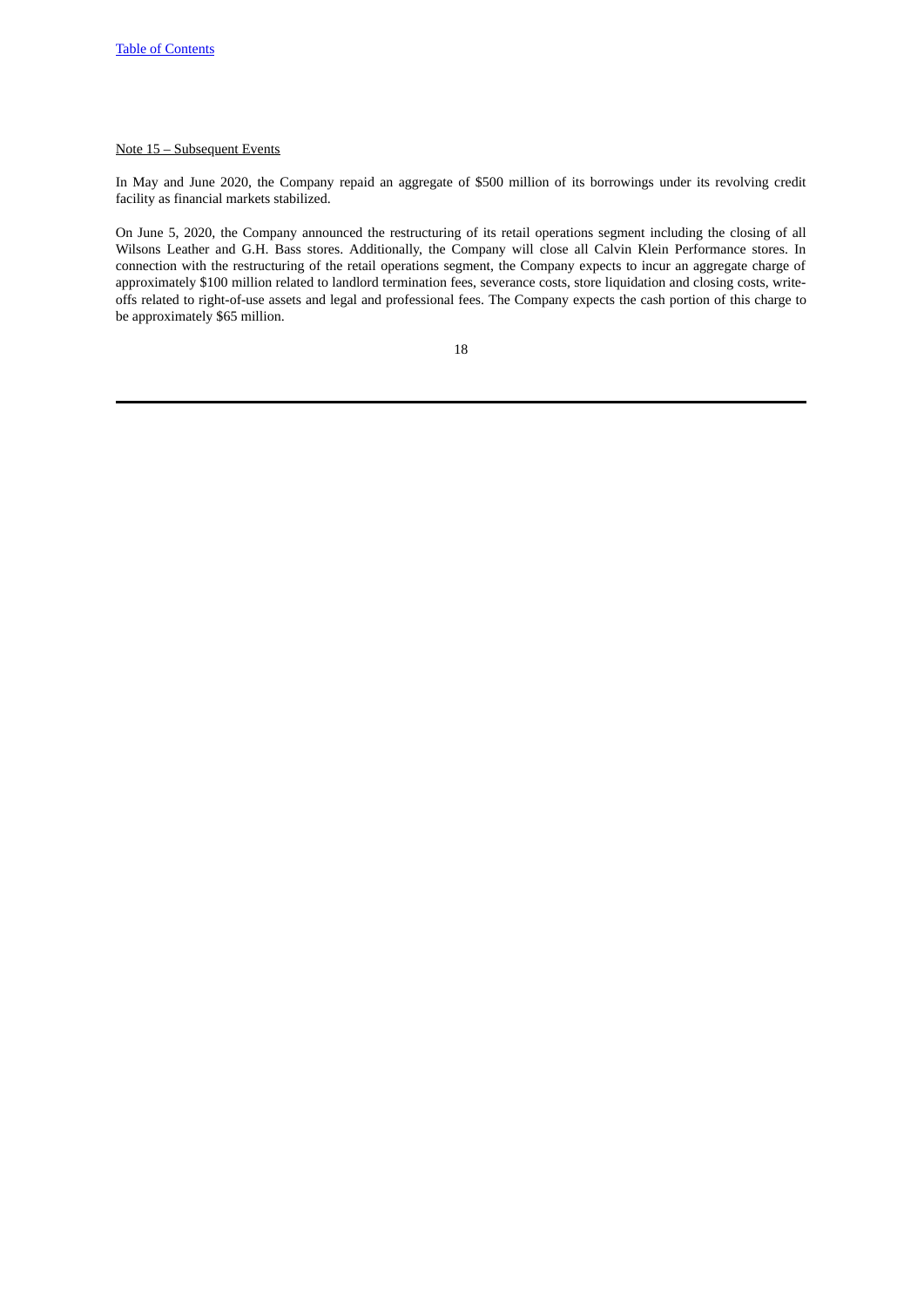# <span id="page-18-0"></span>**Item 2. Management's Discussion and Analysis of Financial Condition and Results of Operations.**

Unless the context otherwise requires, "G-III," "us," "we" and "our" refer to G-III Apparel Group, Ltd. and its subsidiaries. References to fiscal years refer to the year ended or ending on January 31 of that year. For example, our fiscal year ending January 31, 2021 is referred to as "fiscal 2021." Vilebrequin, KLH, KLNA and Fabco report results on a calendar year basis rather than on the January 31 fiscal year basis used by G-III. Accordingly, the results of Vilebrequin, KLH, KLNA and Fabco are, and will be, included in our financial statements for the quarter ended or ending closest to G-III's fiscal quarter end. For example, with respect to our results for the three-month period ended April 30, 2020, the results of Vilebrequin, KLH, KLNA and Fabco are included for the three-month period ended March 31, 2020. We account for our investment in each of KLH, KLNA and Fabco using the equity method of accounting. The Company's retail operations segment uses a 52/53-week fiscal year. The Company's three-month period ended April 30, 2020 and 2019 were both a 13 week fiscal quarter for the retail operations segment. For fiscal 2021 and 2020, the retail operations segment three-month periods ended on May 2, 2020 and May 4, 2019 respectively.

Various statements contained in this Form 10-Q, in future filings by us with the SEC, in our press releases and in oral statements made from time to time by us or on our behalf constitute "forward-looking statements" within the meaning of the Private Securities Litigation Reform Act of 1995. Forward-looking statements are based on current expectations and are indicated by words or phrases such as "anticipate," "estimate," "expect," "will," "project," "we believe," "is or remains optimistic," "currently envisions," "forecasts," "goal" and similar words or phrases and involve known and unknown risks, uncertainties and other factors that may cause actual results, performance or achievements to be materially different from the future results, performance or achievements expressed in or implied by such forward-looking statements. Forwardlooking statements also include representations of our expectations or beliefs concerning future events that involve risks and uncertainties, including, but not limited to, the following:

- the outbreak of COVID-19 and its numerous adverse effects, including the closing of stores and shopping malls, the reduction of consumer purchases of the types of products we sell, the impact on our supply chain, restrictions on travel and group gatherings and the general material adverse effect on the economy in the U.S. and around the world, all of which negatively impact our business, sales and results of operations;
- our dependence on licensed products;
- our dependence on the strategies and reputation of our licensors;
- costs and uncertainties with respect to expansion of our product offerings;
- the performance of our products at retail and customer acceptance of new products;
- retail customer concentration;
- risks of doing business abroad;
- risks related to the proposal to implement a national security law in Hong Kong;
- price, availability and quality of materials used in our products;
- the need to protect our trademarks and other intellectual property;
- risks relating to our retail operations segment;
- our ability to achieve operating enhancements and cost reductions from the restructuring of our retail operations, as well as the impact on our business and financial statements resulting from any related costs and charges which may be dilutive to our earnings;
- the impact on our business and financial statements related to the early closure of stores or the termination of long-term leases;
- dependence on existing management;
- our ability to make strategic acquisitions and possible disruptions from acquisitions;
- need for additional financing;
- seasonal nature of our business:
- our reliance on foreign manufacturers;
- the need to successfully upgrade, maintain and secure our information systems;
- data security or privacy breaches;
- the impact of the current economic and credit environment on us, our customers, suppliers and vendors;
- the effects of competition in the markets in which we operate, including from e-commerce retailers;
- the redefinition of the retail store landscape in light of widespread retail store closings, the bankruptcy of a number of prominent retailers and the impact of online apparel purchases and innovations by e-commerce retailers;
- consolidation of our retail customers;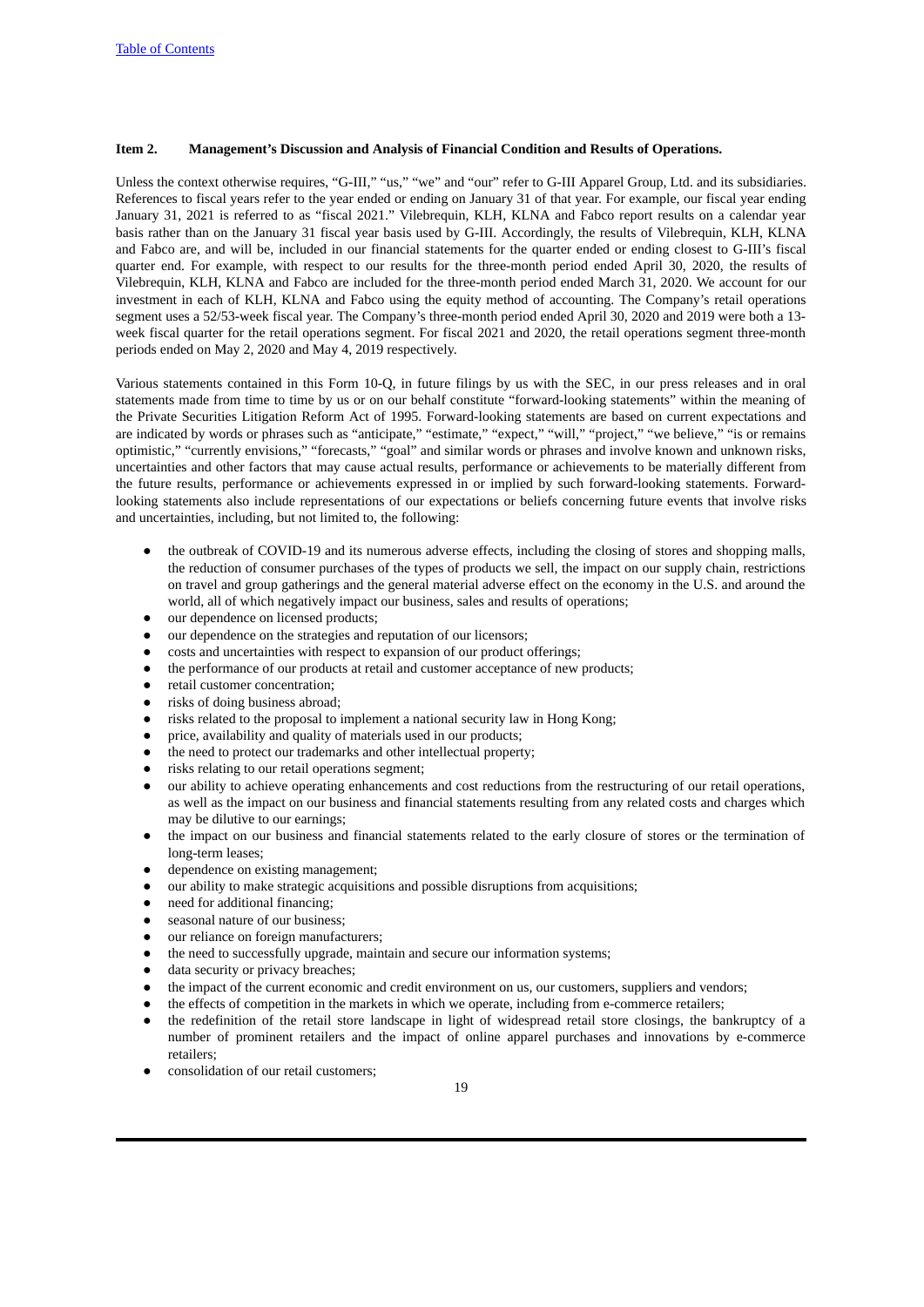- the impact on our business of the imposition of tariffs by the United States government and the escalation of trade tensions between countries;
- additional legislation and/or regulation in the United States or around the world;
- our ability to import products in a timely and cost effective manner;
- our ability to continue to maintain our reputation;
- fluctuations in the price of our common stock;
- potential effect on the price of our common stock if actual results are worse than financial forecasts; and
- the effect of regulations applicable to us as a U.S. public company.

Any forward-looking statements are based largely on our expectations and judgments and are subject to a number of risks and uncertainties, many of which are unforeseeable and beyond our control. A detailed discussion of significant risk factors that have the potential to cause our actual results to differ materially from our expectations is described under the heading "Risk Factors" in our Annual Report on Form 10-K for the year ended January 31, 2020 and in Part II-Other Information, Item 1A. Risk Factors in this Quarterly Report on Form 10-Q. We undertake no obligation to publicly update or revise any forward-looking statements, whether as a result of new information, future events or otherwise, except as required by law.

# **Recent Developments**

### *Restructuring of Our Retail Operations Segment*

On June 5, 2020, we announced a restructuring of our retail operations segment, including the closing of all Wilsons Leather and G.H. Bass stores. Additionally, we will close all Calvin Klein Performance stores. We have hired Hilco Global to assist in the liquidation of these stores, which will begin immediately or as stores reopen.

After completion of the restructuring, our retail operations segment will consist of 41 DKNY stores and 13 Karl Lagerfeld Paris stores, as well as the e-commerce sites for DKNY, Donna Karan, Karl Lagerfeld Paris, Andrew Marc, Wilsons Leather and G.H. Bass. Part of our restructuring plan includes making significant changes to our DKNY and Karl Lagerfeld store operations. In addition to the stores operated as part of our retail operations segment, as of April 30, 2020, Vilebrequin products were distributed through 104 company-operated stores, as well as through 63 franchised locations and e-commerce stores in Europe and the United States.

In connection with the restructuring of our retail operations, we expect to incur an aggregate charge of approximately \$100 million related to landlord termination fees, severance costs, store liquidation and closing costs, write-offs related to rightof-use assets and legal and professional fees. A significant portion of these charges will be incurred during our second fiscal quarter ending July 31, 2020. We expect the cash portion of this charge to be approximately \$65 million. We believe that this restructuring plan will enable us to greatly reduce our retail losses and to ultimately have this segment become profitable.

### *Impact of COVID-19 Pandemic*

Outbreaks of COVID-19 were detected beginning in December 2019 and, in March 2020, the World Health Organization declared COVID-19 a pandemic. The President of the United States has declared a national emergency as a result of the COVID-19 pandemic. Federal, state and local governments and private entities mandated various restrictions, including travel restrictions, restrictions on public gatherings, stay at home orders and advisories, and quarantining of people who may have been exposed to the virus. The response to the COVID-19 pandemic has negatively affected the global economy, disrupted global supply chains, and created significant disruption of the financial and retail markets, including a disruption in consumer demand for apparel and accessories.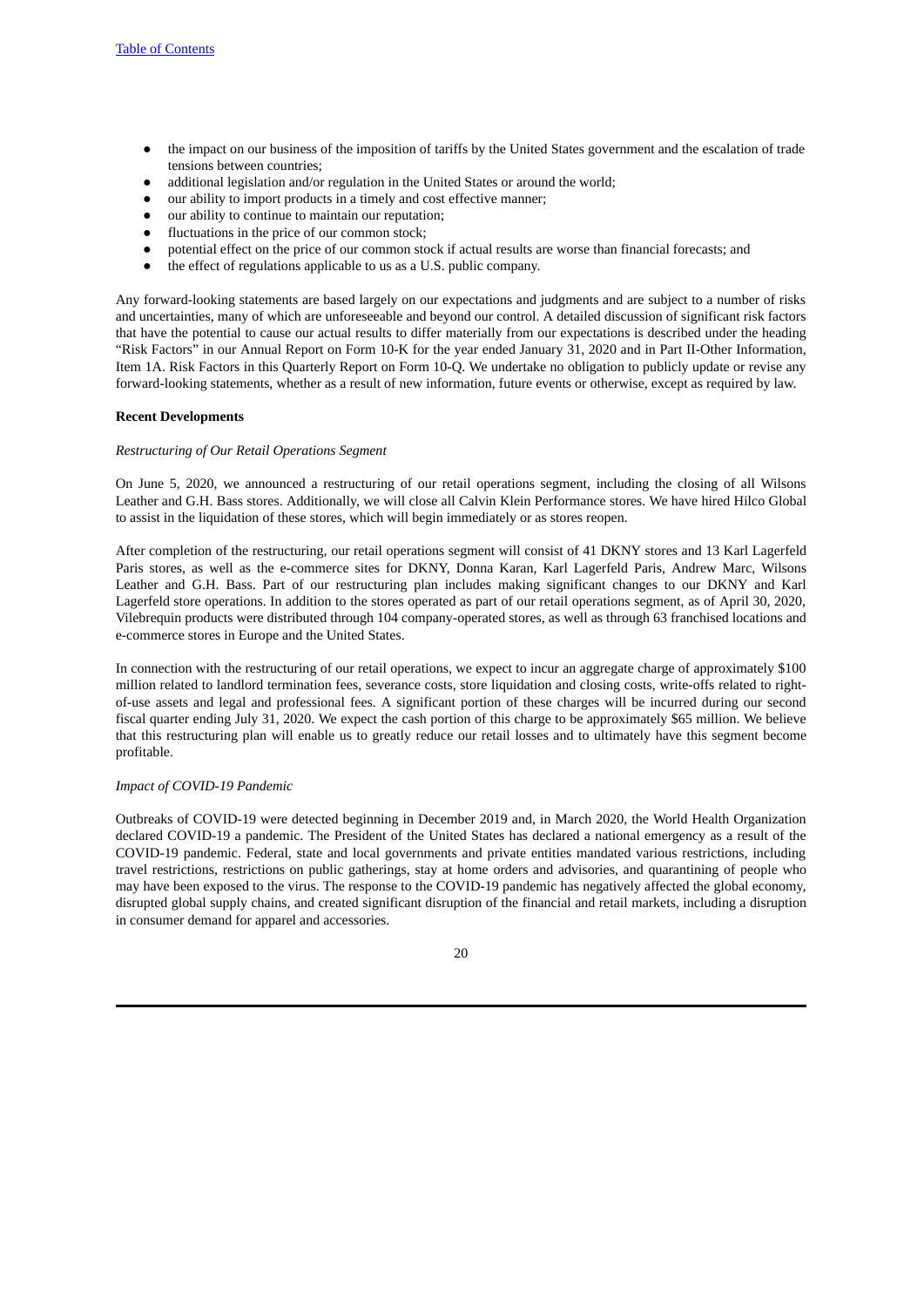The COVID-19 pandemic has had multiple impacts on our business, including, but not limited to, the temporary closure of our customers' stores and closures of our own stores in North America, a mandate to require our employees who work in our headquarters to work remotely and temporary disruption of our global supply chain. The COVID-19 pandemic has impacted our business operations and results of operations for the first quarter of fiscal 2021 resulting in lower sales, lower liquidity and higher leverage. COVID-19 could continue to have an adverse impact on our results of operations and liquidity, the operations of our suppliers, vendors and customers, and on our employees as a result of quarantines, facility closures, and travel and logistics restrictions. Even as businesses slowly begin to reopen as governmental restrictions are loosened with respect to stay at home orders and previously closed businesses, the ultimate economic impact of the COVID-19 pandemic is highly uncertain. We expect that our business operations and results of operations, including our net sales, earnings and cash flows, will be materially adversely impacted for at least the balance of fiscal 2021.

During this crisis we are focused on protecting the health and safety of our employees, our customers, and our communities. We have taken precautionary measures intended to help minimize the risk of COVID-19 to our employees, including temporarily requiring employees to work remotely and temporarily closing all of our retail stores. Requiring our employees to work remotely may disrupt our operations or increase the risk of a cybersecurity incident.

Most of our retail partners have closed their stores in North America, including our largest customer, Macy's. Some of our customers, such as Costco and Sam's Club, remain open for business. Our retail partners that have closed stores have asked to extend their payment terms with us. We continue to negotiate resolutions with our retail partners that are equitable and fiscally responsible for each of us. Certain of our retail partners have publicized actual or potential bankruptcy filings or other liquidity issues that could impact our anticipated income and cash flows, as well as require us to record additional accounts receivable reserves. In addition, we could be required to record increased excess and obsolete inventory reserves due to decreased sales or noncash impairment charges related to our intangible assets or goodwill due to reduced market values and cash flows.

There is significant uncertainty around the breadth and duration of store closures and other business disruptions related to the COVID-19 pandemic, as well as its impact on the U.S. and global economies and on consumer willingness to visit stores once they re-open. Recently, consumer businesses have begun to re-open in many areas of the United States under governmental social distancing and other restrictions that are expected to limit the scope of operations compared to pre-COVID-19 business operations for an unknown period of time. These restrictions are expected to adversely impact sales even as retail stores continue to reopen. The extent to which COVID-19 impacts our results will depend on continued developments in the public and private responses to the pandemic. The continued impact of COVID-19 remains highly uncertain and cannot be predicted. New information may emerge concerning the severity of the outbreak and the actions taken to contain COVID-19 or treat its impact may change or become more restrictive if a second wave of infections occurs as a result of the loosening of governmental restrictions.

In response to these challenges, we have taken measures to contain costs that include, but are not limited to, employee furloughs, temporary salary reductions, reduced advertising and other promotional spending and deferral of capital projects. We are also reviewing our inventory needs and working with suppliers to curtail, or cancel, production of product which we believe will not be able to be sold in season. We have also been working with our suppliers, landlords and licensors to renegotiate related agreements and extend payment terms in order to preserve capital.

Due to the impact of the COVID-19 pandemic on our operations, we performed a quantitative test of our goodwill as of April 30, 2020 using an income approach through a discounted cash flow analysis methodology. The discounted cash flow approach requires that certain assumptions and estimates be made regarding industry economic factors and future profitability. We also performed quantitative tests of each of our indefinite-lived intangible assets using a relief from royalty method, another form of the income approach. The relief from royalty method requires assumptions regarding industry economic factors and future profitability. While no impairment was identified as of April 30, 2020 as a result of these tests, \$370.0 million of our indefinite-lived trademarks could be deemed to have a risk of future impairment as there is limited excess fair value over the carrying value of the assets at April 30, 2020. The continued impact of the COVID-19 pandemic could give rise to global and regional macroeconomic factors that could impact our assumptions relating to net sales growth rates, discount rates, tax rates or royalty rates and may result in future impairment charges for indefinite-lived intangible assets.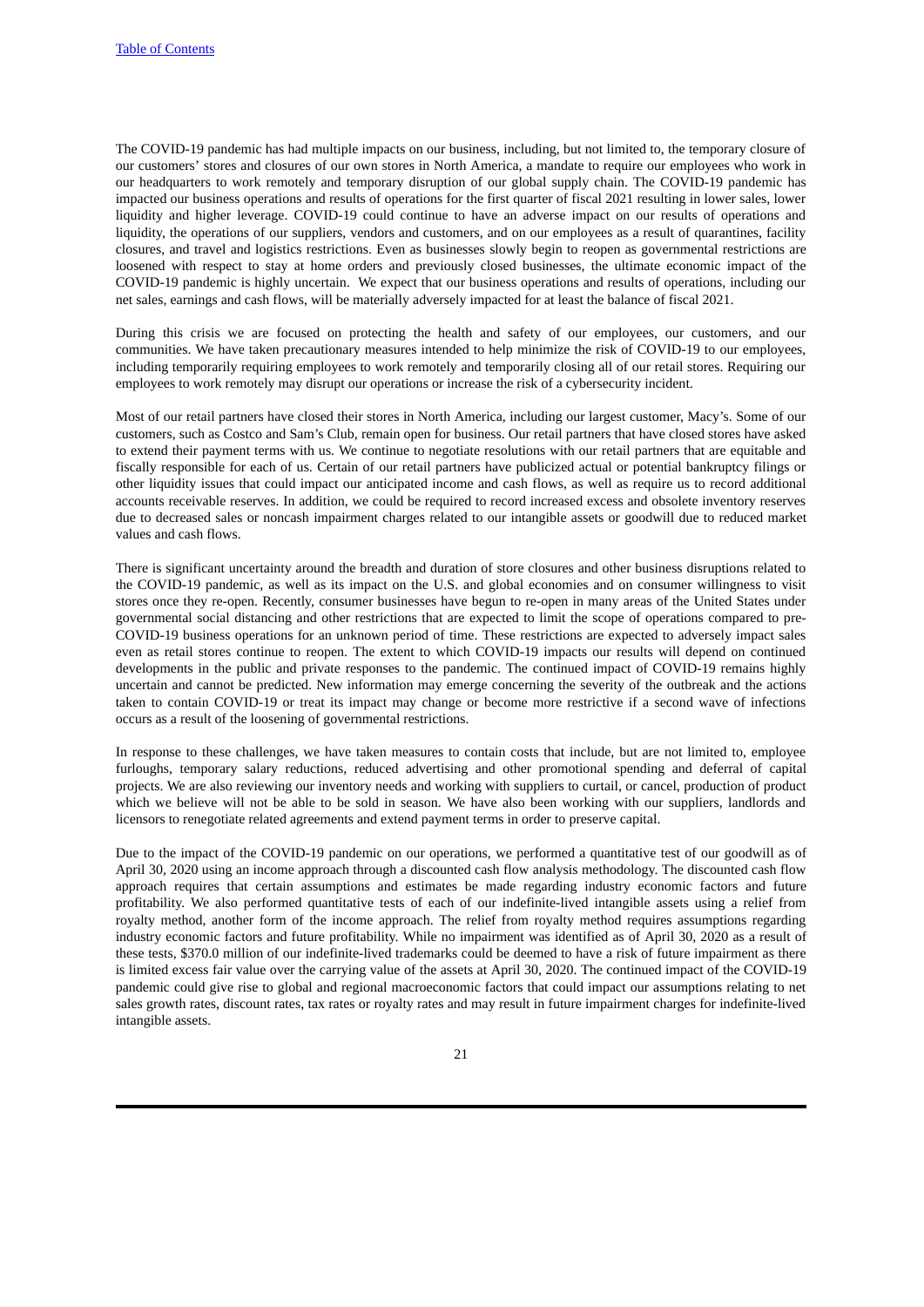We believe that we have sufficient cash and available capacity under our revolving credit facility to meet our liquidity needs. As of April 30, 2020, we had cash of approximately \$616.2 million. Our cash balance included draw downs in March 2020 of \$500 million under our revolving credit facility taken as a precautionary measure to provide us with additional financial flexibility to manage our business. In May and June 2020, we repaid an aggregate of \$500 million of our borrowings under our revolving credit facility as the financial markets stabilized.

#### **Overview**

G-III designs, sources and markets an extensive range of apparel, including outerwear, dresses, sportswear, swimwear, women's suits and women's performance wear, as well as women's handbags, footwear, small leather goods, cold weather accessories and luggage. G-III has a substantial portfolio of more than 30 licensed and proprietary brands, anchored by five global power brands: DKNY, Donna Karan, Calvin Klein, Tommy Hilfiger and Karl Lagerfeld Paris. We are not only licensees, but also brand owners, and we distribute our products through multiple brick and mortar and online channels.

Our own proprietary brands include DKNY, Donna Karan, Vilebrequin, G.H. Bass, Eliza J, Jessica Howard, Andrew Marc and Marc New York. We sell products under an extensive portfolio of well-known licensed brands, including Calvin Klein, Tommy Hilfiger, Karl Lagerfeld Paris, Kenneth Cole, Cole Haan, Guess?, Vince Camuto, Levi's and Dockers. Through our team sports business, we have licenses with the National Football League, National Basketball Association, Major League Baseball, National Hockey League and over 150 U.S. colleges and universities. We also source and sell products to major retailers under their private retail labels.

We believe that the international sales and profit opportunity is quite significant for our DKNY and Donna Karan businesses. We are also expanding our DKNY business globally through our distribution partners in key regions. The key markets in which our DKNY merchandise is currently distributed include the Middle East, Russia, Indonesia, the Philippines, South East Asia and Korea, as well as in China where we operate through a joint venture. Continued growth, brand development and marketing in these key markets is critical to driving global brand recognition.

We operate in fashion markets that are intensely competitive. Our ability to continuously evaluate and respond to changing consumer demands and tastes, across multiple market segments, distribution channels and geographic areas is critical to our success. Although our portfolio of brands is aimed at diversifying our risks in this regard, misjudging shifts in consumer preferences could have a negative effect on our business. Our success in the future will depend on our ability to design products that are accepted in the marketplace, source the manufacture of our products on a competitive basis, and continue to diversify our product portfolio and the markets we serve.

### *Segments*

We report based on two segments: wholesale operations and retail operations.

Our wholesale operations segment includes sales of products to retailers under owned, licensed and private label brands, as well as sales related to the Vilebrequin business. Wholesale revenues also include royalty revenues from license agreements related to our owned trademarks including DKNY, Donna Karan, Vilebrequin, G.H. Bass and Andrew Marc.

Our retail operations segment historically consisted primarily of direct sales to consumers through our company-operated stores. Prior to our restructuring of this segment, it was composed primarily of Wilsons Leather, G.H. Bass and DKNY stores, substantially all of which are operated as outlet stores, as well as a smaller number of Karl Lagerfeld Paris and Calvin Klein Performance stores. After completion of the restructuring, our retail operations segment will initially consist of 41 DKNY and 13 Karl Lagerfeld Paris stores, as well as the e-commerce sites for DKNY, Donna Karan, Karl Lagerfeld Paris, Andrew Marc, Wilsons Leather and G.H. Bass. Our ongoing plan for our retail business focuses on the operations and growth of our DKNY and Karl Lagerfeld Paris stores, as well as our e-commerce business. Our plan is based on the assumed continued strength of the DKNY and Karl Lagerfeld brands, improved store productivity, changes in planning and allocation and improvements in gross margin and payroll leverage.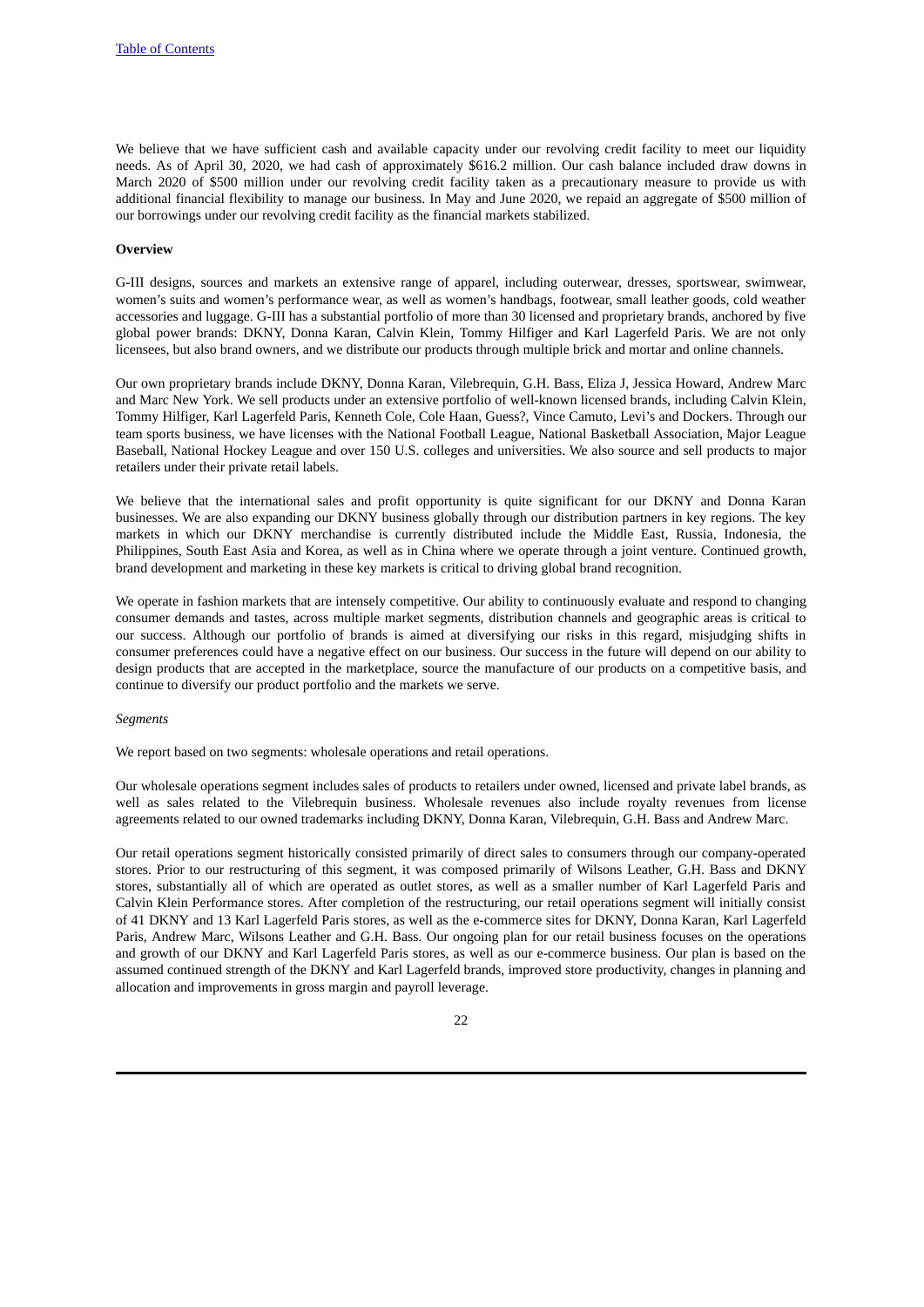### **Trends**

### *Industry Trends*

Significant trends that affect the apparel industry include retail chains closing unprofitable stores, an increased focus by retail chains and others on expanding e-commerce sales and providing convenience-driven fulfillment options, the continued consolidation of retail chains and the desire on the part of retailers to consolidate vendors supplying them. In addition, consumer shopping preferences have continued to shift from physical stores to online shopping and retail traffic remains under pressure. All of these factors have led to a more promotional retail environment that includes aggressive markdowns in an attempt to offset declines caused by a reduction in physical store traffic. The effects of the COVID-19 pandemic have accelerated these trends.

We sell our products over the web through retail partners such as macys.com and nordstrom.com, each of which has a substantial online business. As e-commerce sales of apparel continue to increase, we are developing additional digital marketing initiatives on our web sites and through social media. We are investing in digital personnel, marketing, logistics, planning and distribution to help us expand our online opportunities going forward. Our e-commerce business consists of our own web platforms at www.dkny.com, www.donnakaran.com, www.wilsonsleather.com, www.ghbass.com, www.vilebrequin.com and www.andrewmarc.com. We also sell Karl Lagerfeld Paris products on our website, www.karllagerfeldparis.com. In addition, we sell to pure play online retail partners such as Amazon and Fanatics.

A number of retailers are experiencing financial difficulties, which in some cases have resulted in bankruptcies, liquidations and/or store closings, such as the announced store closing plans for Macy's and Lord & Taylor, the announced bankruptcy filings of JCPenney, Neiman Marcus and other retailers and the potential bankruptcy of other retailers. The financial difficulties of a retail customer of ours could result in reduced business with that customer. We may also assume higher credit risk relating to receivables of a retail customer experiencing financial difficulty that could result in higher reserves for doubtful accounts or increased write-offs of accounts receivable. We attempt to mitigate credit risk from our customers by closely monitoring accounts receivable balances and shipping levels, as well as the ongoing financial performance and credit standing of customers.

Retailers are seeking to differentiate their offerings by devoting more resources to the development of exclusive products, whether by focusing on their own private label products or on products produced exclusively for a retailer by a national brand manufacturer. Exclusive brands are only made available to a specific retailer, and thus customers loyal to their brands can only find them in the stores of that retailer.

We have attempted to respond to trends in our industry by continuing to focus on selling products with recognized brand equity, by attention to design, quality and value and by improving our sourcing capabilities. We have also responded with the strategic acquisitions made by us and new license agreements entered into by us that added to our portfolio of licensed and proprietary brands and helped diversify our business by adding new product lines and expanding distribution channels. We believe that our broad distribution capabilities help us to respond to the various shifts by consumers between distribution channels and that our operational capabilities will enable us to continue to be a vendor of choice for our retail partners.

#### *Tariffs*

The apparel and accessories industry has been impacted by tariffs implemented by the United States government on goods imported from China. Tariffs on handbags and leather outerwear imported from China were effective beginning in September 2018, and were initially in the amount of 10% of the merchandise cost to us. The level of tariffs on these product categories was increased to 25% beginning May 10, 2019.

On August 1, 2019, the United States government announced new 10% tariffs that cover the remaining estimated \$300 billion of inbound trade from China, including most of our apparel products. On August 23, 2019, the United States government announced that the new tariffs to go into effect would increase from 10% to 15%. The new 15% tariffs went into effect on September 1, 2019, although the additional tariffs on certain categories of products were delayed until December 15, 2019. The announcement followed an earlier proposal by the United States government that would have imposed 25% tariffs on the balance of inbound trade from China, but that were suspended pending trade negotiations with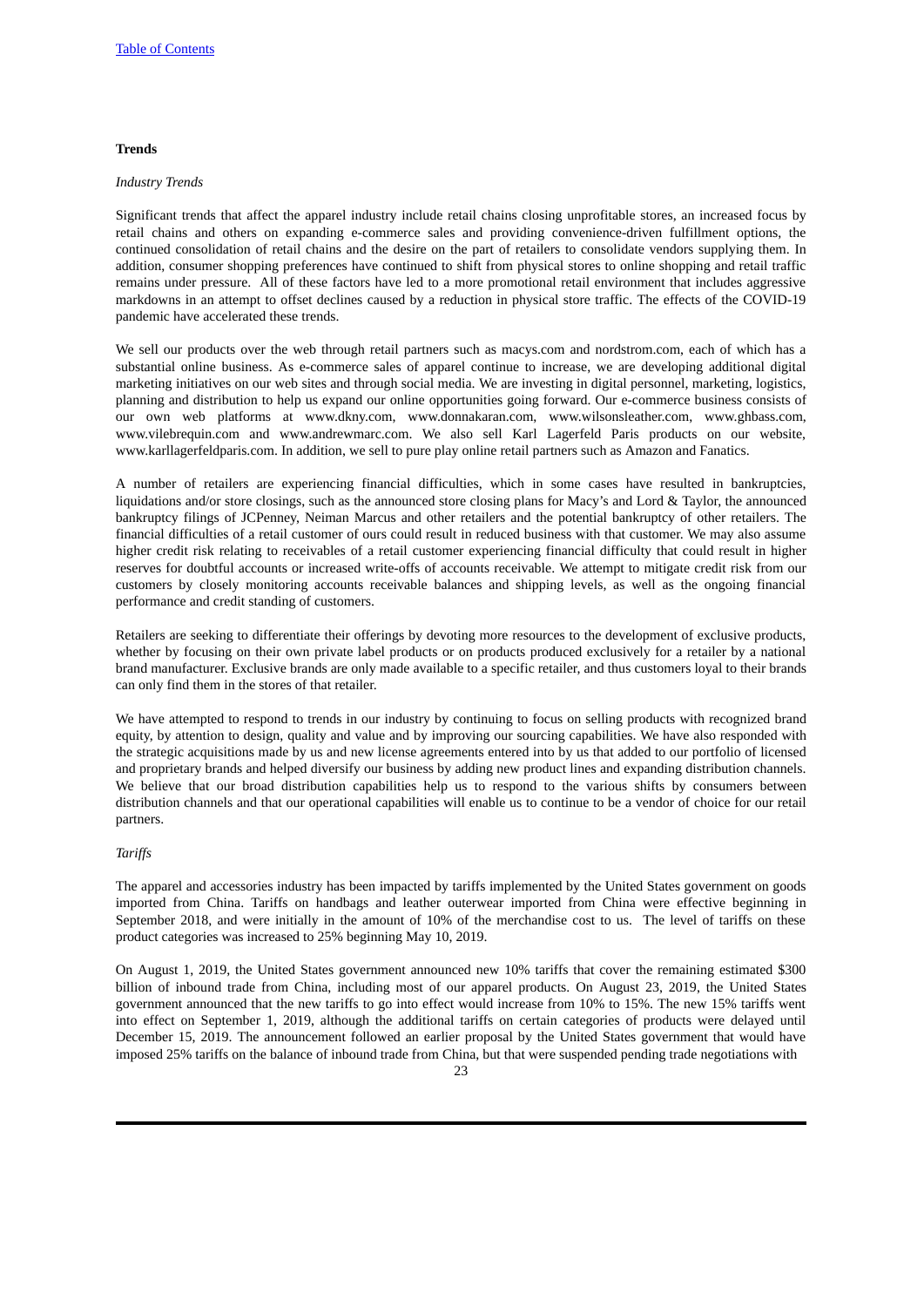China. In January 2020, the U.S. and China signed their Phase One Deal that rolled back certain tariffs and postponed certain tariffs that had been scheduled to go into effect on December 15, 2020.

It is difficult to accurately estimate the impact on our business from these tariff actions or similar actions or when additional tariffs may become effective. For fiscal 2019, approximately 61% of the products that we sold were manufactured in China. For fiscal 2020, approximately 50% of the products that we sold were manufactured in China.

Notwithstanding the Phase One Deal, the United States government continues to negotiate with China with respect to a trade deal, which could lead to the removal or postponement of additional tariffs. If the U.S. and China are not able to resolve their differences, additional tariffs may be put in place and additional products may become subject to tariffs. Tariffs on additional products imported by us from China would increase our costs, could require us to increase prices to our customers and would cause us to seek price concessions from our vendors. If we are unable to increase prices to offset an increase in tariffs, this would result in our realizing lower gross margins on the products sold by us and will negatively impact our operating results. We have engaged in a number of efforts to mitigate the effect on our results of operations of increases in tariffs on products imported by us from China, including accelerating the receipt of inventory, diversifying our sourcing network by arranging to move production out of China, negotiating with our vendors in China to receive vendor support to lessen the impact of increased tariffs on our cost of goods sold, and discussing with our customers the implementation of price increases that we believe our products can absorb because of the strength of our portfolio of brands.

#### **Results of Operations**

### *Three months ended April 30, 2020 compared to three months ended April 30, 2019*

Net sales for the three months ended April 30, 2020 decreased to \$405.1 million from \$633.6 million in the same period last year. Net sales of our segments are reported before intercompany eliminations.

Net sales of our wholesale operations segment decreased to \$378.9 million for the three months ended April 30, 2020 from \$570.6 million in the comparable period last year. We experienced a significant decrease in net sales across substantially all of our brands due to the effects of restrictions on business and personal activities imposed by governments in connection with the COVID-19 pandemic. As a result, most of our retail partners closed their stores in North America beginning in mid-March, 2020, including our largest customer, Macy's. These closures were still in effect as of April 30, 2020, the end of our first fiscal quarter. The governmental restrictions imposed in connection with the COVID-19 pandemic have resulted in significant increases in unemployment, a reduction in business activity and a reduction in consumer spending on apparel and accessories, all of which contributed to the reduction of our net sales which occurred during the second half of the three month period.

Net sales of our retail operations segment were \$33.9 million for the three months ended April 30, 2020 compared to \$81.9 million in the same period last year. This decrease primarily reflected the closure of our retail stores in March 2020 and reduced demand as a result of disruptions related to COVID-19. Same store sales decreased across all store brands due to the COVID-19 related store closures. Net sales of our retail operations segment were also negatively affected by the decrease in the number of stores operated by us from 296 at April 30, 2019 to 257 at April 30, 2020. The number of retail stores operated by us and, as a result, the net sales of our retail operations segment will be reduced significantly as a result of the restructuring of our retail operations segment.

Gross profit was \$124.4 million, or 30.7% of net sales, for the three months ended April 30, 2020, compared to \$236.1 million, or 37.3% of net sales, in the same period last year. The gross profit percentage in our wholesale operations segment was 29.6% in the three months ended April 30, 2020 compared to 34.8% in the same period last year. The gross profit percentage in our retail operations segment was 35.9% for the three months ended April 30, 2020 compared to 45.2% for the same period last year. Gross profit for both our wholesale and retail segment were negatively impacted by the negative effects of the COVID-19 pandemic on our net sales caused by closures of our retail stores and the stores of most of our retail partners. In addition, our wholesale gross profit percentage was negatively impacted as a result of recognizing certain fixed costs, primarily higher effective royalty rates, over a reduced sales base.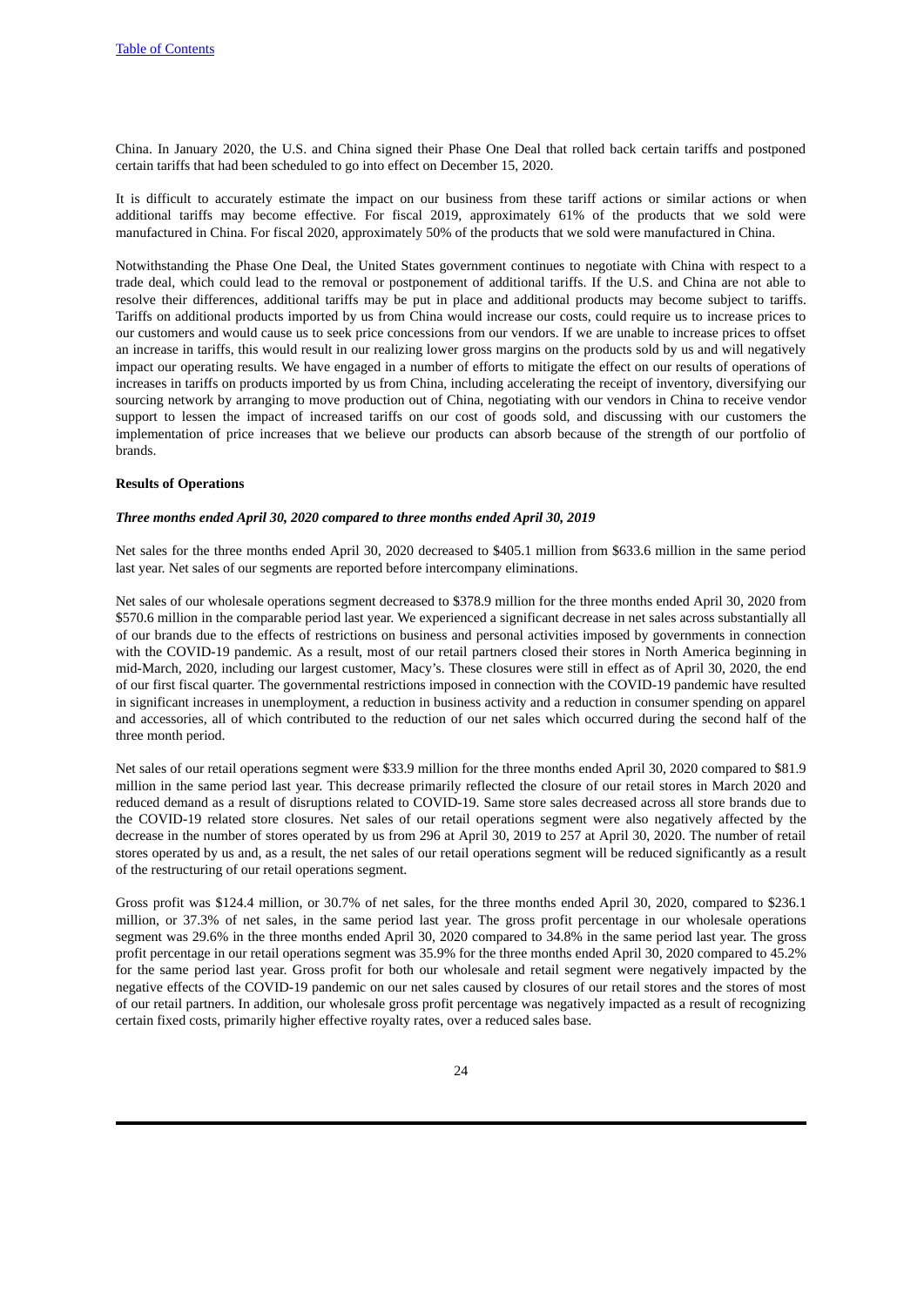Selling, general and administrative expenses decreased to \$154.6 million in the three months ended April 30, 2020 from \$201.9 million in the same period last year. The decrease in expenses was primarily due to a decrease of \$36.1 million in personnel costs including salaries, bonus, share-based compensation and payroll taxes as a result of employee furloughs and salary reductions implemented by us in response to the COVID-19. In addition, there were decreases of \$10.2 million in advertising, \$3.2 million in rent and facility costs and \$2.8 million in third-party warehouse expenses. These decreases were offset, in part, by a \$9.7 million increase in bad debt expense primarily related to allowances recorded against the outstanding receivables of certain department store customers that have publicly announced bankruptcy filings or potential bankruptcy filings. Selling, general and administrative expenses will be further reduced as a result of the restructuring of our retail operations segment, but will increase as we bring back furloughed employees as we respond to the re-opening of the U.S. economy.

Depreciation and amortization was \$9.9 million for the three months ended April 30, 2020 compared to \$9.5 million in the same period last year. The increase in expense is due to capital expenditures during the last twelve months.

Other loss was \$2.1 million in the three months ended April 30, 2020 compared to \$0.6 million for the same period last year. This increase is primarily the result of recording \$1.5 million of foreign currency losses during the three months ended April 30, 2020 compared to \$0.1 million during the three months ended April 30, 2019. In addition, we recorded \$0.6 million in losses from unconsolidated affiliates during the three months ended April 30, 2020 compared to \$0.1 million of losses in the same period last year.

Interest and financing charges, net, for the three months ended April 30, 2020 were \$10.4 million compared to \$10.3 million for the same period last year. Borrowings were greater in the three months ended April 30, 2020 due to our borrowing of \$500 million under our revolving credit facility during March 2020 as a precautionary measure to maintain our financial liquidity during the COVID-19 pandemic. However, interest expense was only slightly higher for the three month period because interest rates were lower during the three months ended April 30, 2020 as compared to the same period last year.

Income tax benefit was \$16.4 million for the three months ended April 30, 2020 compared to income tax expense of \$2.6 million for the same period last year primarily due to our net loss position resulting from the significant decrease in net sales due to the effects of the COVID-19 pandemic. Our effective tax rate increased to 29.5% in the current year's quarter from 17.5% in last year's comparable quarter primarily due to a U.S. federal net operating loss carryback to a tax year with a 35% federal tax rate compared to the current federal tax rate of 21% as well as a decrease in excess tax benefits in connection with the vesting of equity awards.

Historically, we calculated our provision for income taxes during interim reporting periods by applying the estimated annual effective tax rate for the full fiscal year to pre-tax income or loss, excluding discrete items, for the reporting period. Due to the uncertainty related to the impact of the COVID-19 pandemic on our operations, we have used a discrete effective tax rate method to calculate taxes for the three-month period ended April 30, 2020. We will continue to evaluate income tax estimates under the historical method in subsequent quarters and employ a discrete effective tax rate method if warranted.

#### **Liquidity and Capital Resources**

#### *Cash Requirements and Trends and Uncertainties Affecting Liquidity*

We rely on our cash flows generated from operations and the borrowing capacity under our revolving credit facility to meet the cash requirements of our business. The primary cash requirements of our business are the seasonal buildup in inventories, compensation paid to employees, payments to vendors in the normal course of business, capital expenditures, maturities of debt and related interest payments and income tax payments. The rapid expansion of the COVID-19 pandemic resulted in a sharp decline in net sales and earnings in the first quarter of fiscal 2021, which has a corresponding impact on our liquidity. We are focused on preserving our liquidity and managing our cash flow during these unprecedented conditions. We have taken preemptive actions to enhance our ability to meet our short-term liquidity needs including, but not limited to, reducing payroll costs through employee furloughs and salary reductions, deferring certain lease payments, deferral of capital projects and drawing down on our revolving credit facility. In addition, we are closely monitoring our inventory needs and we are working with our suppliers to curtail, or cancel, production of product that we believe will not be able to be sold in season. We have also been working with our suppliers, landlords and licensors to renegotiate related agreements and extend payment terms in order to preserve capital.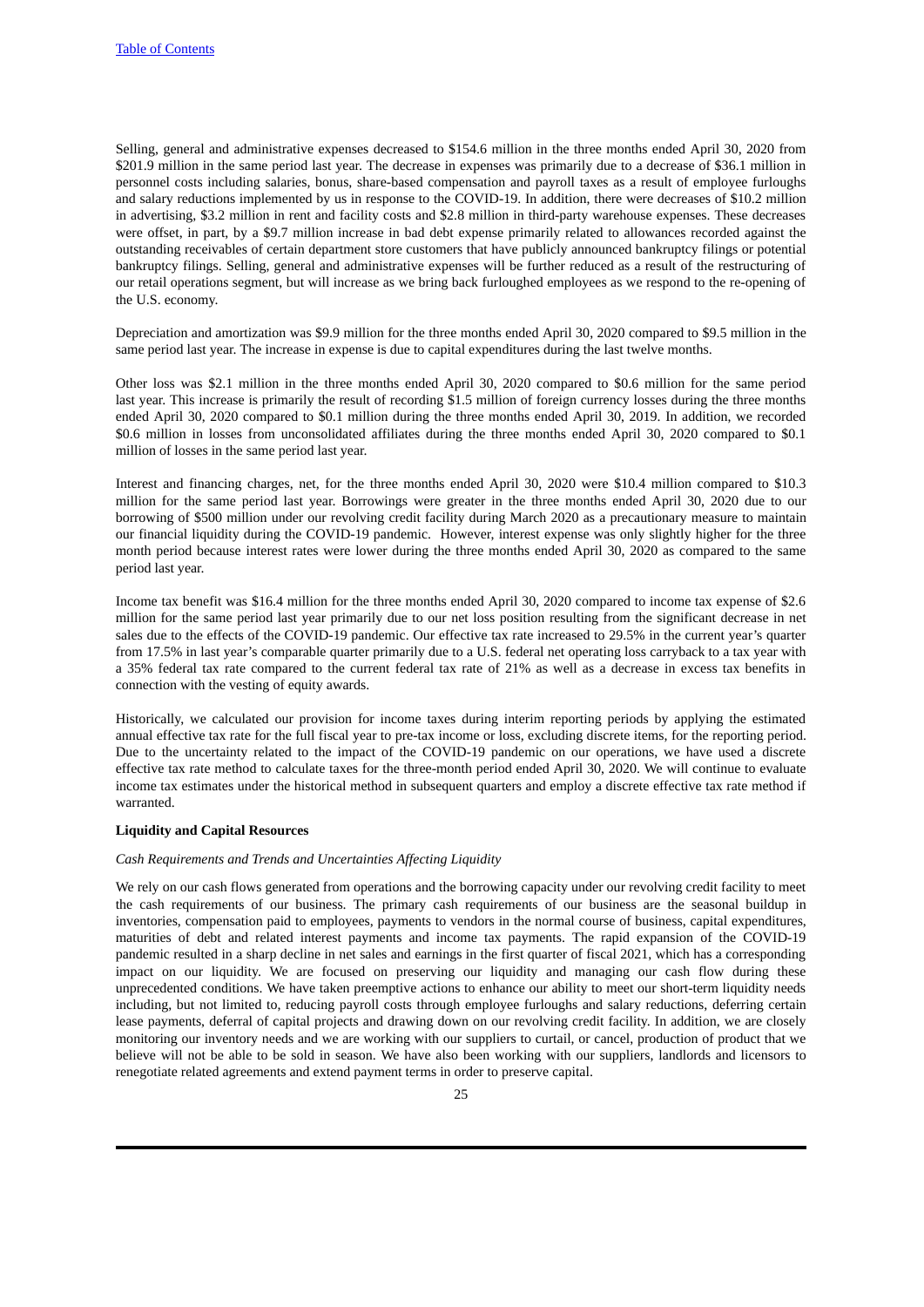In March 2020, in response to the uncertainty surrounding the COVID-19 pandemic, we borrowed an aggregate of \$500 million under our revolving credit facility as a precautionary measure to provide us with additional financial flexibility to manage our business during the unknown duration and impact of the COVID-19 pandemic. In May and June 2020, we repaid an aggregate of \$500 million of our borrowings under the revolving credit facility. As of April 30, 2020, we were in compliance with all covenants under our term loan and revolving credit facility.

We cannot be sure that our assumptions used to estimate our liquidity requirements will remain accurate due to the unprecedented nature of the disruption to our operations and the unpredictability of the COVID-19 outbreak. As a result, the impact of COVID-19 on our future earnings and cash flows could continue to have a material impact on our results of operations and financial condition depending on the duration of the COVID-19 pandemic. We believe we have sufficient cash and available borrowings for our foreseeable liquidity needs.

#### *Revolving Credit Facility*

We are party to a five-year senior secured credit facility providing for borrowings in the aggregate principal amount of up to \$650 million (the "revolving credit facility").

Amounts available under the revolving credit facility are subject to borrowing base formulas and over advances as specified in the revolving credit facility. Borrowings bear interest, at our option, at LIBOR plus a margin of 1.25% to 1.75% or an alternate base rate (defined as the greatest of (i) the "prime rate" of JPMorgan Chase Bank, N.A. from time to time, (ii) the federal funds rate plus 0.5% and (iii) the LIBOR rate for a borrowing with an interest period of one month) plus a margin of 0.25% to 0.75%, with the applicable margin determined based on Borrowers' availability under the revolving credit facility . As of April 30, 2020, interest under the revolving credit facility was being paid at the weighted average rate of 2.13% per annum. The revolving credit facility is secured by specified assets of us and certain of our subsidiaries.

In addition to paying interest on any outstanding borrowings under the revolving credit facility, we are required to pay a commitment fee to the lenders under the revolving credit facility with respect to the unutilized commitments. The commitment fee shall accrue at a rate equal to 0.25% per annum on the average daily amount of the available commitment.

The revolving credit facility contains covenants that, among other things, restrict our ability, subject to specified exceptions, to incur additional debt; incur liens; sell or dispose of certain assets; merge with other companies; liquidate or dissolve G-III; acquire other companies; make loans, advances, or guarantees; and make certain investments. In certain circumstances, the revolving credit facility also requires us to maintain a fixed charge coverage ratio, as defined in the agreement, which may not be less than 1.00 to 1.00 for each period of twelve consecutive fiscal months. As of April 30, 2020, we were in compliance with these covenants.

As of April 30, 2020, we had \$500 million of borrowings outstanding under the revolving credit facility that had been borrowed in March 2020 as a precautionary measure in response to the uncertainty of the circumstances surrounding the COVID-19 pandemic outbreak. In May and June 2020, we repaid an aggregate of \$500 million of our borrowings under the revolving credit facility.

#### *Term Loan*

On December 1, 2016, we borrowed \$350 million under a senior secured term loan facility (the "Term Loan"). Additionally, on December 1, 2016, we prepaid \$50 million in principal amount of the Term Loan, reducing the principal balance of the Term Loan to \$300 million. The Term Loan will mature in December 2022.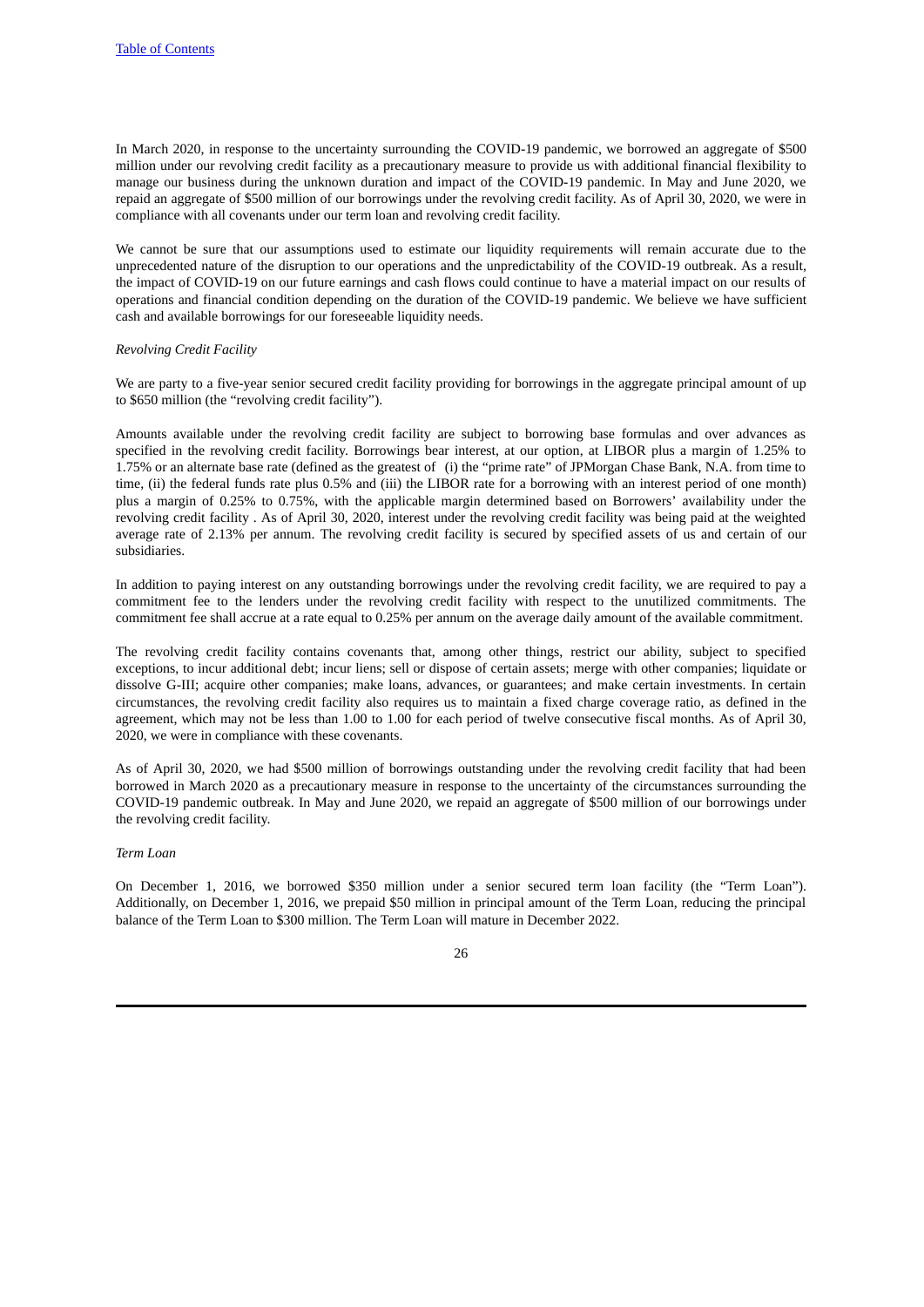Interest on the outstanding principal amount of the Term Loan accrues at a rate equal to the London Interbank Offered Rate ("LIBOR"), subject to a 1% floor, plus an applicable margin of 5.25% or an alternate base rate (defined as the greatest of (i) the "prime rate" as published by the Wall Street Journal from time to time, (ii) the federal funds rate plus 0.5% and (iii) the LIBOR rate for a borrowing with an interest period of one month) plus 4.25%, per annum, payable in cash. As of April 30, 2020, interest under the Term Loan was being paid at the average rate of 6.66% per annum.

The Term Loan is secured (i) on a first-priority basis by a lien on, among other things, our real estate assets, equipment and fixtures, equity interests and intellectual property and certain related rights owned by us and by certain of our subsidiaries and (ii) by a second-priority security interest in our and certain of our subsidiaries other assets, which will secure on a firstpriority basis our revolving credit facility.

The Term Loan is required to be prepaid with the proceeds of certain asset sales if such proceeds are not applied as required by the agreement within specified deadlines. The Term Loan is also required to be prepaid in an amount equal to 75% of our Excess Cash Flow (as defined in the agreement) with respect to each fiscal year ending on or after January 31, 2018. The percentage of Excess Cash Flow that must be so applied is reduced to 50% if our senior secured leverage ratio is less than 3.00 to 1.00, to 25% if our senior secured leverage ratio is less than 2.75 to 1.00 and to 0% if our senior secured leverage ratio is less than 2.25 to 1.00.

The Term Loan contains covenants that, among other things, restrict our ability, subject to certain exceptions, to incur additional debt; incur liens; sell or dispose of certain assets; merge with other companies; liquidate or dissolve G-III; acquire other companies; make loans, advances, or guarantees; and make certain investments. As described above, the Term Loan also includes a mandatory prepayment provision with respect to Excess Cash Flow. A first lien leverage covenant requires the Company to maintain a level of debt to EBITDA at a ratio as defined in the term loan agreement. As of April 30, 2020, we were in compliance with these covenants.

### *LVMH Note*

We issued to LVMH, as a portion of the consideration for the acquisition of DKI, a junior lien secured promissory note in favor of LVMH in the principal amount of \$125 million (the "LVMH Note") that bears interest at the rate of 2% per year. \$75 million of the principal amount of the LVMH Note is due and payable on June 1, 2023 and \$50 million of such principal amount is due and payable on December 1, 2023.

Based on an independent valuation, it was determined that the LVMH Note should be treated as having been issued at a discount of \$40 million in accordance with ASC 820 — *Fair Value Measurements*. This discount is being amortized as interest expense using the effective interest method over the term of the LVMH Note.

In connection with the issuance of the LVMH Note, LVMH entered into (i) a subordination agreement providing that our obligations under the LVMH Note are subordinate and junior to our obligations under the revolving credit facility and Term Loan and (ii) a pledge and security agreement with us and our subsidiary, G-III Leather, pursuant to which we and G-III Leather granted to LVMH a security interest in specified collateral to secure our payment and performance of our obligations under the LVMH Note that is subordinate and junior to the security interest granted by us with respect to our obligations under the revolving credit facility and Term Loan.

#### *Unsecured Loans*

On April 15, 2019, T.R.B. International SA ("TRB"), a subsidiary of Vilebrequin, borrowed €3.0 million under an unsecured loan (the "2019 Unsecured Loan"). During the term of the 2019 Unsecured Loan, TRB is required to make quarterly installment payments of €0.2 million. Interest on the outstanding principal amount of the 2019 Unsecured Loan accrues at a fixed rate equal to 1.50% per annum, payable quarterly. The 2019 Unsecured Loan originally matured on April 15, 2024. Due to the COVID-19 pandemic, the bank agreed to amend the 2019 Unsecured Loan to suspend the March and June 2020 quarterly installment payments and add these payments to the balance due at the end of the loan term. The 2019 Unsecured Loan now matures on September 15, 2024.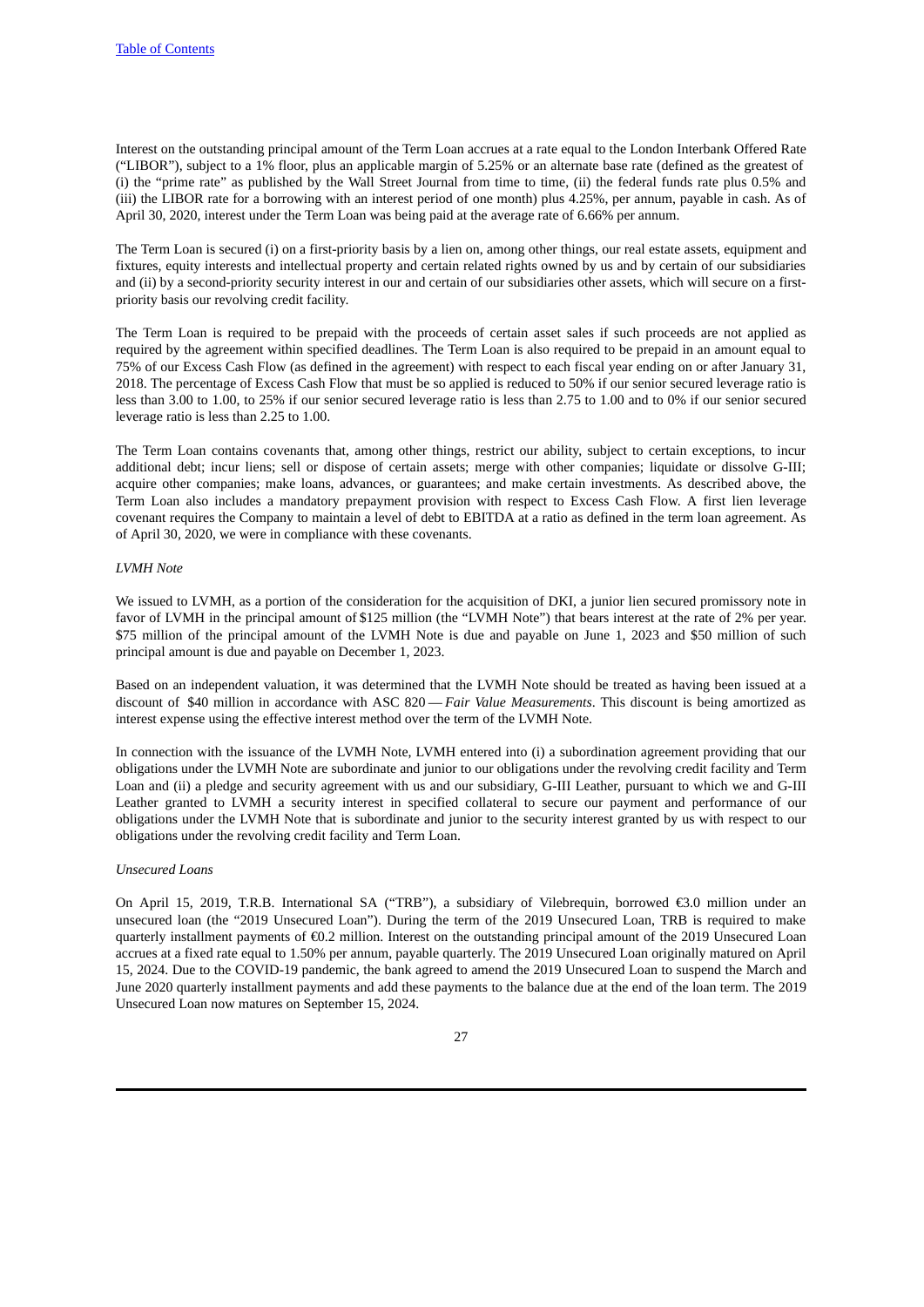On February 3, 2020, TRB borrowed €1.7 million under another unsecured loan (the "2020 Unsecured Loan"). During the term of the 2020 Unsecured Loan, TRB is required to make quarterly installment payments of €0.1 million. Interest on the outstanding principal amount of the 2020 Unsecured Loan accrues at a fixed rate equal to 1.50% per annum, payable quarterly. The 2020 Unsecured Loan originally matured on March 31, 2025. Due to the COVID-19 pandemic, the bank agreed to amend the 2020 Unsecured Loan to suspend the June 2020 quarterly installment payment and add this payment to the balance due at the end of the loan term. The 2020 Unsecured Loan now matures on June 30, 2025.

# *Outstanding Borrowings*

Our primary operating cash requirements are to fund our seasonal buildup in inventories and accounts receivable, primarily during the second and third fiscal quarters each year. Due to the seasonality of our business, we generally reach our peak borrowings under our revolving credit facility during our third fiscal quarter. The primary sources to meet our operating cash requirements have been borrowings under this credit facility and, in prior years, cash generated from operations.

We incurred significant additional debt in connection with our acquisition of DKI. We had borrowings outstanding under our revolving credit facility of \$500 million and \$22.5 million at April 30, 2020 and 2019, respectively. We borrowed \$500 million in March 2020 as a precautionary measure in connection with disruptions caused by the COVID-19 pandemic and repaid an aggregate of \$500 million of those borrowings in May and June 2020. In addition, we had \$300 million in borrowings outstanding under the Term Loan at both April 30, 2020 and 2019. Our contingent liability under open letters of credit was approximately \$15.8 million and \$18.1 million at April 30, 2020 and 2019, respectively. In addition to the amounts outstanding under these two loan agreements, at April 30, 2020 and 2019, we had \$125 million of face value principal amount outstanding under the LVMH Note. As of April 30, 2020, we also had €4.1 million (\$4.5 million) outstanding under the 2019 and 2020 Unsecured Loans.

We had cash and cash equivalents of \$616.2 million on April 30, 2020 and \$48.3 million on April 30, 2019.

### *Share Repurchase Program*

Our Board of Directors has authorized a share repurchase program of 5,000,000 shares. The timing and actual number of shares repurchased, if any, will depend on a number of factors, including market conditions and prevailing stock prices, and are subject to compliance with certain covenants contained in our loan agreement. Share repurchases may take place on the open market, in privately negotiated transactions or by other means, and would be made in accordance with applicable securities laws. No shares were repurchased during the three months ended April 30, 2020. We have 2,949,362 authorized shares remaining under this program. As of June 4, 2020, we had 48,052,834 shares of common stock outstanding.

#### *Cash from Operating Activities*

We used \$73.1 million of cash in operating activities during three months ended April 30, 2020, primarily due to our net loss of \$39.3 million, and decreases of \$136.8 million in accounts payable, accrued expenses and other liabilities, \$75.5 million in customer refund liabilities and \$13.1 million in operating lease liabilities. In addition, we had a non-cash charge of \$16.4 million in deferred income taxes. These items were offset, in part, by decreases of \$109.0 million in accounts receivable, \$51.5 million in inventories and \$13.9 million in prepaid expenses and other current assets and non-cash charges relating primarily to operating lease costs of \$17.4 million and depreciation and amortization of \$9.9 million.

The changes in operating cash flow items are generally consistent with our seasonable pattern. The decrease in accounts payable, accrued expenses and other liabilities is primarily attributable to vendor payments related to inventory purchases and the payment of year-end bonuses in our first quarter. Our accounts receivable, customer refund liabilities and inventory decreased because we experience lower sales levels in our first and second quarters than in our third and fourth quarters. The COVID-19 pandemic exacerbated these trends in the first quarter. Our reported net loss for the quarter also contributed to the increase in use of cash in our operating activities.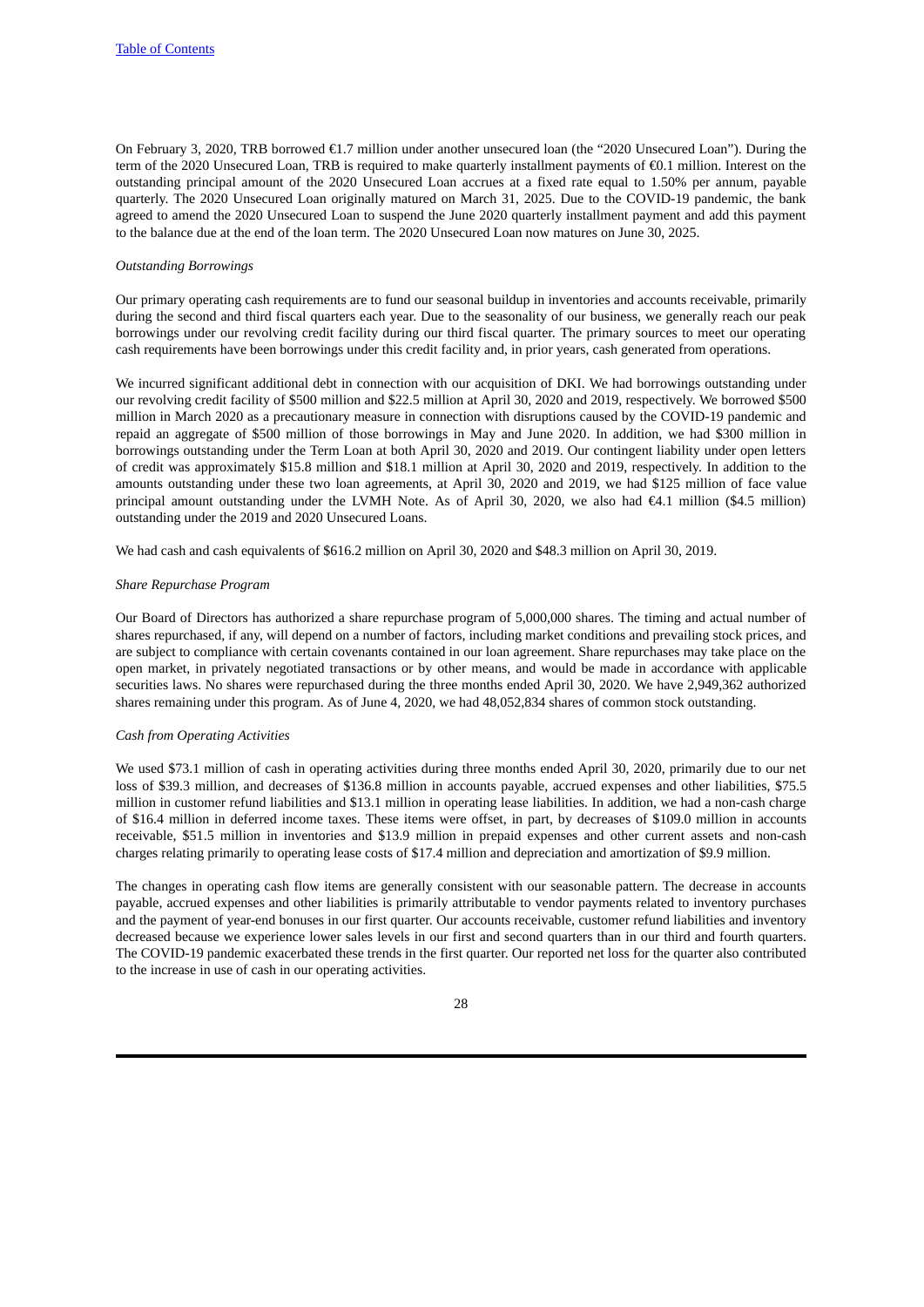# *Cash from Investing Activities*

We used \$8.3 million of cash in investing activities during three months ended April 30, 2020 for capital expenditures and initial direct costs of operating lease assets. Capital expenditures in the period primarily related to infrastructure and information technology expenditures and additional fixturing costs at department stores prior to the onset of the COVID-19 pandemic. Operating lease assets initial direct costs in the period primarily related to payments of key money and broker fees.

# *Cash from Financing Activities*

Net cash provided by financing activities was \$501.4 million during three months ended April 30, 2020 primarily as a result of the net proceeds of \$500 million in borrowings in March 2020 under our revolving credit facility that were drawn down a precautionary measure in response to the uncertainty of the circumstances surrounding the COVID-19 pandemic. In May and June 2020, we repaid an aggregate of \$500 million of these borrowings.

# **Critical Accounting Policies**

Our discussion of results of operations and financial condition relies on our consolidated financial statements that are prepared based on certain critical accounting policies that require management to make judgments and estimates that are subject to varying degrees of uncertainty. We believe that investors need to be aware of these policies and how they impact our financial statements as a whole, as well as our related discussion and analysis presented herein. While we believe that these accounting policies are based on sound measurement criteria, actual future events can, and often do, result in outcomes that can be materially different from these estimates or forecasts.

The accounting policies and related estimates described in our Annual Report on Form 10-K for the year ended January 31, 2020 are those that depend most heavily on these judgments and estimates. As of April 30, 2020, there have been no material changes to our critical accounting policies, other than the adoption ASU 2016-13 as discussed in Note 2 to the condensed consolidated financial statements included in this Quarterly Report on Form 10-Q.

# <span id="page-28-0"></span>**Item 3. Quantitative and Qualitative Disclosures About Market Risk.**

There are no material changes to the disclosure made with respect to these matters in our Annual Report on Form 10-K for the year ended January 31, 2020.

# <span id="page-28-1"></span>**Item 4. Controls and Procedures.**

As of the end of the period covered by this report, our management, including our Chief Executive Officer and Chief Financial Officer, carried out an evaluation of the effectiveness of the design and operation of our disclosure controls and procedures (as such term is defined in Rule 13a-15(e) under the Securities Exchange Act of 1934, as amended (the "Exchange Act"). Based on that evaluation, our Chief Executive Officer and Chief Financial Officer concluded that our disclosure controls and procedures are designed to ensure that information required to be disclosed by us in the reports that we file or submit under the Exchange Act is (i) recorded, processed, summarized and reported, within the time periods specified in the SEC's rules and forms and (ii) accumulated and communicated to our management, including our principal executive and principal financial officers, as appropriate to allow timely decisions regarding required disclosure, and thus, are effective in making known to them material information relating to G-III required to be included in this report.

# **Changes in Internal Control over Financial Reporting**

During our last fiscal quarter, there were no changes in our internal control over financial reporting that have materially affected, or are reasonably likely to materially affect, our internal control over financial reporting.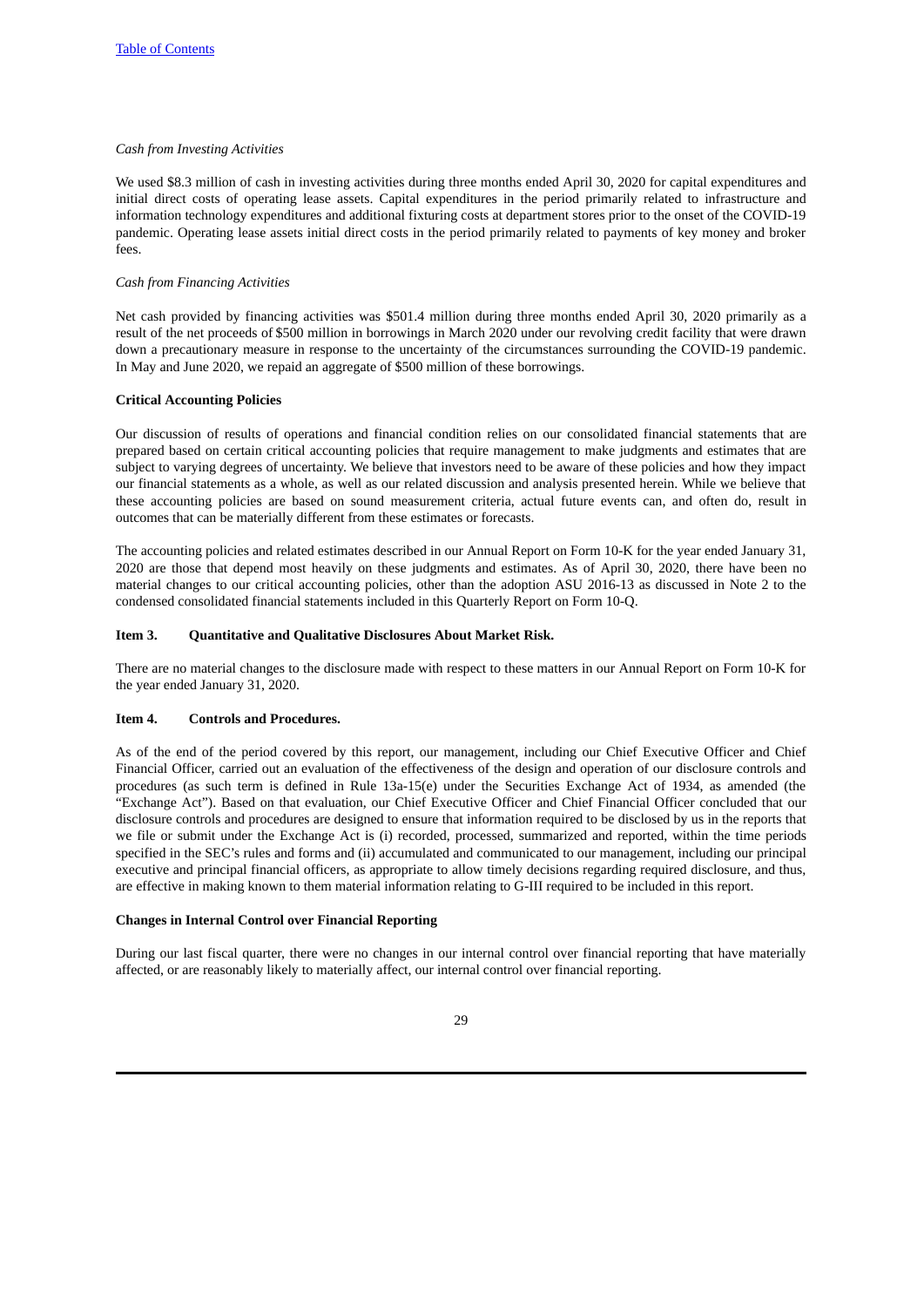# **PART II – OTHER INFORMATION**

# <span id="page-29-1"></span><span id="page-29-0"></span>**Item 1A. Risk Factors.**

In addition to the other information set forth in this report, you should carefully consider the factors discussed in "Item 1A. Risk Factors" in our Annual Report on Form 10-K for the year ended January 31, 2020 (the "Annual Report"), which could materially affect our business, financial condition and/or future results. There have been no material changes in our risk factors from those set forth in our Annual Report, except for the risk factors set forth below, which serve as an update to our risk factors contained in our Annual Report. The risks described in our Annual Report on Form 10-K and in this Quarterly Report on Form 10-Q are not the only risks facing our company. Additional risks and uncertainties not currently known to us or that we currently deem to be immaterial also may materially adversely affect our business, financial condition and/or future results.

# The global health crisis caused by the COVID-19 pandemic has had, and the current and uncertain future outlook of the outbreak will likely continue to have, a significant adverse effect on our business, financial condition and results of *operations.*

Outbreaks of COVID-19 were detected beginning in December 2019 and, in March 2020, the World Health Organization declared COVID-19 a pandemic. The President of the United States has declared a national emergency as a result of the COVID-19 pandemic. Federal, state and local governments and private entities mandated various restrictions, including travel restrictions, restrictions on public gatherings, stay at home orders and advisories, and quarantining of people who may have been exposed to the virus. The response to the COVID-19 pandemic has negatively affected the global economy, disrupted global supply chains and created significant disruption of the financial and retail markets, including a disruption in consumer demand for apparel and accessories.

The COVID-19 pandemic has had, and will likely continue to have, a significant adverse effect on our business, financial condition, and results of operations. The effects of COVID-19 could affect our ability to successfully operate in many ways, including, but not limited to, the following factors:

- the impact of the pandemic on the economies and financial markets of the countries and regions in which we operate, including a potential global recession, a decline in consumer confidence and spending, or a further increase in unemployment levels, has resulted, and could continue to result, in consumers having less disposable income and, in turn, decreased sales of our products;
- "shelter in place" and other similar mandated or suggested isolation protocols, which have disrupted, and could continue to disrupt, brick-and-mortar retailers, including stores operated by us, as a result of store closures or reduced operating hours and decreased retail traffic;
- difficulty accessing debt and equity on attractive terms, or at all, and a severe disruption and instability in the global financial markets or deteriorations in credit and financing conditions may affect our ability to access capital necessary to operate our business;
- a prolonged disruption of our business may impact our ability to satisfy the terms of our revolving credit facility and Term Loan ,including the covenants contained in those agreements, which could constitute an event of default under the terms of the revolving credit facility and Term Loan, which may result in an acceleration of payment under those agreements;
- our success in attempting to reduce operating costs and conserve cash;
- our inability to obtain rent and other relief from our landlords with respect to closed retail stores, which may involve litigation or other disruptions;
- the failure of our wholesale customers to whom we extend credit to pay amounts owed to us on time, or at all, particularly if such customers are significantly impacted by COVID-19;
- the risk that even after the pandemic has initially subsided, social distancing measures and general consumer behaviors due to the COVID-19 pandemic may continue to impact mall and store traffic and the fear of COVID-19 re-occurrence could cause customers to avoid public places, such as malls and outlets, where the retail stores of our wholesale customers and our stores are located;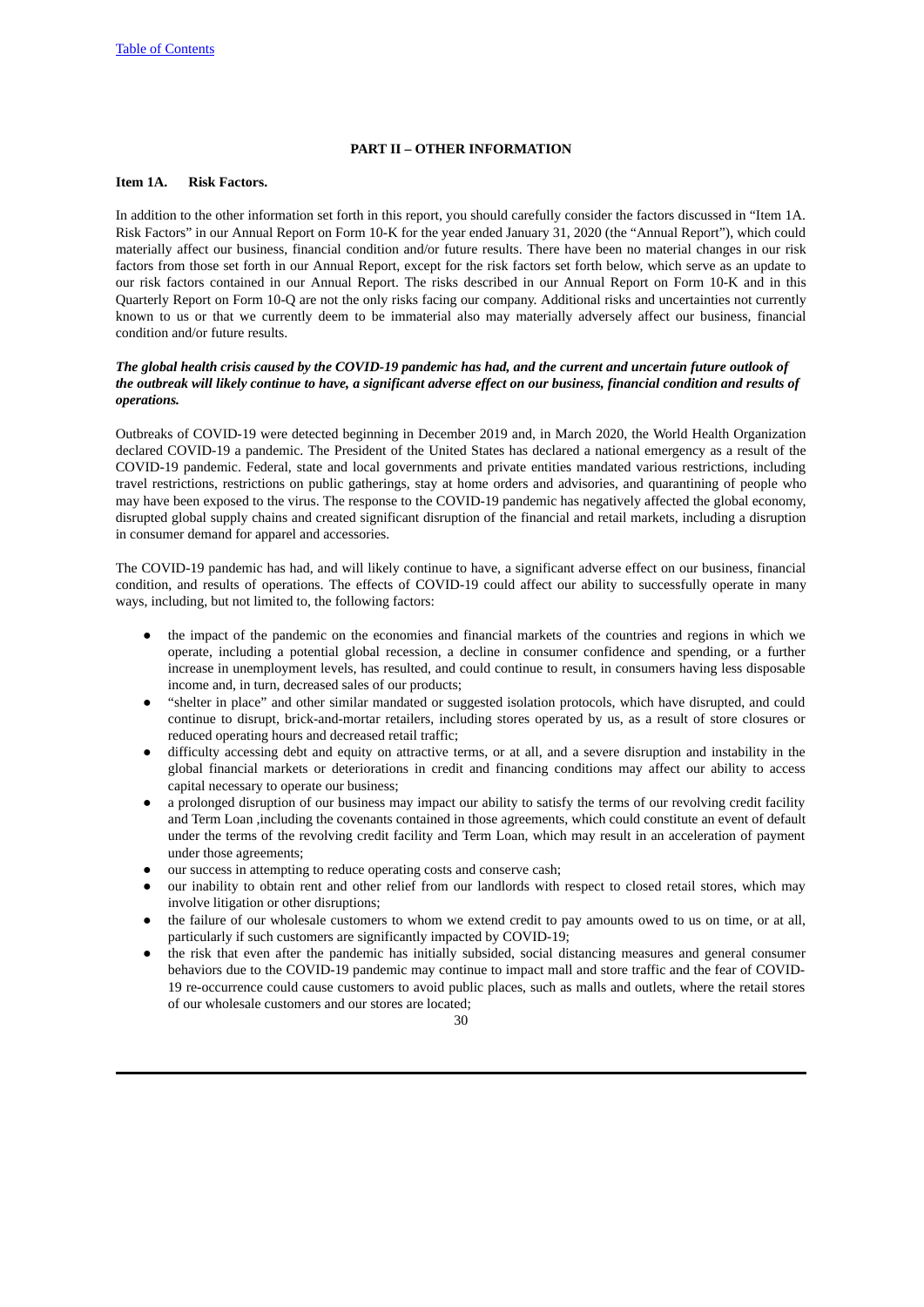- obstacles and delays in re-opening company-owned stores as we may have to hire and train a substantial number of new employees as a result of the temporary furlough of our retail employees in the United States and the risk that some of those employees may seek employment elsewhere during the furlough; and
- we may be required to revise certain accounting estimates and judgments such as, but not limited to, those related to the valuation of goodwill, indefinite-lived intangible assets, long-lived assets and deferred tax assets, which could have a material adverse effect on our financial position and results of operations.

As stated, COVID-19 has had and is continuing to have a material adverse impact on our business, operating results and financial condition. The COVID-19 outbreak has impacted our worldwide sourcing operations in China and elsewhere. There is hardly anywhere in the world that is not being impacted by the effects of COVID-19. Travel within and between many countries has been restricted. The length of these travel restrictions is not certain at this time. Travel restrictions may impact our suppliers' ability to obtain necessary materials and inhibit travel by our employees and our suppliers' employees. As a result of any travel restrictions, potential factory closures, inability to obtain materials, disruptions in the supply chain and potential disruption of transportation of goods produced for us in China and other countries adversely impacted by the coronavirus outbreak, or threat or perceived threat of such outbreak, we may be unable to obtain adequate inventory from these regions, which could adversely affect our business, results of operations and financial condition. Potential financial impacts associated with the outbreak include, but are not limited to, lower net sales in markets affected by the outbreak, the delay of inventory production and fulfillment, potentially impacting net sales, and potential incremental costs associated with mitigating the effects of the outbreak. As our suppliers open their factories for production, we will need to balance the production orders given to these factories against the demand for our products in the United States.

Restrictions on travel and group gatherings, the closing of restaurants, sports leagues and all forms of communal entertainment and the fear of contracting COVID-19 has materially adversely affected store traffic and retail sales. Many retail store chains and shopping malls closed their store operations beginning in March 2020 and have only recently begun to reopen on a limited basis. The restrictions imposed as a result of the COVID-19 outbreak and the closing of retail stores in connection with the outbreak are causing a significant adverse effect on the economy in the United States and around the world. If the retail economy continues to weaken and/or consumers continue to reduce purchases in the near or long-term as a result of the negative effects of on the U.S. and worldwide economies caused by COVID-19, retailers may need to further reduce or limit store operations, close additional stores and be more cautious with orders. A slowing or changing economy as a result of the coronavirus outbreak and the governmental restrictions imposed in the United States and around the world as a result thereof would adversely affect the financial health of our retail, distributor and joint venture partners, which in turn could have an adverse effect on our business, results of operations and financial condition.

If economic conditions caused by the COVID-19 outbreak worsen and our earnings and operating cash flows do not begin to recover, this could impact our ability to maintain compliance with our debt covenants and could require us to seek modifications to our term loan and revolving credit facility. In the unlikely event we are not able to obtain such modifications on acceptable terms, this would lead to an event of default and, if not cured timely, our lenders could require us to repay our outstanding debt. In that situation, we may not be able to raise sufficient debt or equity capital, or divest assets, to refinance or repay lenders.

The COVID-19 pandemic is ongoing, and its dynamic nature, including uncertainties relating to the geographic spread of the virus, the severity of the disease, the duration of the outbreak, and the restrictive actions that are being taken by governmental authorities in the United States and around the world to contain the outbreak or to treat its impact makes it difficult to forecast its effects on our fiscal 2021 results. Our results of operations for the first quarter of fiscal 2021 reflected some of the impacts of the COVID-19 pandemic and we expect that the results for our second quarter of fiscal 2021, and potentially for the balance of fiscal 2021, will likely reflect further impacts. It is difficult, if not impossible, at this time to predict the magnitude of the effect of the COVID-19 outbreak on our business and results of operations. However, we expect our results for fiscal 2021 to be materially adversely affected compared to fiscal 2020 as a result of the impact of COVID-19.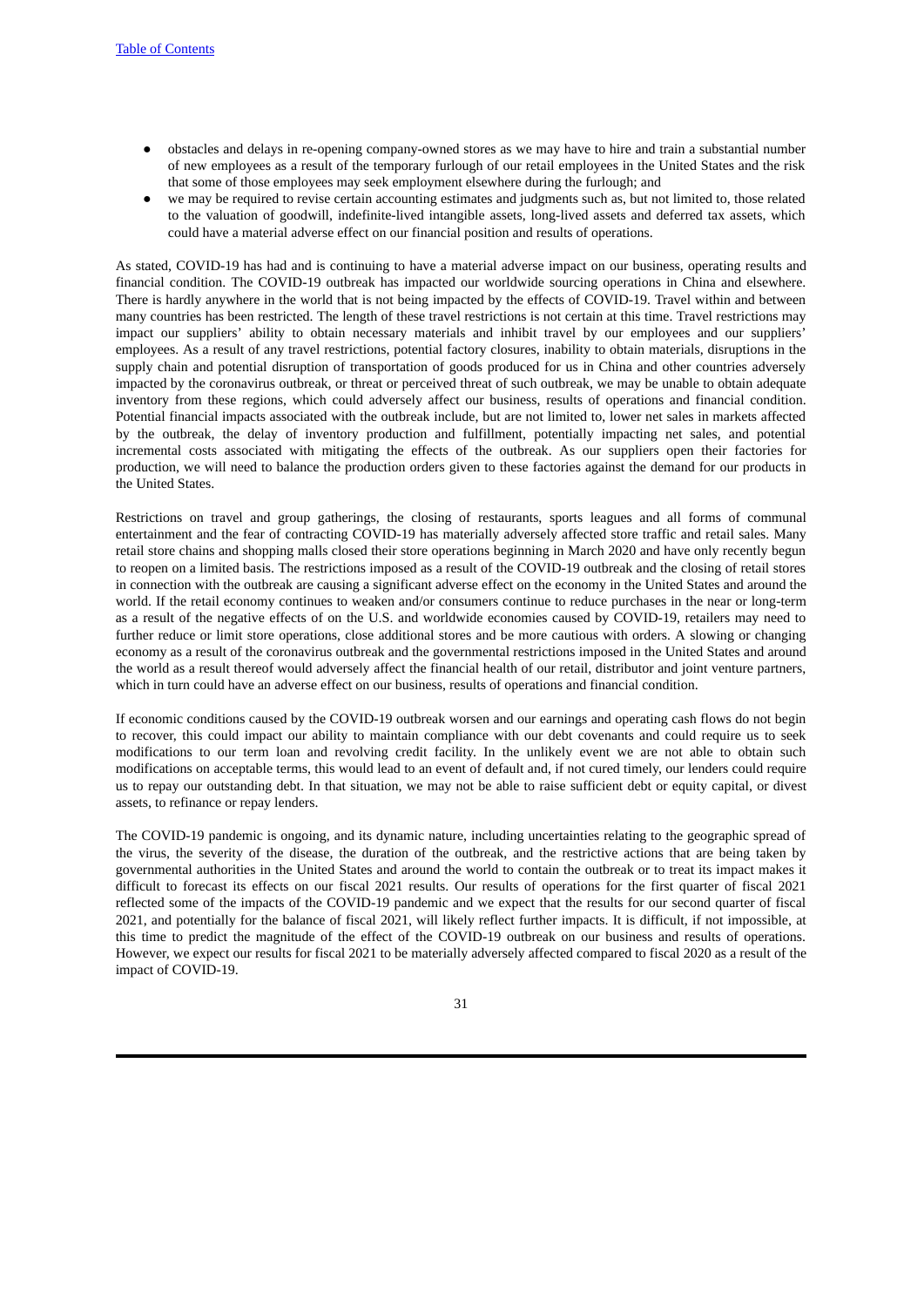#### *There are risks associated with the restructuring of our retail operations segment.*

In June 2020, we announced a restructuring of our retail operations segment, including the closing of all Wilsons Leather, and G.H. Bass stores. Additionally, we will close all Calvin Klein Performance stores. We have hired Hilco Global to assist in the liquidation of these stores, which will begin immediately or as stores reopen. After completion of the restructuring, our retail operations segment will initially consist of 41 DKNY stores and 13 Karl Lagerfeld Paris stores, as well as the ecommerce sites for DKNY, Donna Karan, Karl Lagerfeld Paris, Andrew Marc, Wilsons Leather and G.H. Bass. Part of our restructuring plan includes making significant changes to our DKNY and Karl Lagerfeld store operations.

In connection with this restructuring of our retail operations segment, we anticipate incurring an aggregate charge of approximately \$100 million relating primarily to landlord termination fees, severance costs, store liquidation and closing costs, write-offs relating to right-of-use assets and professional fees. A significant portion of these charges will be incurred during our second fiscal quarter ending July 31, 2020. We expect the cash portion of this charge to be approximately \$65 million. We may incur additional costs during fiscal 2021 until the restructuring is completed which may include, among other costs, additional severance, lease termination, inventory liquidation or non-cash asset impairment costs. Additional costs and impairment charges could materially exceed our estimates. In connection with the restructuring of our retail business, we negotiated the termination of leases for a majority of our retail stores in return for certain cash payments made to lessors. There can be no assurance that we would be able to negotiate termination of any other leases if we should desire to do so.

As indicated, part of our restructuring plan includes the liquidation of our retail inventory. The ability to liquidate our retail inventory is currently severely limited by COVID-19 restrictions on retail businesses. Even as these restrictions continue to be loosened, our ability to liquidate retail inventory will still be adversely affected by the reduction in the disposable income of consumers, the reduced desire and ability of consumers to spend on apparel and accessories and the general turbulent environment caused by the COVID-19 pandemic and its aftereffects. In addition, we will face significant competition in the marketplace as retailers are opening their stores and are expected to reduce prices significantly in order to sell their excess inventory resulting from store closures and other COVID-19 related restrictions that were put in place in mid-March and have only recently begun to be modified. All of these factors may result in the reduction in the net proceeds we receive from the liquidation of our inventory and in the increase in the time period we need to close our stores, both of which would have an adverse effect on our financial condition and results of operation.

We may not be able to complete the restructuring of our retail operations segment, including the closing of the substantial majority of the stores we currently operate, in the timeframe, on the terms or in the manner we expect. Any of the foregoing could also result in the cost of the restructuring exceeding our estimates. If the actual restructuring costs or impairment charges exceed our estimates, this could adversely impact our business, operating results, financial position and cash flows.

In addition, the announced restructuring involves numerous risks including, but not limited to:

- the inability to bring back from furlough, hire or retain qualified personnel necessary for the orderly liquidation of inventory and closing of retail stores;
- attrition beyond any planned reduction in workforce and/or a decrease in employee morale;
- higher than anticipated write-offs of assets or lease termination, store closing and severance costs;
- potential disruption of the operations of the rest of our businesses and diversion of management's attention away from our other businesses and operations;
- exposure to unknown, contingent or other liabilities, including litigation arising in connection with the restructuring;
- a negative impact on our business relationships or reputation including, but not limited to, potential relationships with customers, suppliers, vendors, lessors, licensors, licensees and employees; and
- unintended negative consequences from changes to our business.

If any of these or other factors impair our ability to successfully implement the restructuring, we may not be able to realize other business opportunities as we may be required to spend additional time and incur additional expenses relating to the restructuring that otherwise would be used on the development and expansion of our other businesses, which could adversely impact our business, operating results, financial position and cash flows.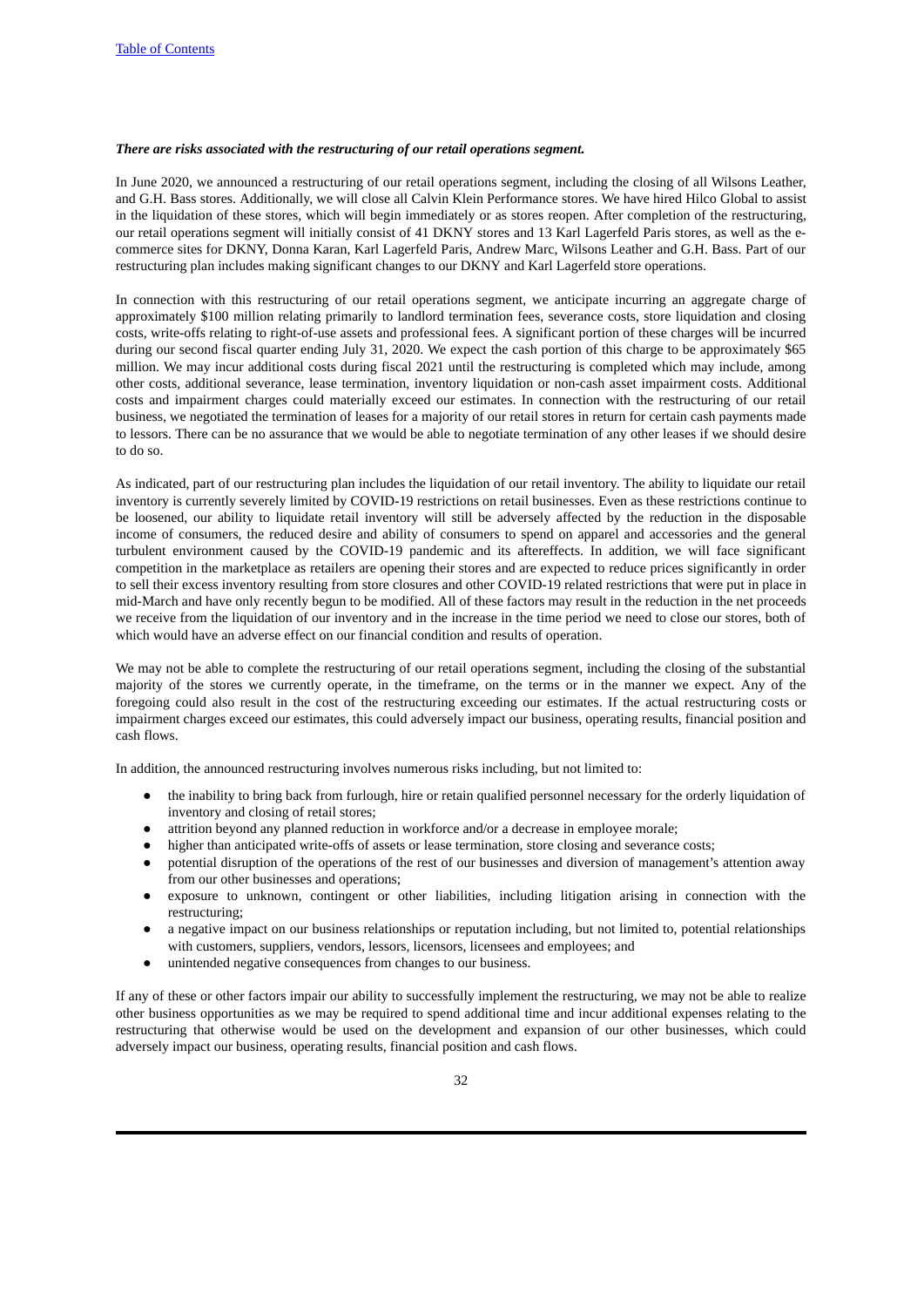# The recently approved proposal to implement a national security law in Hong Kong may result in disruptions to our *business operations in Hong Kong and additional tariffs and trade restrictions.*

On May 28, 2020, China's legislature approved a proposal to implement a national security law that would change the way Hong Kong has been governed since the territory was handed over by England to China in 1997. This proposal would increase the power of the central government in Beijing over Hong Kong, limit the civil liberties of residents of Hong Kong and could restrict their ability to conduct business in the same way as in the past on a go forward basis. A legislative committee will draft the law, a process that is expected to take a couple of months. The U.S. State Department has announced the U.S. would no longer consider Hong Kong to have significant autonomy from China which could end some or all of the U.S. government's special trade and economic relations with Hong Kong. This may result in disruption to our offices and employees located in Hong Kong, as well as the shipment of our products from Hong Kong to the United States. Further, the U.S. may impose the same tariffs and other trade restrictions on exports from Hong Kong that it places on goods from mainland China. The potential disruption to our business operations in Hong Kong and additional tariffs and trade restrictions could have an adverse impact on our results of operations.

#### <span id="page-32-0"></span>**Item 2. Unregistered Sales of Equity Securities and Use of Proceeds**

The following table provides information with respect to the Company's common stock that the Company repurchased during the three months ended April 30, 2020. Included in this table are shares withheld during March and April 2020 in connection with the settlement of vested restricted stock units to satisfy tax withholding requirements.

| <b>Date Purchased</b>          | <b>Total Number of</b><br>Shares Purchased (1) | <b>Average Price Paid Per</b><br>Share $(1)$ | <b>Total Number of</b><br><b>Share Purchased as</b><br><b>Part of Publicly</b><br><b>Announced Program</b><br>(2) | <b>Maximum Number of</b><br>Shares that may yet be<br><b>Purchased Under the</b><br>Program $(2)$ |
|--------------------------------|------------------------------------------------|----------------------------------------------|-------------------------------------------------------------------------------------------------------------------|---------------------------------------------------------------------------------------------------|
| February 1 - February 29, 2020 |                                                |                                              |                                                                                                                   | 2,949,362                                                                                         |
| March 1 - March 31, 2020       | 39.285                                         | 7.75                                         |                                                                                                                   | 2,949,362                                                                                         |
| April 1 - April 30, 2020       | 165                                            | 9.75                                         |                                                                                                                   | 2,949,362                                                                                         |
|                                | 39.450                                         | 7.76                                         |                                                                                                                   | 2,949,362                                                                                         |

(1) Included in this table are 39,450 shares withheld during March and April 2020 in connection with the settlement of vested restricted stock units to satisfy tax withholding requirements. Our 2015 Long-Term Incentive Plan provides that shares withheld are valued at the closing price per share on the date withheld.

 $^{(2)}$  In December 2015, our Board of Directors reapproved and increased a previously authorized share repurchase program from the 3,750,000 shares remaining under that plan to 5,000,000 shares. This program has no expiration date. Repurchases under the program may be made from time to time over the period through open market purchases, accelerated share repurchase programs, privately negotiated transactions or other methods, as we deem appropriate.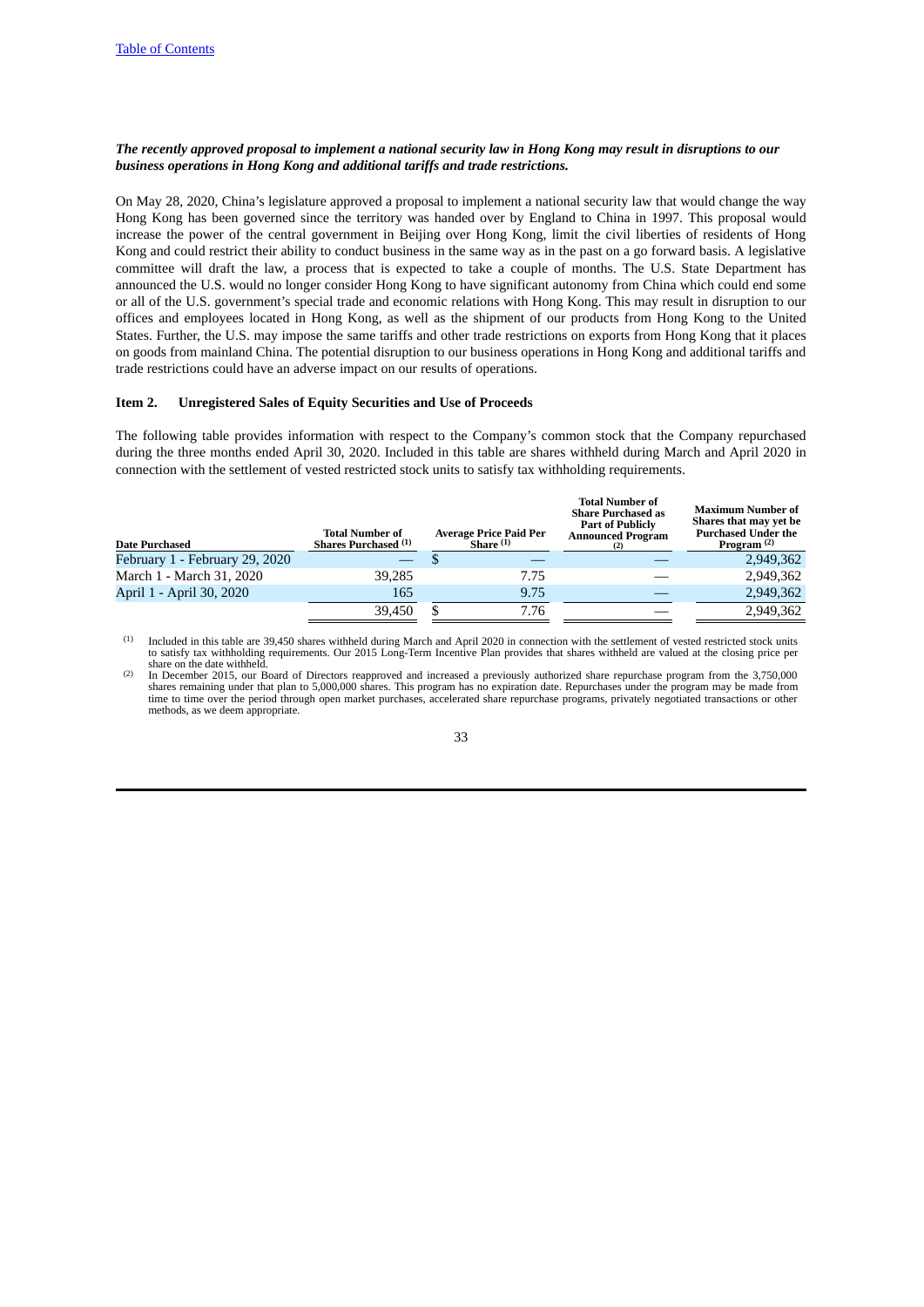# <span id="page-33-0"></span>**Item 6. Exhibits.**

- 10.1 Form of Restricted Stock Unit [Agreement](#page-35-0) for April 27, 2020 restricted stock unit grants.
- 31.1 Certification by Morris Goldfarb, Chief Executive Officer of G-III Apparel Group, Ltd., pursuant to Rule 13a 14(a) or Rule 15d - 14(a) of the Securities Exchange Act of 1934, as amended, in connection with G-III Apparel Group, Ltd.'s Quarterly Report on Form 10-Q for the fiscal quarter ended April 30, 2020.
- 31.2 Certification by Neal S. Nackman, Chief Financial Officer of G-III Apparel Group, Ltd., pursuant to Rule 13a -14(a) or Rule 15d - 14(a) of the Securities Exchange Act of 1934, as amended, in connection with G-III Apparel Group, Ltd.'s Quarterly Report on Form 10-Q for the fiscal quarter ended April 30, 2020.
- 32.1 Certification by Morris Goldfarb, Chief Executive Officer of G-III Apparel Group, Ltd., pursuant to 18 U.S.C. Section 1350, as adopted pursuant to Section 906 of the Sarbanes-Oxley Act of 2002, in connection with G-III Apparel Group, Ltd.'s Quarterly Report on Form 10-Q for the fiscal quarter ended April 30, 2020.
- 32.2 Certification by Neal S. Nackman, Chief Financial Officer of G-III Apparel Group, Ltd., pursuant to 18 U.S.C. Section 1350, as adopted pursuant to Section 906 of the Sarbanes-Oxley Act of 2002, in connection with G-III Apparel Group, Ltd.'s Quarterly Report on Form 10-Q for the fiscal quarter ended April 30, 2020.
- 101.INS iXBRL Instance Document. 101.SCH iXBRL Schema Document.
- 
- 101.CAL iXBRL Calculation Linkbase Document.
- 101.DEF iXBRL Extension Definition.
- 101.LAB iXBRL Label Linkbase Document.
- 101.PRE iXBRL Presentation Linkbase Document.
- 104 Cover Page Interactive Data File (embedded within the Inline XBRL document)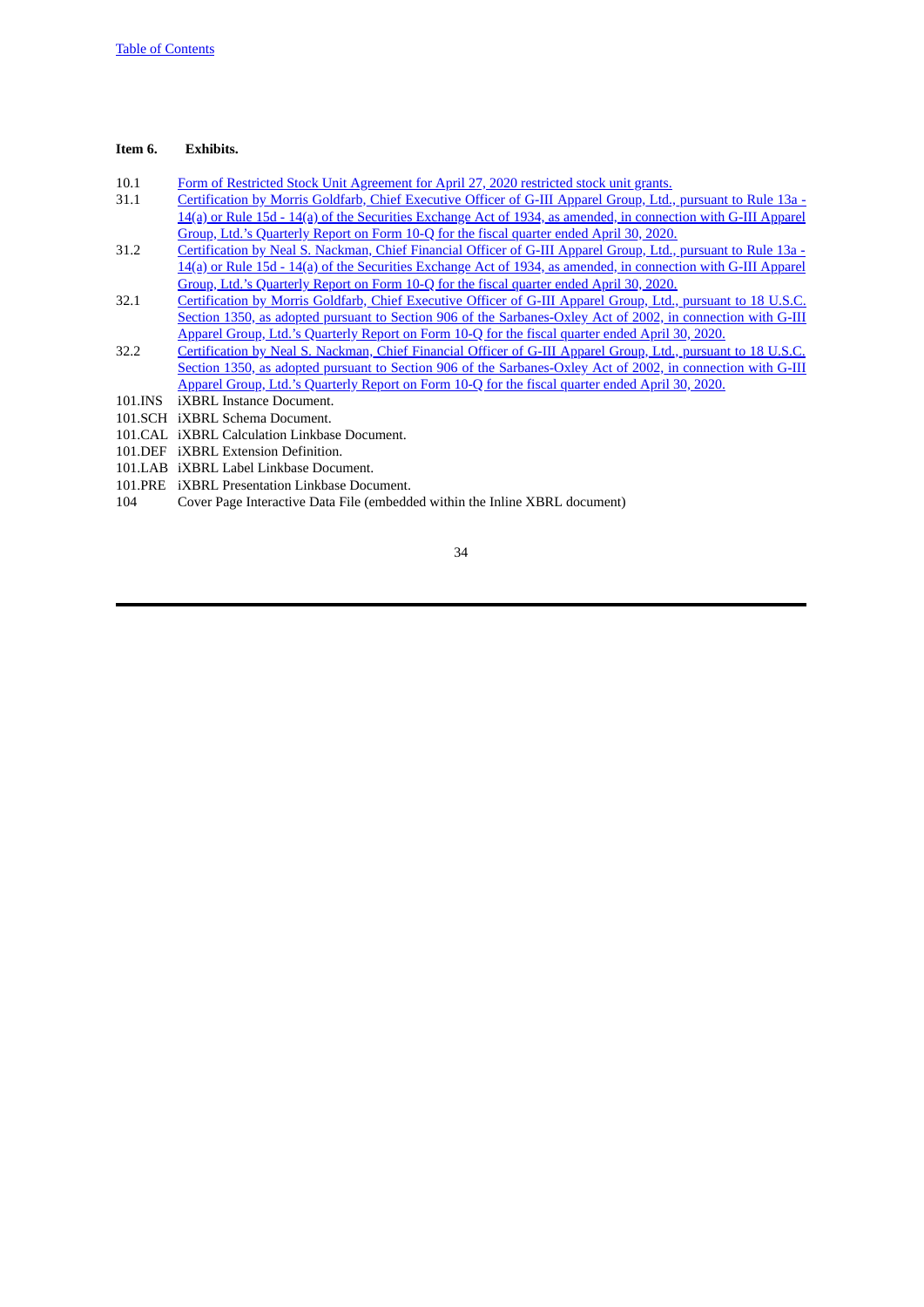# **SIGNATURES**

Pursuant to the requirements of the Securities Exchange Act of 1934, the registrant has duly caused this report to be signed on its behalf by the undersigned thereunto duly authorized.

G-III APPAREL GROUP, LTD. (Registrant)

Date: June 9, 2020 By: /s/ Morris Goldfarb Morris Goldfarb

Chief Executive Officer

Date: June 9, 2020 By: /s/ Neal S. Nackman Neal S. Nackman Chief Financial Officer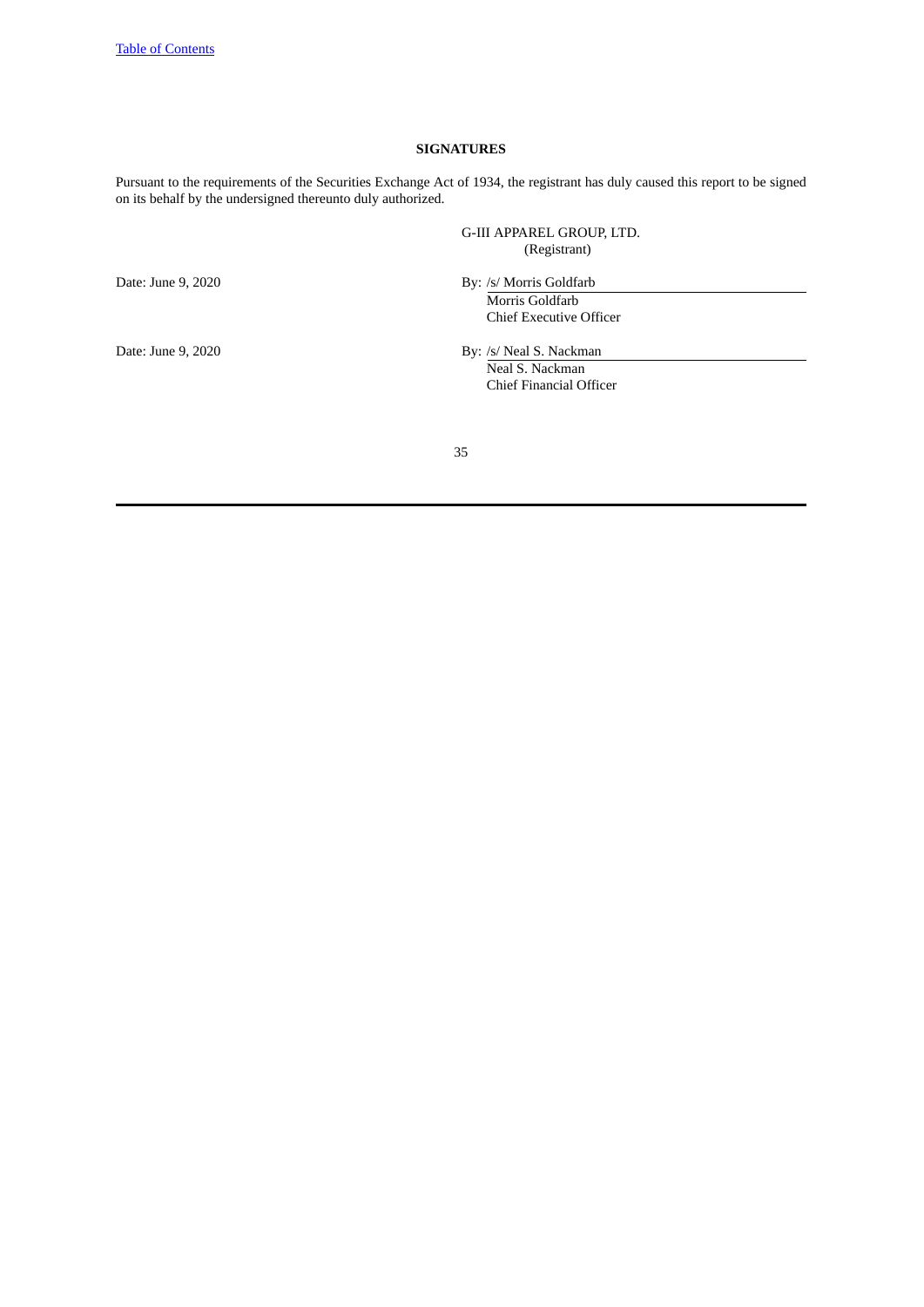# **G-III APPAREL GROUP, LTD. 2015 LONG-TERM INCENTIVE PLAN RESTRICTED STOCK UNIT AGREEMENT**

<span id="page-35-0"></span>AGREEMENT, made as of the  $27<sup>th</sup>$  day of April, 2020, between G-III APPAREL GROUP, LTD. (the "Company") and \_\_\_\_\_\_\_\_\_\_\_\_\_\_\_\_\_\_(the "Participant"), pursuant to the G-III Apparel Group, Ltd. 2015 Long-Term Incentive Plan (the "Plan"). Capitalized terms that are used but not defined in this Agreement shall have the meanings given to them by the Plan.

1. Restricted Stock Unit Award. In accordance with the Plan, the Company hereby grants to the Participant \_\_\_\_\_\_ restricted stock units ("RSUs"). Each RSU represents the right to receive one share of the Company's common stock (a "Share"), subject to the terms and conditions of this Agreement and the Plan.

2. Vesting Conditions. Participant's right to receive the Shares covered by this Agreement shall become vested with respect to all of the Shares on June 15, 2023, subject to the Participant's continuous employment or other service with the Company through the applicable vesting date.

3. Settlement of RSUs If and when RSUs become vested, the Participant will have the right to receive a corresponding number of whole Shares from the Company in full settlement of such vested RSUs. Such Shares will be issued and delivered in certificated or electronic form as soon as practicable (but not more than 90 days) after the applicable RSU vesting date, subject to any applicable tax withholding and other conditions set forth in the Plan, this Agreement and/or applicable law.

4. Termination of Employment or Service. Upon the termination of the Participant's employment or other service with the Company, any unvested RSUs then covered by this Agreement shall be canceled and the Participant shall have no further rights with respect thereto.

5. No Rights as a Shareholder. The Participant shall have no ownership or other rights of a stockholder with respect to Shares underlying the RSUs (including any right to receive dividends or to vote such Shares) unless and until such Shares are issued to the Participant in settlement of vested RSUs.

6. Tax Withholding. Prior to any settlement of vested RSUs, the Participant shall be required to pay or make adequate arrangements satisfactory to the Company for the payment of all applicable tax withholding obligations. The Participant hereby authorizes the Company to satisfy all or part of the amount of such tax withholding obligations by deducting such amount from cash compensation or other payments that would otherwise be owed to the Participant. The Committee, acting in its sole discretion and pursuant to applicable law, may permit the Participant to satisfy any such tax withholding obligations with Shares that would otherwise be issued to the Participant in settlement of vested RSUs, and/or with previously-owned Shares held by the Participant. The

- 1 -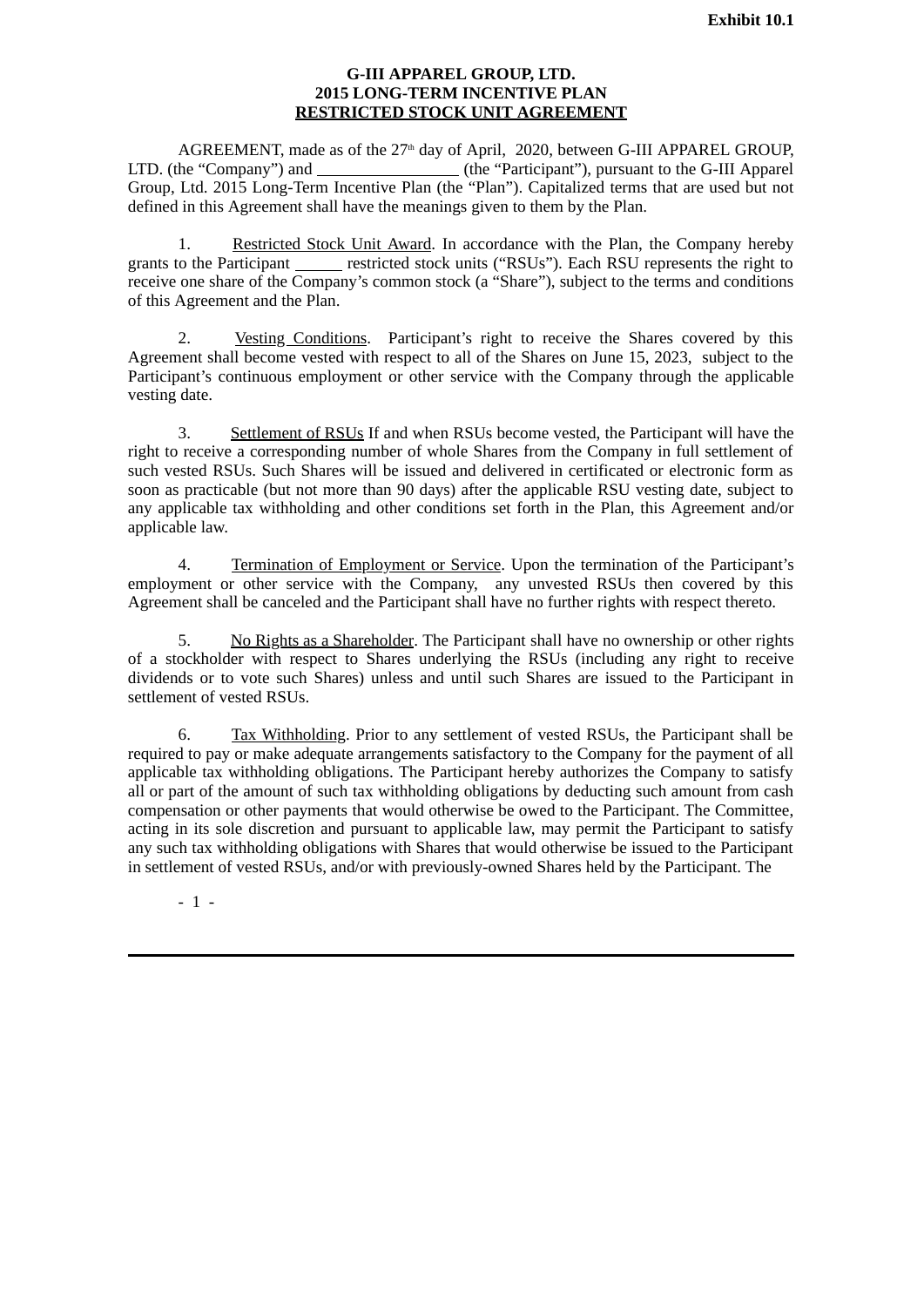amount of the Participant's tax withholding obligation that is satisfied in Shares, if any, shall be based upon the Fair Market Value of the Shares on the date such Shares are delivered or withheld.

7. Restrictions on Transfer. Except as otherwise permitted by the Committee acting in its discretion under the Plan, the RSUs and the Participant's right to receive Shares in settlement of vested RSUs may not be sold, assigned, transferred, pledged or otherwise alienated or disposed of (except by will or the laws of descent and distribution), and may not become subject to attachment, garnishment, execution or other legal or equitable process, and any attempt to do so shall be null and void.

8. No Other Rights Conferred. Nothing contained herein shall be deemed to give the Participant a right to be retained in the employ or other service of the Company or any affiliate or affect the right of the Company and its affiliates to terminate or amend the terms and conditions of the Participant's employment or other service.

9. Provisions of the Plan Control. The provisions of the Plan, the terms of which are incorporated in this Agreement, shall govern if and to the extent that there are inconsistencies between those provisions and the provisions hereof.

10. Successors. This Agreement shall be binding upon and shall inure to the benefit of the parties hereto and their respective successors and permitted assigns.

11. Entire Agreement. This Agreement constitutes the entire agreement between the parties with respect to the subject matter hereof and may not be modified except by written instrument executed by the parties.

12. Governing Law. This Agreement shall be governed by the laws of the State of Delaware, without regard to its principles of conflict of laws.

13. Counterparts. This Agreement may be executed in separate counterparts, each of which will be an original and all of which taken together shall constitute one and the same agreement.

# G-III APPAREL GROUP, LTD.

 $\mathbf{B} \mathbf{y}$ :

\_\_\_\_\_\_\_\_\_\_\_\_\_\_\_\_\_\_\_\_\_\_\_\_\_\_\_\_\_\_\_\_\_\_\_\_\_\_\_

Participant

- 2 -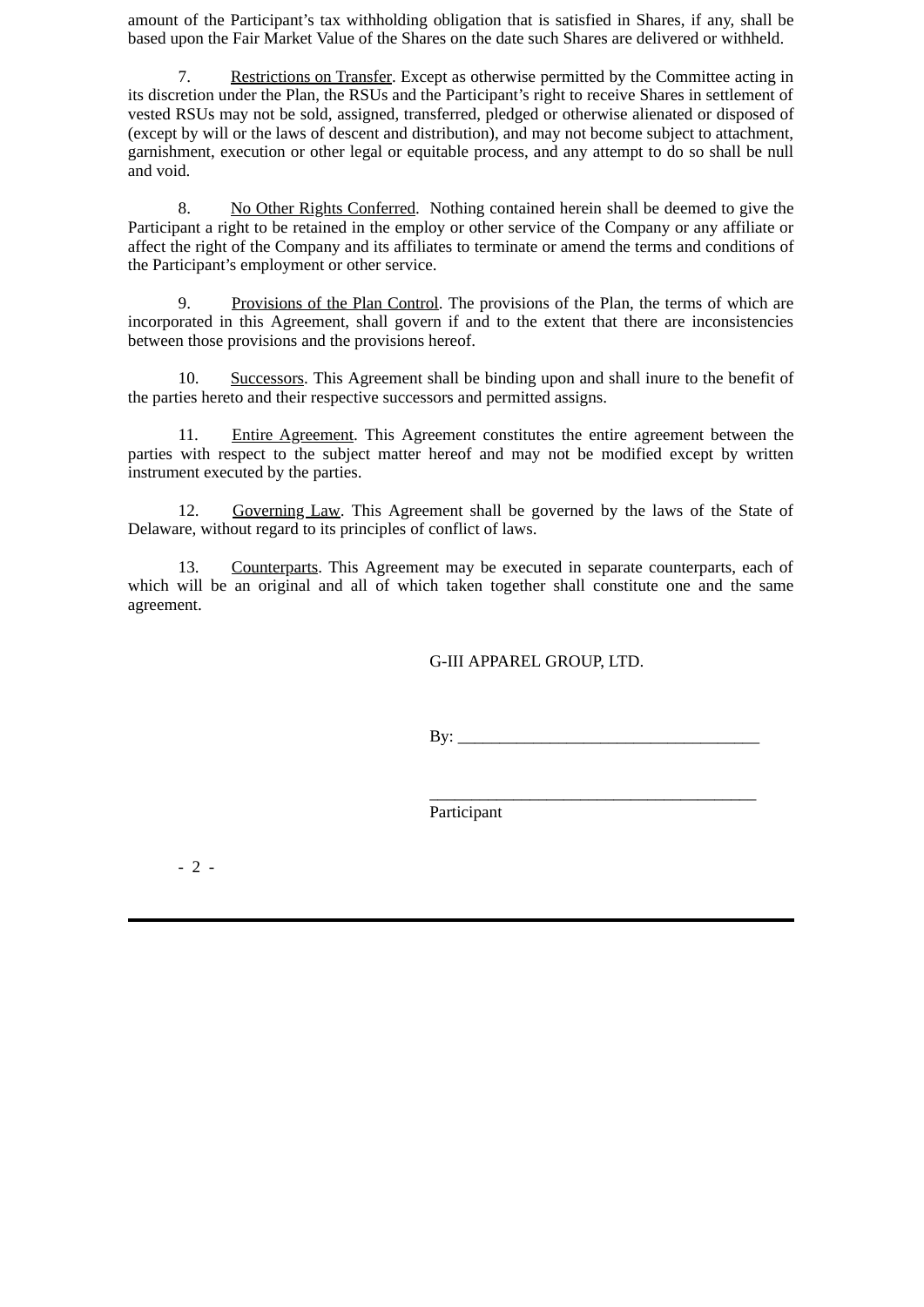# CERTIFICATION PURSUANT TO

# RULE 13a - 14(a) OR RULE 15d - 14(a) OF THE SECURITIES EXCHANGE ACT OF 1934, AS AMENDED

I, Morris Goldfarb, certify that:

- 1. I have reviewed this quarterly report on Form 10-Q of G-III Apparel Group, Ltd.
- 2. Based on my knowledge, this report does not contain any untrue statement of a material fact or omit to state a material fact necessary to make the statements made, in light of the circumstances under which such statements were made, not misleading with respect to the period covered by this report.
- 3. Based on my knowledge, the financial statements, and other financial information included in this report, fairly present in all material respects the financial condition, results of operations and cash flows of the registrant as of, and for, the periods presented in this report.
- 4. The registrant's other certifying officer and I are responsible for establishing and maintaining disclosure controls and procedures (as defined in Exchange Act Rules 13a - 15(e) and 15d - 15(e)) and internal control over financial reporting (as defined in Exchange Act Rules 13a - 15(f) and 15d - 15(f)) for the registrant and have:
	- a) Designed such disclosure controls and procedures, or caused such disclosure controls and procedures to be designed under our supervision, to ensure that material information relating to the registrant, including its consolidated subsidiaries, is made known to us by others within those entities, particularly during the period in which this report is being prepared;
	- b) Designed such internal control over financial reporting, or caused such internal control over financial reporting to be designed under our supervision, to provide reasonable assurance regarding the reliability of financial reporting and the preparation of financial statements for external purposes in accordance with generally accepted accounting principles;
	- c) Evaluated the effectiveness of the registrant's disclosure controls and procedures and presented in this report our conclusions about the effectiveness of the disclosure controls and procedures, as of the end of the period covered by this report based on such evaluation; and
	- d) Disclosed in this report any change in the registrant's internal control over financial reporting that occurred during the registrant's most recent fiscal quarter (the registrant's fourth fiscal quarter in the case of an annual report) that has materially affected, or is reasonably likely to materially affect, the registrant's internal control over financial reporting.
- 5. The registrant's other certifying officer and I have disclosed, based on our most recent evaluation of internal control over financial reporting, to the registrant's auditors and the audit committee of the registrant's board of directors (or persons performing the equivalent functions):
	- a) All significant deficiencies and material weaknesses in the design or operation of internal control over financial reporting which are reasonably likely to adversely affect the registrant's ability to record, process, summarize and report financial information; and
	- b) Any fraud, whether or not material, that involves management or other employees who have a significant role in the registrant's internal control over financial reporting.

Date: June 9, 2020

/s/ Morris Goldfarb Morris Goldfarb Chief Executive Officer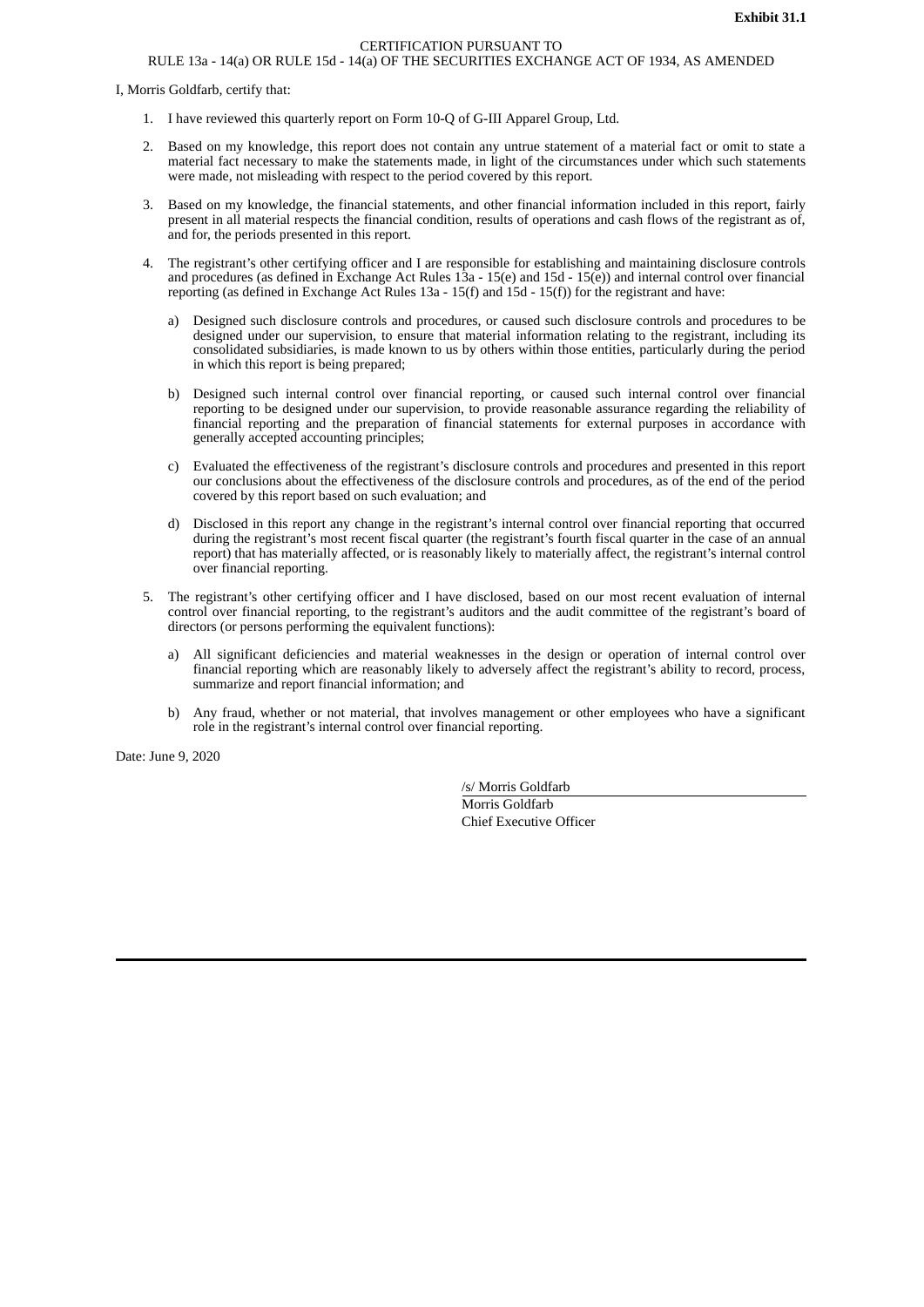# CERTIFICATION PURSUANT TO

# RULE 13a - 14(a) OR RULE 15d - 14(a) OF THE SECURITIES EXCHANGE ACT OF 1934, AS AMENDED

I, Neal S. Nackman, certify that:

- 1. I have reviewed this quarterly report on Form 10-Q of G-III Apparel Group, Ltd.
- 2. Based on my knowledge, this report does not contain any untrue statement of a material fact or omit to state a material fact necessary to make the statements made, in light of the circumstances under which such statements were made, not misleading with respect to the period covered by this report.
- 3. Based on my knowledge, the financial statements, and other financial information included in this report, fairly present in all material respects the financial condition, results of operations and cash flows of the registrant as of, and for, the periods presented in this report.
- 4. The registrant's other certifying officer and I are responsible for establishing and maintaining disclosure controls and procedures (as defined in Exchange Act Rules 13a - 15(e) and 15d - 15(e)) and internal control over financial reporting (as defined in Exchange Act Rules 13a - 15(f) and 15d - 15(f)) for the registrant and have:
	- a) Designed such disclosure controls and procedures, or caused such disclosure controls and procedures to be designed under our supervision, to ensure that material information relating to the registrant, including its consolidated subsidiaries, is made known to us by others within those entities, particularly during the period in which this report is being prepared;
	- b) Designed such internal control over financial reporting, or caused such internal control over financial reporting to be designed under our supervision, to provide reasonable assurance regarding the reliability of financial reporting and the preparation of financial statements for external purposes in accordance with generally accepted accounting principles;
	- c) Evaluated the effectiveness of the registrant's disclosure controls and procedures and presented in this report our conclusions about the effectiveness of the disclosure controls and procedures, as of the end of the period covered by this report based on such evaluation; and
	- d) Disclosed in this report any change in the registrant's internal control over financial reporting that occurred during the registrant's most recent fiscal quarter (the registrant's fourth fiscal quarter in the case of an annual report) that has materially affected, or is reasonably likely to materially affect, the registrant's internal control over financial reporting.
- 5. The registrant's other certifying officer and I have disclosed, based on our most recent evaluation of internal control over financial reporting, to the registrant's auditors and the audit committee of the registrant's board of directors (or persons performing the equivalent functions):
	- a) All significant deficiencies and material weaknesses in the design or operation of internal control over financial reporting which are reasonably likely to adversely affect the registrant's ability to record, process, summarize and report financial information; and
	- b) Any fraud, whether or not material, that involves management or other employees who have a significant role in the registrant's internal control over financial reporting.

Date: June 9, 2020

/s/ Neal S. Nackman Neal S. Nackman Chief Financial Officer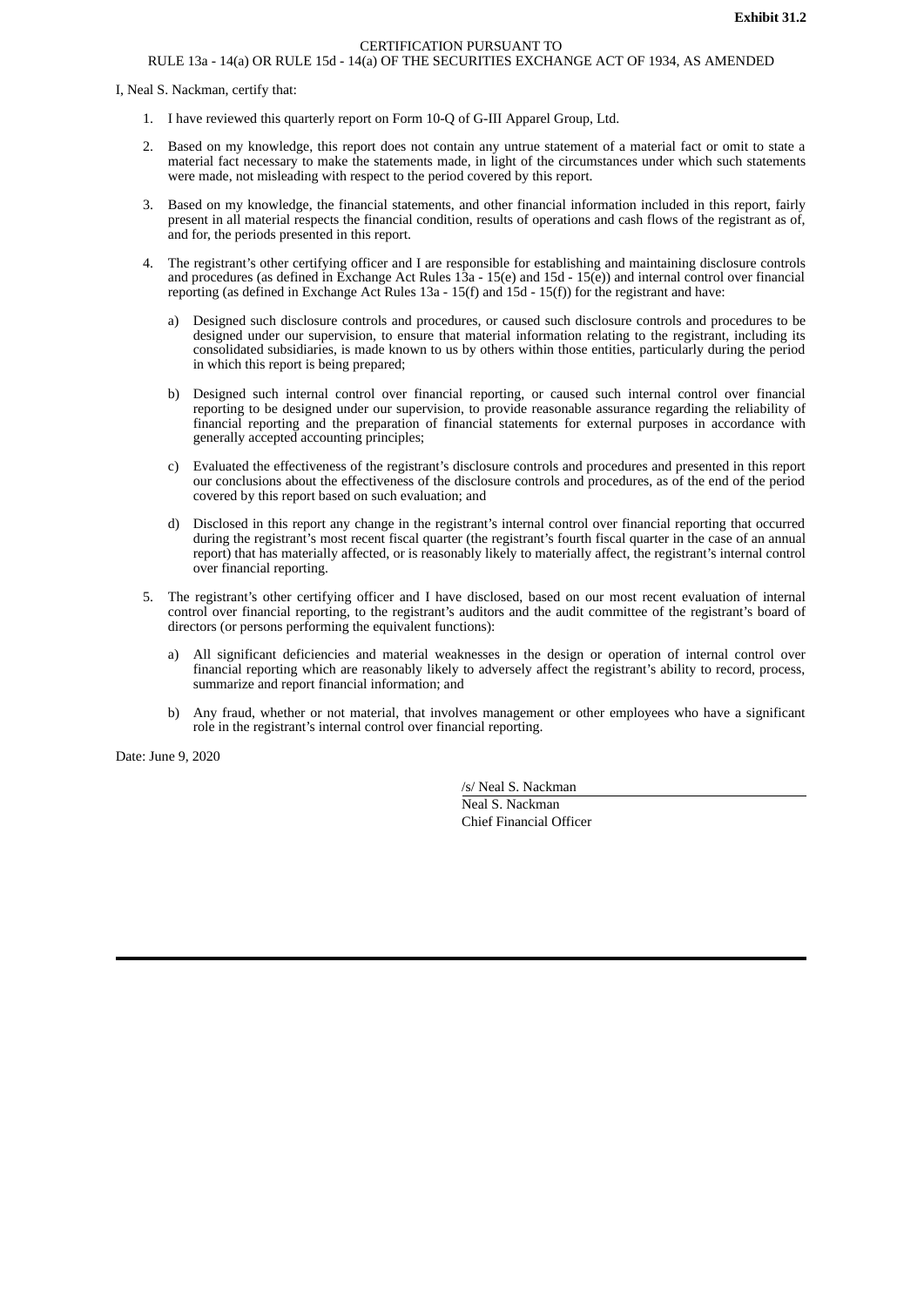# CERTIFICATION PURSUANT TO 18 U.S.C. SECTION 1350, AS ADOPTED PURSUANT TO SECTION 906 OF THE SARBANES-OXLEY ACT OF 2002

In connection with the Quarterly Report of G-III Apparel Group, Ltd. (the "Company") on Form 10-Q for the quarterly period ended April 30, 2020, as filed with the Securities and Exchange Commission (the "Report"), I, Morris Goldfarb, Chief Executive Officer of the Company, hereby certify that, to my knowledge, (a) the Report fully complies with the requirements of Section 13(a) or 15(d) of the Securities Exchange Act of 1934 and (b) the information contained in the Report fairly presents, in all material respects, the financial condition and results of operations of the Company.

> /s/ Morris Goldfarb Morris Goldfarb Chief Executive Officer

Date: June 9, 2020

A signed original of this written statement required by Section 906 has been provided to the Company and will be retained by the Company and furnished to the Securities and Exchange Commission or its staff upon request.